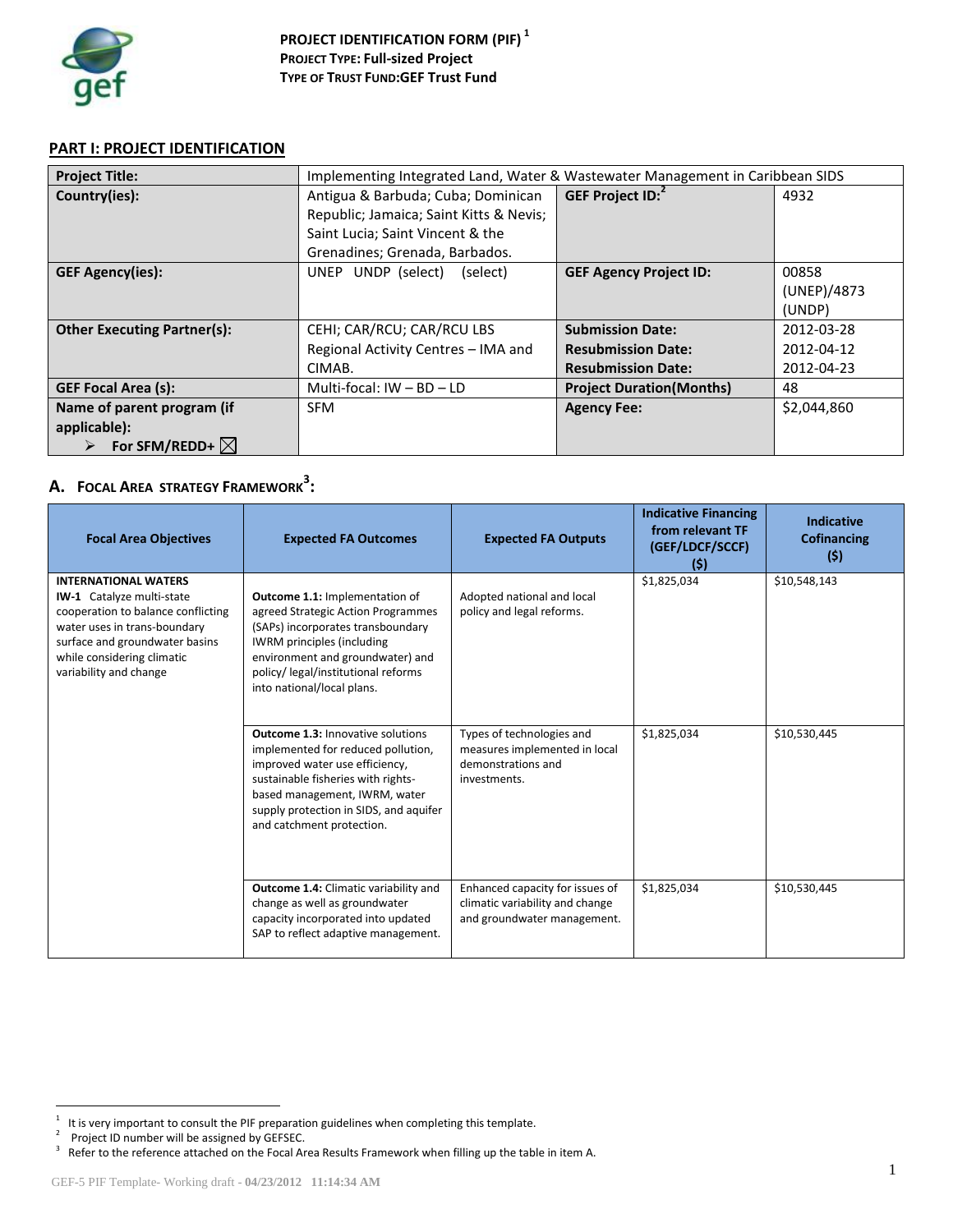| $IW-2$<br>Catalyze multi-state cooperation to<br>rebuild marine fisheries and<br>reduce pollution of coasts and<br>Large Marine Ecosystems (LMEs)<br>while considering climatic<br>variability and change | <b>Outcome 2.1: Implementation of</b><br>agreed Strategic Action Programmes<br>(SAPs) incorporates ecosystem-based<br>approaches to management of LMEs,<br>ICM principles, and policy/legal/<br>institutional reforms into<br>national/local plans.                           | Agreed commitments to<br>sustainable ICM and LME<br>cooperation frameworks;<br>National and local<br>policy/legal/institutional<br>reforms adopted/implemented. | \$1,825,034  | \$10,530,445  |
|-----------------------------------------------------------------------------------------------------------------------------------------------------------------------------------------------------------|-------------------------------------------------------------------------------------------------------------------------------------------------------------------------------------------------------------------------------------------------------------------------------|-----------------------------------------------------------------------------------------------------------------------------------------------------------------|--------------|---------------|
|                                                                                                                                                                                                           | <b>Outcome 2.3: Innovative solutions</b><br>implemented for reduced pollution,<br>rebuilding or protecting fish stocks<br>with rights-based management, ICM,<br>habitat (blue forest)<br>restoration/conservation, and port<br>management and produce<br>measureable results. | Technologies and measures<br>implemented in local<br>demonstrations and<br>investments.                                                                         | \$1,825,034  | \$10,530,445  |
| <b>LAND DEGRADATION</b><br>LD-3 - Integrated Landscapes:<br>Reduce pressures on natural<br>resources from competing land<br>uses in the wider landscape                                                   | <b>Outcome 3.1: Enhanced cross-sector</b><br>enabling<br>environment for integrated<br>landscape management.                                                                                                                                                                  | Output 3.1 Integrated land<br>management plans developed<br>and implemented.                                                                                    | \$795,226    | \$4,588,456   |
|                                                                                                                                                                                                           | Outcome 3.2: Integrated landscape<br>management<br>practices adopted by local<br>communities.                                                                                                                                                                                 | Output 3.2 INRM tools and<br>methodologies developed and<br>tested.                                                                                             | \$795,226    | \$4,588,456   |
|                                                                                                                                                                                                           | <b>Outcome 3.3: Increased investments</b><br>in integrated<br>landscape management.                                                                                                                                                                                           | Output 3.4 Information on<br>INRM technologies and good<br>practice guidelines<br>disseminated.                                                                 | \$795,226    | \$4,588,456   |
| <b>BIODIVERSITY</b><br>Objective 2:<br>Mainstream Biodiversity<br>Conservation and Sustainable Use<br>into Production Landscapes,<br>Seascapes and Sectors                                                | <b>Outcome 2.1:</b> Increase in sustainably<br>managed landscapes and seascapes<br>that integrate biodiversity<br>conservation.                                                                                                                                               | <b>Output 2. National and</b><br>sub-national land-use<br>plans (at least 4) that<br>incorporate biodiversity<br>and ecosystem<br>services valuation.           | \$5,525,640  | \$31,882,943  |
| <b>SUSTAINABLE FOREST</b><br><b>MANAGEMENT</b><br><b>SFM-1: Reduce pressures</b><br>on forest resources                                                                                                   | Outcome 1.1: Enhanced enabling<br>environment within the forest sector<br>and across sectors.                                                                                                                                                                                 | Output 1.1: Effectiveness of<br>policies that integrate SFM<br>principles (score as recorded by<br>tracking tool).                                              | \$719,159    | \$4,149,549   |
| and generate<br>sustainable flows<br>of forest ecosystem<br>services                                                                                                                                      | Outcome 1.2: Good management<br>practices applied in existing forests                                                                                                                                                                                                         | Output 1.2 (b): Enhanced<br>carbon sinks from reduced<br>forest degradation in over 4,500<br>ha.                                                                | \$1,150,655  | \$6,639,278   |
|                                                                                                                                                                                                           | Outcome 1.3: Good management<br>practices adopted by relevant<br>economic actors.                                                                                                                                                                                             | Output 1.3 (b): Services<br>generated in the<br>wider landscape.                                                                                                | \$1,006,823  | \$5,809,368   |
| Project management cost <sup>4</sup>                                                                                                                                                                      |                                                                                                                                                                                                                                                                               |                                                                                                                                                                 | \$535,473    | \$3,089,679   |
| <b>Total project costs</b>                                                                                                                                                                                |                                                                                                                                                                                                                                                                               |                                                                                                                                                                 | \$20,448,598 | \$118,006,108 |

 4 GEF will finance management cost that is solely linked to GEF financing of the project.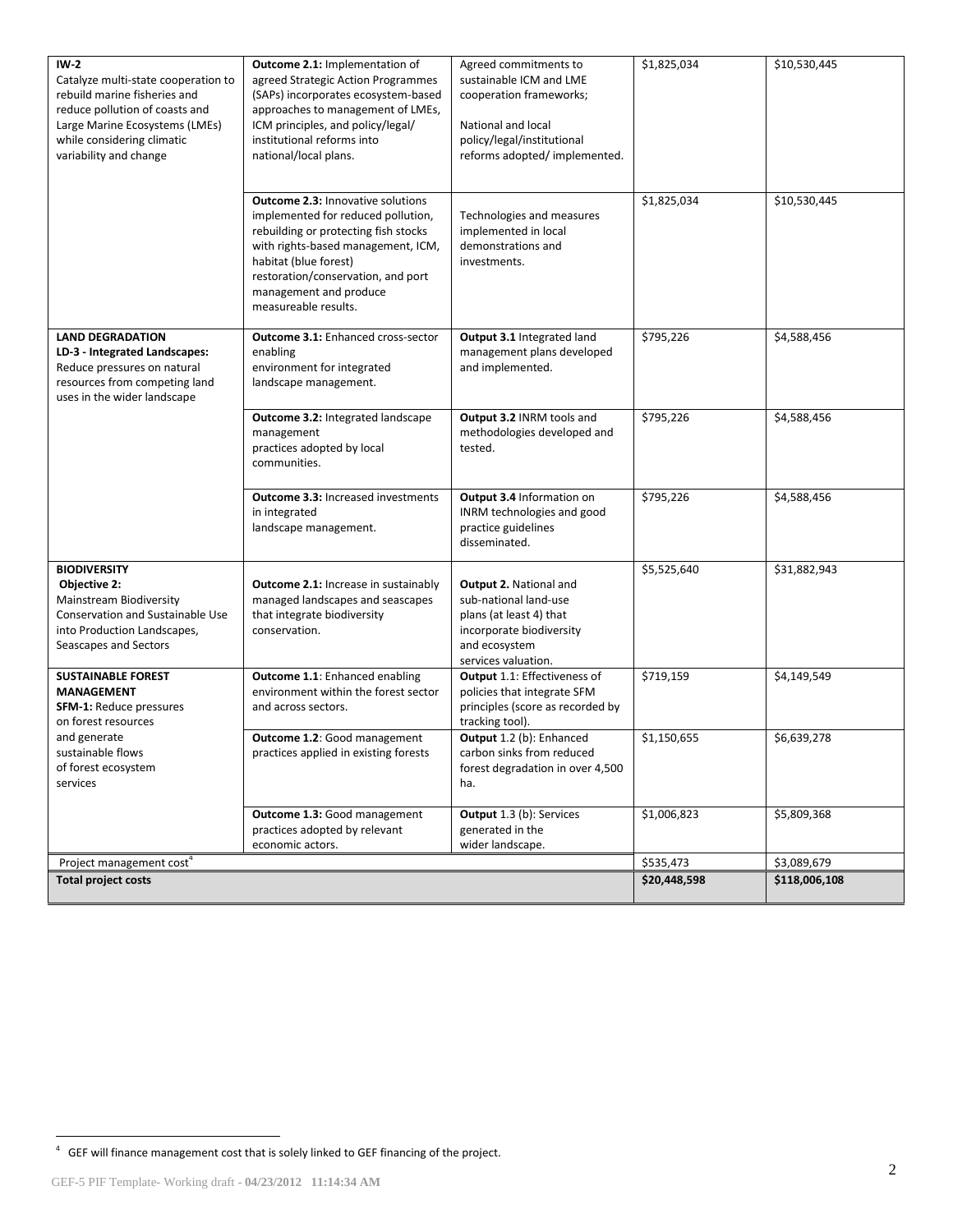## **B. PROJECT FRAMEWORK**

**Project Objective:** Implementation of an integrated approach to water, land and ecosystems services management, supported by policy, institutional and legislative reforms, and implementation of effective appropriate technologies to accelerate contribution to global targets on access to safe and reliable water supplies and improved sanitation, and contributing to improved ecosystem functioning in the Caribbean.

| Project                                                                                                                                                                                                                                                                                                                                                                                    | Grant                              | <b>Expected Outcomes</b>                                                                                                                                                                                                                                                                                                                                                                                                                                                                                               | <b>Expected Outputs</b>                                                                                                                                                                                                                                                                                                                                                                                                                                                                                                                                                                                                                                                                                                                                                                                                                                                                                                                                                                                                                                                                                                                                                                                                                                                                                                                                                                                                                                                                                                                                                                                                                                                                                                                                                                                                                                                                                                                                                                | <b>Indicative Financing</b>                                                                                                                                                                                                                                              | <b>Indicative</b>                  |
|--------------------------------------------------------------------------------------------------------------------------------------------------------------------------------------------------------------------------------------------------------------------------------------------------------------------------------------------------------------------------------------------|------------------------------------|------------------------------------------------------------------------------------------------------------------------------------------------------------------------------------------------------------------------------------------------------------------------------------------------------------------------------------------------------------------------------------------------------------------------------------------------------------------------------------------------------------------------|----------------------------------------------------------------------------------------------------------------------------------------------------------------------------------------------------------------------------------------------------------------------------------------------------------------------------------------------------------------------------------------------------------------------------------------------------------------------------------------------------------------------------------------------------------------------------------------------------------------------------------------------------------------------------------------------------------------------------------------------------------------------------------------------------------------------------------------------------------------------------------------------------------------------------------------------------------------------------------------------------------------------------------------------------------------------------------------------------------------------------------------------------------------------------------------------------------------------------------------------------------------------------------------------------------------------------------------------------------------------------------------------------------------------------------------------------------------------------------------------------------------------------------------------------------------------------------------------------------------------------------------------------------------------------------------------------------------------------------------------------------------------------------------------------------------------------------------------------------------------------------------------------------------------------------------------------------------------------------------|--------------------------------------------------------------------------------------------------------------------------------------------------------------------------------------------------------------------------------------------------------------------------|------------------------------------|
|                                                                                                                                                                                                                                                                                                                                                                                            |                                    |                                                                                                                                                                                                                                                                                                                                                                                                                                                                                                                        |                                                                                                                                                                                                                                                                                                                                                                                                                                                                                                                                                                                                                                                                                                                                                                                                                                                                                                                                                                                                                                                                                                                                                                                                                                                                                                                                                                                                                                                                                                                                                                                                                                                                                                                                                                                                                                                                                                                                                                                        |                                                                                                                                                                                                                                                                          |                                    |
|                                                                                                                                                                                                                                                                                                                                                                                            | V)                                 |                                                                                                                                                                                                                                                                                                                                                                                                                                                                                                                        |                                                                                                                                                                                                                                                                                                                                                                                                                                                                                                                                                                                                                                                                                                                                                                                                                                                                                                                                                                                                                                                                                                                                                                                                                                                                                                                                                                                                                                                                                                                                                                                                                                                                                                                                                                                                                                                                                                                                                                                        | (5)                                                                                                                                                                                                                                                                      | (5)                                |
| <b>Component</b><br>C1 - Development<br>and<br>Implementation<br>of Integrated<br><b>Targeted</b><br>Innovative,<br>climate-change<br>resilient<br>approaches in<br>SLM, IWRM<br>(including WUE),<br><b>ICZM</b> and<br>maintenance of<br>ecosystem<br>services<br><b>Focal Area</b><br>Breakdown:<br>BD:\$5,000,564<br>LD:\$1,860,603<br>IW:\$1,700,000 -w/<br>1M SGP<br>SFM: \$2,157,478 | <b>Type</b><br>(TA/IN<br><b>TA</b> | C1.1 Identification and<br>understanding of the<br>present priority needs in<br>participating countries to<br>inform and guide<br>investments in<br>sustainable land water<br>and ecosystem resources<br>management<br>C1.2 Country-specific,<br>SLM, IWRM/WUE, ICZM<br>innovative climate-<br>change adaptive,<br>ecosystem service-<br>sensitive solutions as<br>selected and adopted<br>during the project<br>development phase<br>effectively implemented<br>within the watershed<br>management unit<br>framework. | 1. A (rapid) water and land-related diagnostic<br>analysis (using a community participatory<br>approach) for each participating SIDS<br>conducted to inform definition of the<br>innovative interventions (based as appropriate<br>on the outputs and lesson learnt of the GEF-<br>IWCAM project and other relevant<br>interventions).<br>1. Wastewater management thematic area:<br>Innovative solutions for management of<br>untreated domestic/commercial/industrial<br>effluent that are impacting receiving<br>freshwater and marine ecosystems.<br>1.1 Investments in innovative domestic and<br>commercial/industrial effluent management<br>systems<br>(i) At least 2 investments by Year 4 in small-<br>scale lower cost appropriate technology<br>wastewater interventions (e.g. artificial<br>wetlands) to address effluent (bacterial and<br>nutrient) loading from intensive settlement<br>areas into the aquatic and marine receiving<br>environment. Hotspot diagnostic methods will<br>guide selection of projects;<br>1.2 Investments in pollution control within<br>agricultural production systems<br>(i) At least 2 investments by Year 4 in<br>integrated effluent management (incorporating<br>biogas and resource recycling) developed for<br>intensive livestock (swine, poultry) production<br>systems.<br>2 Water security and improved sanitation<br>thematic area: Innovative solutions for climate<br>change-adaptive water supply augmentation<br>and water use efficiency, water safety and<br>improved sanitation.<br>2.1 Investments in communal rainwater<br>harvesting systems<br>(i) At least 2 RWH systems installed by Year 4<br>for critically water-stressed communities to<br>augment existing water supply systems to<br>improve access to water by 20% over present<br>availability;<br>(ii) At least 2 investments in water reuse and<br>recycling by Year 4 at a high-consumptive user;<br>(commercial/industrial entity) for replication | from relevant TF<br>(GEF/LDCF/SCCF)<br>\$10,718,645<br>Breakdown funding at<br>outcome level:<br>$C1.1 = $145,780$<br>$C1.2 = $7,288,983$<br>$C1.3 = $1,457,797$<br>$C1.4 = $194,373$<br>C1.5= Cross-cutting<br>$C1.6 = $194,373$<br>C1.7=\$437,339<br>$C1.8=$1,000,000$ | <b>Cofinancing</b><br>\$65,188,802 |
|                                                                                                                                                                                                                                                                                                                                                                                            |                                    |                                                                                                                                                                                                                                                                                                                                                                                                                                                                                                                        | toward development/strengthening of Code of<br>Practices for water conservation.                                                                                                                                                                                                                                                                                                                                                                                                                                                                                                                                                                                                                                                                                                                                                                                                                                                                                                                                                                                                                                                                                                                                                                                                                                                                                                                                                                                                                                                                                                                                                                                                                                                                                                                                                                                                                                                                                                       |                                                                                                                                                                                                                                                                          |                                    |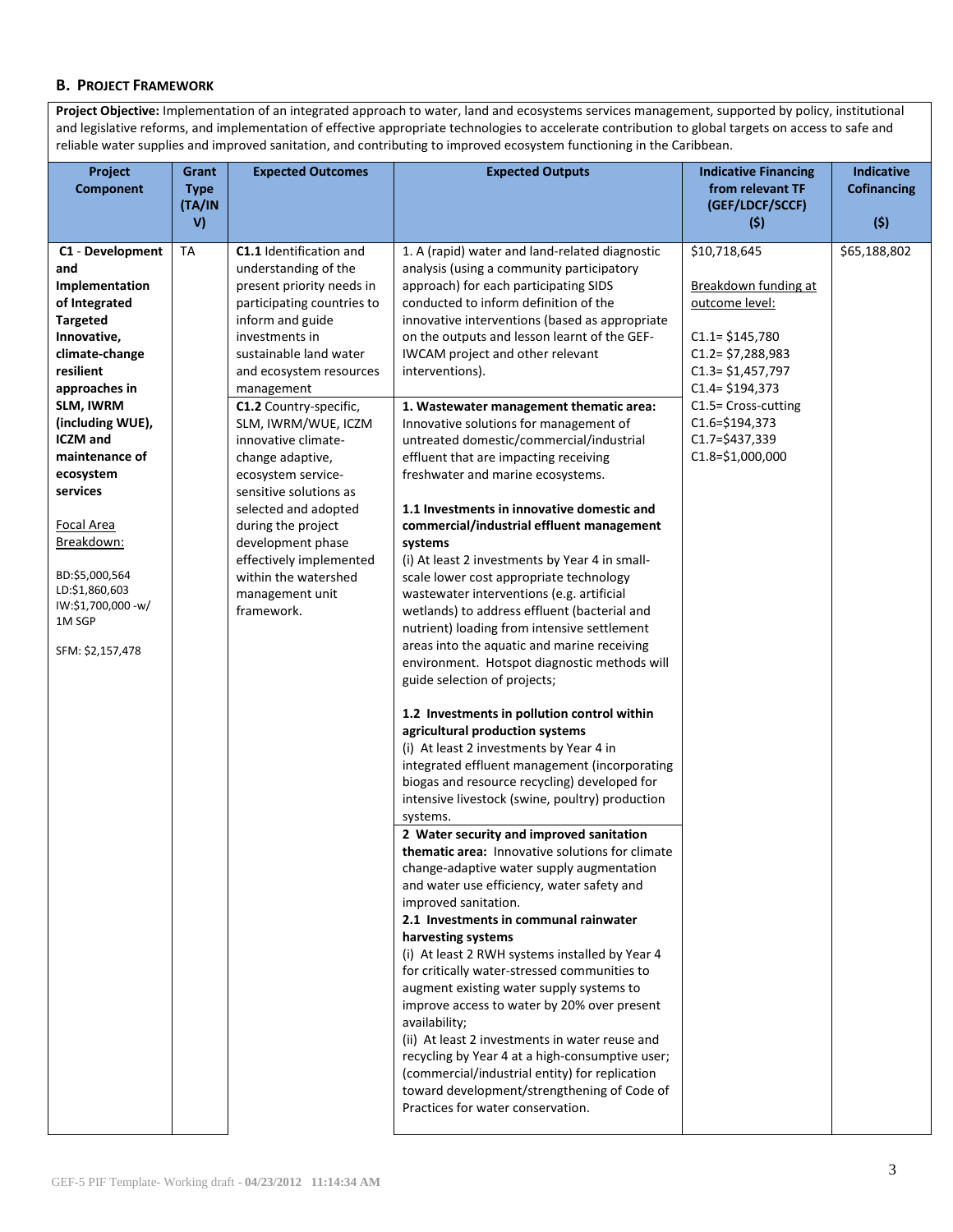|  |                            | 2.2 Investments in reducing risks and                                                        |  |
|--|----------------------------|----------------------------------------------------------------------------------------------|--|
|  |                            | expanding water availability within water                                                    |  |
|  |                            | supply systems                                                                               |  |
|  |                            | (i) At least 1 investment in priority small to                                               |  |
|  |                            | mid-scale water supply systems to expand                                                     |  |
|  |                            | water access by at least 20% and reduce health                                               |  |
|  |                            | hazards by Year 4;                                                                           |  |
|  |                            | 2.3 Investments in improved sanitation                                                       |  |
|  |                            | (i) At least 2 investments in special projects by                                            |  |
|  |                            | Year 4 for impacted communities in improved<br>and appropriate sanitation technologies (e.g. |  |
|  |                            | EcoSan) where human and ecosystem health is                                                  |  |
|  |                            | being negatively impacted.                                                                   |  |
|  |                            | 3 Land and watershed restoration and                                                         |  |
|  |                            | ecosystem resilience thematic area:                                                          |  |
|  |                            | Innovative solutions for erosion control,                                                    |  |
|  |                            | agricultural non-point source pollution                                                      |  |
|  |                            | mitigation, land stabilization and runoff/flood                                              |  |
|  |                            | control                                                                                      |  |
|  |                            |                                                                                              |  |
|  |                            | 3.1 Investments in upland, riparian, coastal                                                 |  |
|  |                            | ecosystem restoration and rehabilitation                                                     |  |
|  |                            | through reforestation and agro-forestry                                                      |  |
|  |                            | systems                                                                                      |  |
|  |                            | (i) At least 2 investments by Year 4 in upland<br>watershed protection and restoration       |  |
|  |                            | measures, incorporating soil fertility                                                       |  |
|  |                            | amelioration, runoff control in agricultural                                                 |  |
|  |                            | production systems.                                                                          |  |
|  |                            | (ii) At least 1 investment by Year 4 in riparian                                             |  |
|  |                            | restoration, particularly along critical reaches                                             |  |
|  |                            | of river systems upstream of surface water                                                   |  |
|  |                            | sources and recharge zones for aquifers and                                                  |  |
|  |                            | within ecologically degraded areas                                                           |  |
|  |                            | (iii) At least 1 investment by Year 4 in estuarine                                           |  |
|  |                            | and coastal forest/mangrove restoration                                                      |  |
|  |                            | particularly along vulnerable and high risk                                                  |  |
|  |                            | areas for storm inundation                                                                   |  |
|  |                            | (iv) SFM resources will augment core<br>interventions within STAR countries i.e. carbon      |  |
|  |                            | sequestration over 2,200 ha for a total of                                                   |  |
|  |                            | 150,300 tCO <sub>2</sub> eq/annum – avoided carbon                                           |  |
|  |                            | emissions over 2,300ha for total of 64,500 tCO <sub>2</sub>                                  |  |
|  |                            | eq/annum.                                                                                    |  |
|  |                            | 3.2 Watershed management plan                                                                |  |
|  |                            | development - watershed unit-based                                                           |  |
|  |                            | elements of the National Plan of Action to                                                   |  |
|  |                            | address LBS of pollution                                                                     |  |
|  |                            | (i) At least 4 watershed basin master plans                                                  |  |
|  |                            | developed for 4 of the participating countries                                               |  |
|  |                            | by Year 4. The watershed master plan is the                                                  |  |
|  |                            | operational template for land use<br>planning/zoning for climate-resilient land and          |  |
|  |                            | water resource conservation and minimization                                                 |  |
|  |                            | of LBS pollution from point and non-point                                                    |  |
|  |                            | sources. NOTE: the interventions outlined                                                    |  |
|  |                            | above (points 1 to 3) will be implemented in                                                 |  |
|  |                            | the context of the watershed management                                                      |  |
|  |                            | plan.                                                                                        |  |
|  | C1.3 National and/or       | 1. At least 60% of professionals in lead                                                     |  |
|  | local capacities necessary | agencies and primary CSO stakeholders trained                                                |  |
|  | to implement SLM,          | by Year 4 in core technical areas related to                                                 |  |
|  | IWRM/WUE, ICZM             | development and implementation the                                                           |  |
|  | practices and meet water   | interventions toward future replication and                                                  |  |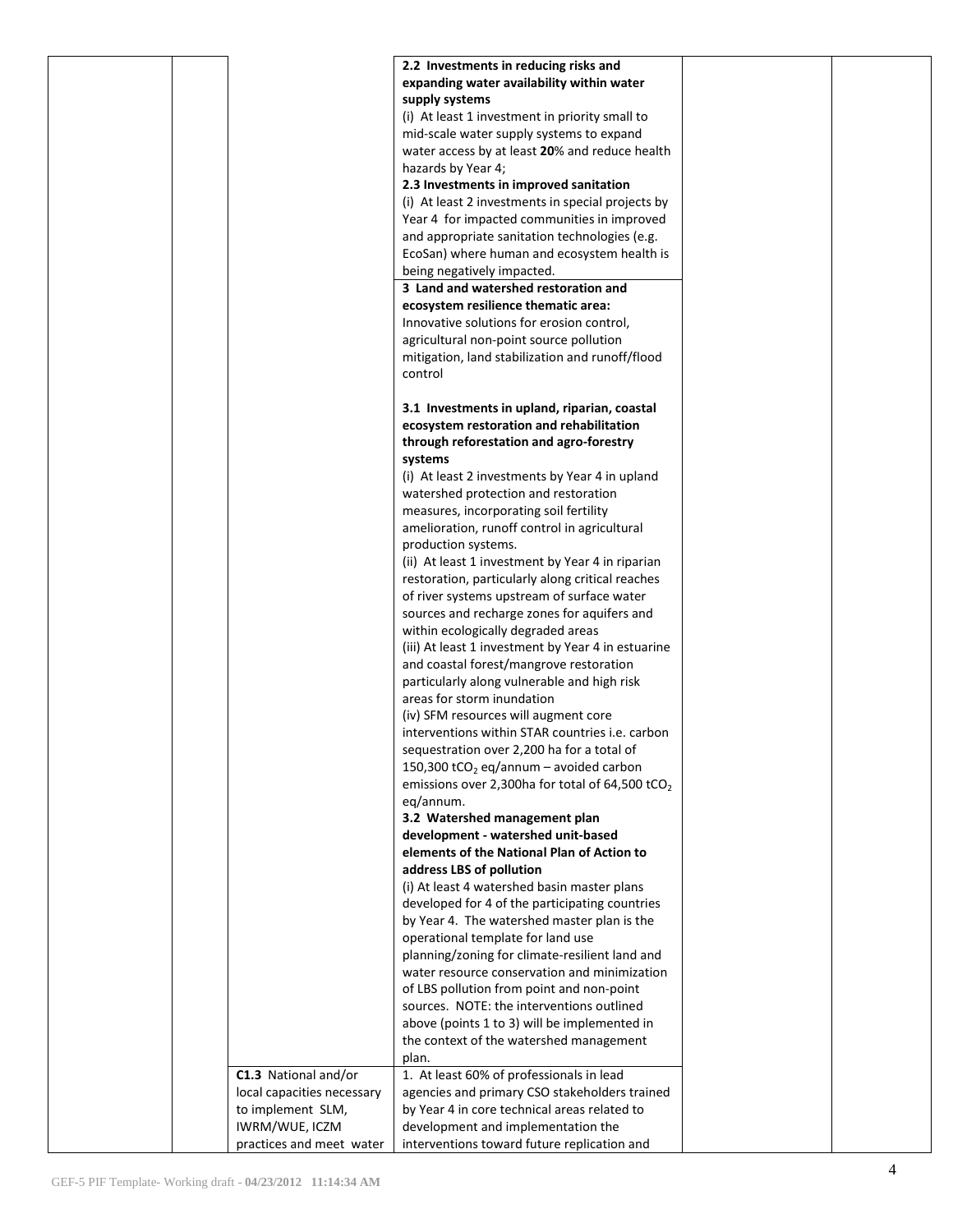|  | and sanitation MDGs and<br>climate change<br>adaptation requirements                                                                                                                                                                                                                                                                                                                                             | mainstreaming within national frameworks.                                                                                                                                                                                                                                                                                                                                                                                                                                                                                                                                                                                                                                                                                                                                            |  |
|--|------------------------------------------------------------------------------------------------------------------------------------------------------------------------------------------------------------------------------------------------------------------------------------------------------------------------------------------------------------------------------------------------------------------|--------------------------------------------------------------------------------------------------------------------------------------------------------------------------------------------------------------------------------------------------------------------------------------------------------------------------------------------------------------------------------------------------------------------------------------------------------------------------------------------------------------------------------------------------------------------------------------------------------------------------------------------------------------------------------------------------------------------------------------------------------------------------------------|--|
|  | strengthened at each<br>participating SIDS                                                                                                                                                                                                                                                                                                                                                                       |                                                                                                                                                                                                                                                                                                                                                                                                                                                                                                                                                                                                                                                                                                                                                                                      |  |
|  | <b>C1.4</b> Measurable stress<br>reduction achieved at the<br>project sites, including<br>increased availability<br>and/or access to potable<br>water and/or sustainable<br>sanitation services,<br>increased water use<br>efficiency, reduced<br>surface and groundwater<br>contamination, reduced<br>deforestation and<br>watershed erosion, and<br>reduced coastal pollution<br>and ecosystem<br>degradation. | 1. Suite of project-specific IW, LD and BD-<br>related indicators of process, stress reduction,<br>and environmental and socioeconomic status<br>indicators to assist objective assessment and<br>monitoring of impacts of the projects at the<br>site/community level to the national level in<br>the management of land/ecosystems, water<br>resources and wastewater.<br>2. A monitoring protocol for periodic<br>assessment of identified environmental<br>indicators (ground and surface water quality in<br>particular) at intervention sites with<br>participatory engagement of stakeholders.                                                                                                                                                                                |  |
|  | C1.5 Social and economic<br>welfare of selected island<br>communities improved<br>through improved water<br>and wastewater<br>management and<br>improved ecosystem<br>services functioning.                                                                                                                                                                                                                      | 1. Reduced adverse health reports from use of<br>unsafe drinking and ambient waters<br>(freshwater and coastal waters);<br>2. Reduction in risk posed by land degradation<br>to communities (flood and landslide) and<br>farmlands (soil loss and pollution);<br>3. Increase in revenue generation within target<br>communities through consumptive use of near-<br>shore marine fisheries;<br>4. Enhancement in economic activity within<br>target communities from eco-touristic activity<br>through ecological restoration;<br>5. Change in population species abundance<br>and diversity toward prior natural condition of<br>ecosystem.                                                                                                                                         |  |
|  | C1.6 Best practices<br>captured and lessons<br>learned documented<br>from each innovative<br>interventions/solutions<br>project site for<br>dissemination at national,<br>regional and global level<br>(through C4).                                                                                                                                                                                             | Best practice guidelines / code of practices for<br>adoption in national regulations for (inter-<br>alia):<br>$\triangleright$ Guidelines for small-footprint wastewater<br>treatment systems and artificial wetland<br>wastewater filtration systems;<br>> Livestock effluent control protocols;<br>$\triangleright$ RWH systems installation and management;<br>> Water Safety Plans for small community<br>water supply systems;<br>> Appropriate sanitation solutions for small<br>coastal communities;<br>$\triangleright$ Watershed management planning for LBS<br>reduction;<br>$\triangleright$ Bioengineering application guidelines for<br>slope stabilization, runoff control and<br>managed aquifer recharge;<br>> Coastal bio-engineering and reforestation<br>methods. |  |
|  | C1.7 Replication of<br>strategies developed<br>from each innovative<br>interventions/solutions<br>project and, where<br>support and finances<br>available, implemented                                                                                                                                                                                                                                           | 1. Technical exchange visits between<br>professionals, civil society organizations to<br>share knowledge directly over the duration of<br>the project;<br>2. At least 2 major technical conferences and<br>symposia convened to showcase the innovative<br>solutions;<br>3. Research articles, books, other awareness                                                                                                                                                                                                                                                                                                                                                                                                                                                                |  |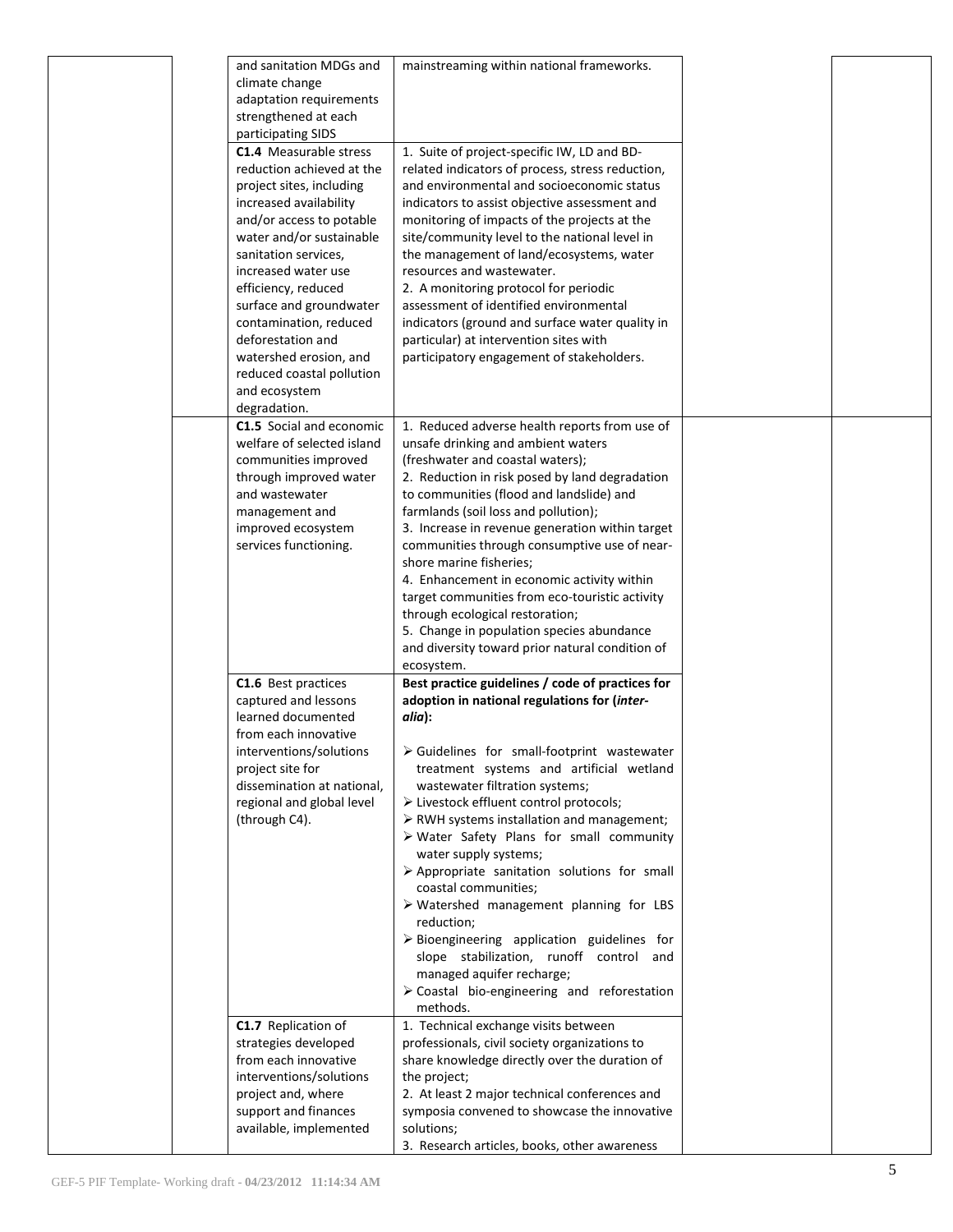|                                                                                                                                                                                                                                                                                                                                                                                                                                                                                                                                                                                                                                          | materials through various media.                                                                                                                                                                                                                                                                                                                                                                                                                                                                                                                                                                                                                                                                                                                                                                                      |                                                                                                                         |              |
|------------------------------------------------------------------------------------------------------------------------------------------------------------------------------------------------------------------------------------------------------------------------------------------------------------------------------------------------------------------------------------------------------------------------------------------------------------------------------------------------------------------------------------------------------------------------------------------------------------------------------------------|-----------------------------------------------------------------------------------------------------------------------------------------------------------------------------------------------------------------------------------------------------------------------------------------------------------------------------------------------------------------------------------------------------------------------------------------------------------------------------------------------------------------------------------------------------------------------------------------------------------------------------------------------------------------------------------------------------------------------------------------------------------------------------------------------------------------------|-------------------------------------------------------------------------------------------------------------------------|--------------|
| C1.8 Through the GEF-<br>SGP, communities<br>undertaking small-scale<br>local level interventions<br>to address issues<br>associated with land,<br>water and biodiversity<br>degradation to enhance<br>livelihood opportunities<br>and benefit from<br>improved ecosystem<br>services.                                                                                                                                                                                                                                                                                                                                                   | At least 5 small-scale initiatives implemented<br>across the participating countries addressing<br>local challenges associated with water<br>resources, sustainable land management<br>including coastal zone management and<br>ecosystem impairment through the GEF Small<br>Grants Programme.                                                                                                                                                                                                                                                                                                                                                                                                                                                                                                                       |                                                                                                                         |              |
| C2.1 Regional/national<br>SLM, IWRM/WUE, ICZM<br>and relevant BD<br>indicators and long-term<br>monitoring plan based on<br>the Cartagena<br>Convention-LBS Protocol<br>requirements that are<br>developed and agreed on<br>regional level in close<br>cooperation with other<br>regional SIDS<br>programmes, innovative<br>solutions projects, and<br>supporting global<br>monitoring (i.e. MDGs),<br>gender mainstreaming<br>and nationally linked to<br>national planning and<br>monitoring.<br>C2.2 Strengthened<br>national & regional<br>capacity for IWRM and<br>land resources (including<br>ecosystems services)<br>monitoring. | 1. Adoption into national accounts by Year 4 of<br>IW and LD, and BD-related indicators of<br>process, stress reduction, and environmental<br>and socioeconomic status to monitor<br>improvements in the management of land and<br>water resources and wastewater. These would<br>incorporate indicators to track SLM and IWRM<br>implementation and to assess the short-term<br>and long-term effectiveness of SLM,<br>IWRM/WUE, ICZM and BD strategies in the<br>participating SIDS.<br>1. Integrative (across sectors/users)<br>appropriate decision support tools (water<br>information systems, spatial [GIS] databases)<br>by Year 3 to support the policy development<br>and legislative reform processes as well as to<br>provide a measure of success in addressing<br>water quality and water use problems; | \$1,550,050<br>Breakdown funding at<br>outcome level:<br>$C2.1 = $930,030$<br>C2.2=\$620,020                            | \$9,509,930  |
|                                                                                                                                                                                                                                                                                                                                                                                                                                                                                                                                                                                                                                          | implementation review process as well as at<br>inception, midterm and terminal stage.                                                                                                                                                                                                                                                                                                                                                                                                                                                                                                                                                                                                                                                                                                                                 |                                                                                                                         |              |
| coordination among<br>relevant sectors for<br>implementation of<br>IWRM/WUE (inclusive of<br>ICZM) plans, the UNCCD<br><b>Framework National Plans</b><br>of Action (NAPs) and<br><b>National Biodiversity</b><br>Strategy, Action Plans<br>(NBSAPs) and national<br>climate change<br>adaptation strategies.                                                                                                                                                                                                                                                                                                                            | Committees (or complementary existing bodies<br>based on the NICs established during the GEF-<br>IWCAM Project) in each participating country<br>(to ensure broad multi-sectoral participation in<br>SLM, IWRM/WUE and ecosystem management<br>planning processes (taking into account<br>institutional and capacity constraints, and the<br>obvious economy of using existing multi-<br>sectoral committees already established under<br>other related national/regional initiatives);<br>2. National reviews of water, wastewater, and<br>land use policy, legislation and institutional<br>arrangements followed by recommendations<br>of necessary reforms and support with drafting                                                                                                                              | Breakdown funding at<br>outcome level:<br>$C3.1 = $599,438$<br>C3.2=\$2,098,032<br>C3.3=\$2,098,033<br>C3.4=\$1,198,876 | \$30,060,251 |
|                                                                                                                                                                                                                                                                                                                                                                                                                                                                                                                                                                                                                                          | C3.1 Enhanced                                                                                                                                                                                                                                                                                                                                                                                                                                                                                                                                                                                                                                                                                                                                                                                                         | 2. GEF tracking tool as part of annual project<br>1. Strengthened National Inter-sectoral<br>legislation.               | \$5,994,379  |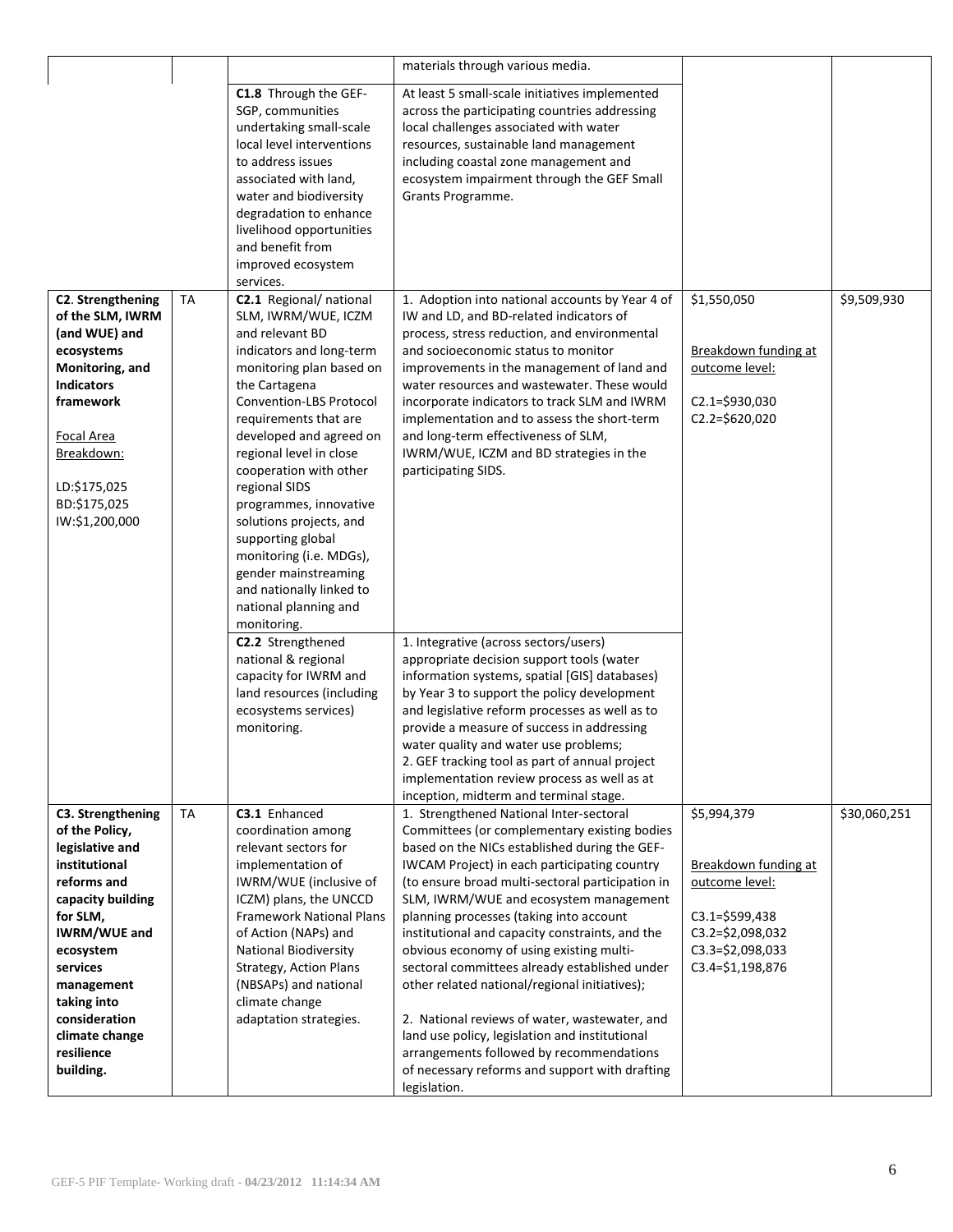| <b>Focal Area</b><br>Breakdown:<br>LD:\$175,026<br>BD:\$175,025<br>IW:\$4,925,169<br>SFM: \$719,159                                                                                                      |           | <b>C3.2</b> Strengthened policy<br>and legislation for the<br>effective management of<br>land and water resources<br>and wastewater in<br>Caribbean SIDS that are<br>responsive to the<br>challenges of climate<br>change<br>C3.3 Harmonization of<br>National IWRM/WUE<br>process inclusive of SLM<br>and ICZM, and ecosystem<br>services maintenance<br>within relevant national<br>development plans<br>drawing on experiences<br>from other regional SIDS<br>and IWRM partnerships<br>supported by a long-term<br>sustainable | 1. New and/or revised policies and regulations<br>on water supply and sanitation based on the<br>IWRM Roadmaps (and IWRM/WUE strategies<br>where they may exist), National Plans of Action<br>for SLM and ecosystem conservation in all<br>participating countries by Year 4.<br>1. National Integrated Water Resource<br>Management/ Water Use Efficiency<br>strategies/plans inclusive of ICZM and BD<br>conservation for at least 2 participating<br>countries by Year 4. These strategies or plans<br>would include the identification of long-term<br>sustainability measures for sustainable land<br>and water resource and wastewater use and<br>management, and protection of ecosystem<br>functions and environmental flow (e.g. tariffs,<br>'beneficiary-pays' and 'polluter-pays' policies,<br>incentives and penalties). They would also                                                       |                                                                                                                               |              |
|----------------------------------------------------------------------------------------------------------------------------------------------------------------------------------------------------------|-----------|-----------------------------------------------------------------------------------------------------------------------------------------------------------------------------------------------------------------------------------------------------------------------------------------------------------------------------------------------------------------------------------------------------------------------------------------------------------------------------------------------------------------------------------|------------------------------------------------------------------------------------------------------------------------------------------------------------------------------------------------------------------------------------------------------------------------------------------------------------------------------------------------------------------------------------------------------------------------------------------------------------------------------------------------------------------------------------------------------------------------------------------------------------------------------------------------------------------------------------------------------------------------------------------------------------------------------------------------------------------------------------------------------------------------------------------------------------|-------------------------------------------------------------------------------------------------------------------------------|--------------|
|                                                                                                                                                                                                          |           | implementation plan.<br>C3.4 Strengthened<br>national and regional<br>institutions and other<br>regional, national and<br>local stakeholders for the<br>protection of<br>land/ecosystem<br>resources, groundwater<br>and surface water<br>resources, the<br>management of<br>acceptable sanitation<br>standards, and<br>wastewater reduction as<br>part of the<br>implementation of<br>IWRM/WUE and<br>associated SLM, ICZM<br>and biodiversity<br>management plans.                                                              | address awareness of, and access to, cost-<br>effective and appropriate technologies.<br>1. Programmes for of cross-sectoral<br>sensitization and awareness-raising for all<br>relevant stakeholders on SLM and ecosystem<br>management, IWRM/WUE and ICZM<br>management issues to support mainstreaming<br>and implementation by Year 4 for all<br>participating countries.<br>2. Programmes for training and capacity<br>building to support the implementation of SLM,<br>ecosystems management, IWRM/WUE and<br>ICZM plans throughout the relevant<br>government, private sector agencies and civil<br>society organizations by Year 2 for all<br>participating countries.                                                                                                                                                                                                                             |                                                                                                                               |              |
| <b>C4. Enhancing</b><br>knowledge<br>exchange, best-<br>practices,<br>replication and<br>stakeholder<br>involvement<br><b>Focal Area</b><br>Breakdown:<br>LD:\$175,026<br>BD:\$175,025<br>IW:\$1,300,000 | <b>TA</b> | C4.1. Strengthened<br>network for collaboration<br>and exchange of best<br>practices and lessons<br>learned between other<br>SIDS projects (Pacific and<br>African regions)<br>particularly related to<br>improved technologies<br>and methods in land and<br>water resources<br>management<br>C4.2 Empowered<br>stakeholder engagement<br>in land and water<br>resources governance<br>through educational<br>initiatives developed and<br>implemented in the<br>region via the application<br>of Community of                   | 1. Suite of best practices and lessons from<br>other SIDS in SLM/ecosystems management,<br>IWRM/WUE/ICZM (i.e. Pacific and African), and<br>other projects, particularly in relation to the<br>selection of more suitable and applicable<br>technologies and land and water resource<br>management/use methodologies, including the<br>adoption of strategies to improve agro-<br>forestry, deal with extreme and chronic climate<br>change induced pressures (drought and floods)<br>and the adoption of more appropriate resource<br>valuation and pricing policies.<br>1. Inter-regional SLM and<br>IWRM/WUE/ICZM/BD dialogue process in<br>partnership with the Alliance of Small Island<br>States (AOSIS).<br>2. A Community of Practice (COP) per SIDS<br>region for vertical as well as horizontal (multi-<br>sectoral) information exchanges as well as<br>debates on the needs and aspirations of | \$1,650,051<br>Breakdown funding at<br>outcome level:<br>C4.1=\$412,513<br>C4.2=\$330,010<br>C4.3=\$577,518<br>C4.4=\$330,010 | \$10,157,446 |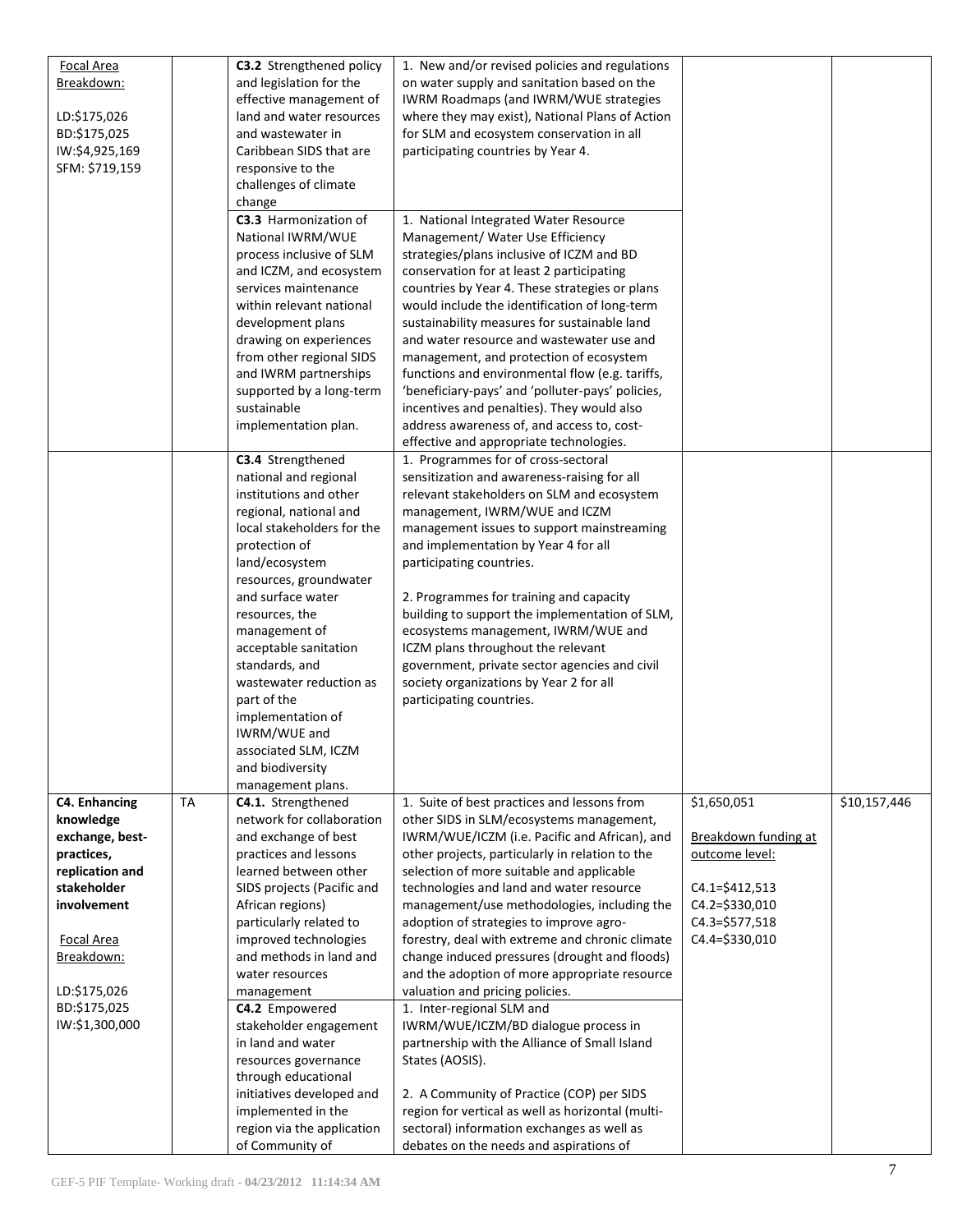|                                      | Practices (COP) and other<br>appropriate mechanisms<br>and tools.                                                                                                                                                                                                                                                                          | people, project deliverables and environmental<br>realities.                                                                                                                                                                                                                                                                                                                                                                                                                                                                                                                                                                   |              |             |
|--------------------------------------|--------------------------------------------------------------------------------------------------------------------------------------------------------------------------------------------------------------------------------------------------------------------------------------------------------------------------------------------|--------------------------------------------------------------------------------------------------------------------------------------------------------------------------------------------------------------------------------------------------------------------------------------------------------------------------------------------------------------------------------------------------------------------------------------------------------------------------------------------------------------------------------------------------------------------------------------------------------------------------------|--------------|-------------|
|                                      | C4.3 Enhanced<br>networking for<br>information sharing,<br>enhanced inter- and intra-<br>regional knowledge<br>sharing and learning;                                                                                                                                                                                                       | 1. Innovative ICT application and web portal to<br>provide access to training and to increase the<br>flow of information between experts,<br>institutions and networks and coastal players in<br>particular communities, as well as a common<br>pool of knowledge is created and maintained;<br>2. Project participates in IW Learn activities,<br>such as Biennial conferences, preparation of at<br>least 3 experience notes and a website<br>compatible with IW:LEARN Stantdards;<br>3. Hosting of the IWC7;<br>4. SIDS learning exchange at regional and<br>global; meetings (Global Oceans Forum, GPA,<br>CWWA, CEF etc). |              |             |
|                                      | C4.4 Achieved gender<br>mainstreaming in<br>development/<br>implementation of<br>SLM/ecosystems<br>management and<br>IWRM/WUE and ICZM,<br>ensuring women's and<br>men's equitable access to<br>and management of safe<br>and adequate water, for<br>domestic supply,<br>sanitation, food security<br>and environmental<br>sustainability. | 1. Gender audits and analysis and training.                                                                                                                                                                                                                                                                                                                                                                                                                                                                                                                                                                                    |              |             |
| Project management Cost <sup>3</sup> |                                                                                                                                                                                                                                                                                                                                            |                                                                                                                                                                                                                                                                                                                                                                                                                                                                                                                                                                                                                                | \$535,473    | \$3,089,679 |
| <b>Total project costs</b>           |                                                                                                                                                                                                                                                                                                                                            |                                                                                                                                                                                                                                                                                                                                                                                                                                                                                                                                                                                                                                | \$20,448,598 | 118,006,108 |

<sup>-&</sup>lt;br>5 Same as footnote #3.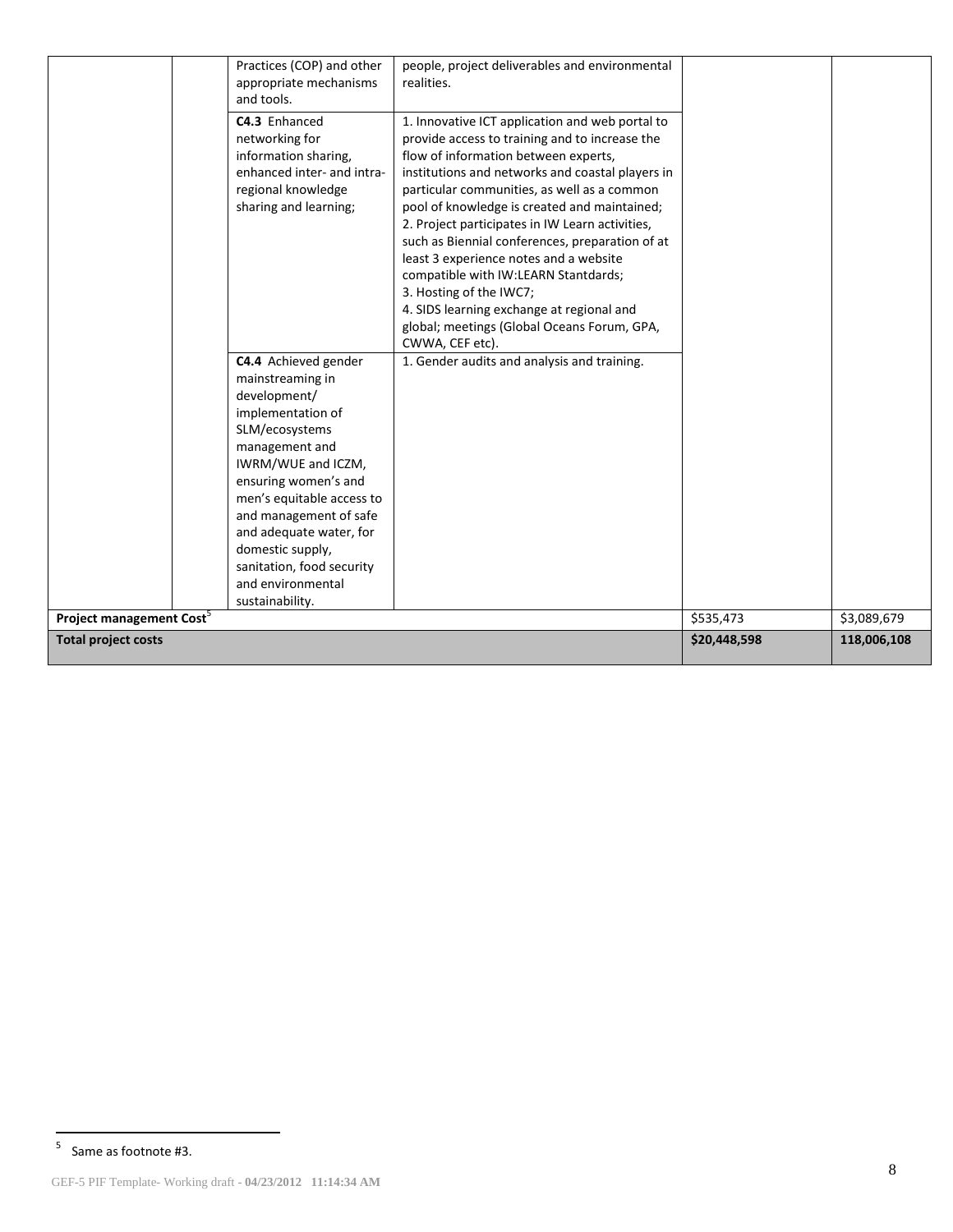# **C. INDICATIVE CO-[FINANCING](http://gefweb.org/Documents/Council_Documents/GEF_C21/C.20.6.Rev.1.pdf) FOR THE PROJECT BY SOURCE AND BY NAME IF AVAILABLE, (\$)**

| <b>Sources of Co-financing for</b><br>baseline project | <b>Name of Co-</b><br>financier             | <b>Type of Co-financing</b> | Amount (\$)   |
|--------------------------------------------------------|---------------------------------------------|-----------------------------|---------------|
| <b>GEF Agency</b>                                      | <b>UNEP</b>                                 | Grant                       | \$3,000,000   |
| <b>GEF Agency</b>                                      | <b>UNEP</b>                                 | In-kind                     | \$6,000,000   |
| <b>GEF Agency</b>                                      | <b>UNDP</b>                                 | Grant                       | \$1,000,000   |
| Other Multilateral Ageny (ies)                         | CEHI (including GIZ<br>funded programs)     | In-kind                     | \$17,100,000  |
| Other Multilateral Ageny (ies)                         | <b>OECS-ESDU -USAID</b>                     | In-kind                     | \$6,300,000   |
| Other Multilateral Ageny (ies)                         | Climate<br><b>Investments Funds</b>         | Grant                       | \$2,580,000   |
| Other Multilateral Ageny (ies)                         | CARICOM-IDRC-Mc<br>Gill                     | In-kind                     | \$464,150     |
| Other Multilateral Ageny (ies)                         | <b>CDB</b>                                  | In-kind                     | \$250,000     |
| <b>National Government</b>                             | <b>NOAA</b>                                 | In-kind                     | \$1,500,000   |
| <b>National Governments</b>                            | National<br>governments of<br>the Caribbean | In-kind                     | \$72,369,958  |
| <b>Private Sector</b>                                  | Coca Cola                                   | Grant                       | \$50,000      |
| <b>Private Sector</b>                                  | Sandals                                     | Grant                       | \$50,000      |
| Other - University                                     | <b>UWI</b>                                  | In-kind                     | \$4,072,000   |
| Other - network                                        | GWP-Caribbean                               | In-kind                     | \$700,000     |
| <b>CSO</b>                                             | <b>TNC</b>                                  | In-kind                     | \$500,000     |
| CSO                                                    | <b>CANARI</b>                               | Grant                       | \$2,070,000   |
| <b>Total co-financing</b>                              |                                             |                             | \$118,006,108 |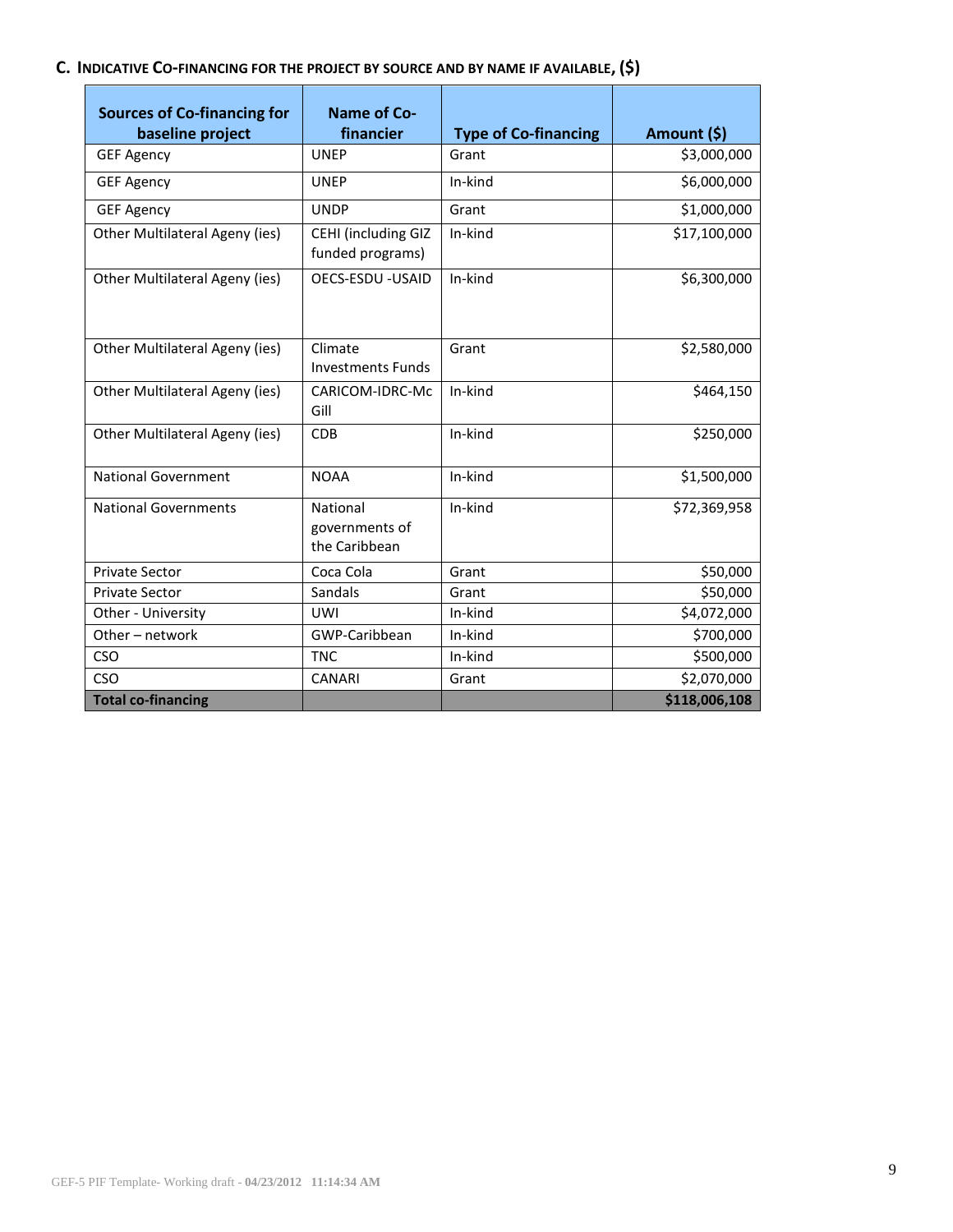### **D. GEF/LDCF/SCCF RESOURCES REQUESTED BY AGENCY, FOCAL AREA AND COUNTRY<sup>1</sup>**

| <b>GEF</b><br><b>Agency</b> | <b>Type of</b><br><b>Trust</b><br><b>Fund</b> | <b>Focal area</b>          | <b>Country</b><br>name/Global     | Project<br>amount (a) | <b>Agency Fee</b><br>$(b)^2$ | Total c=a+b                 |
|-----------------------------|-----------------------------------------------|----------------------------|-----------------------------------|-----------------------|------------------------------|-----------------------------|
| <b>UNEP</b>                 | <b>GEF TF</b>                                 | Land<br>degradation        | Antigua &<br>Barbuda              | \$846,000             | \$84,600                     | \$930,600 <sup>6</sup>      |
| <b>UNEP</b>                 | <b>GEF TF</b>                                 | Biodiversity               | Cuba                              | \$1,800,000           | \$180,000                    | \$1,980,000                 |
| <b>UNEP</b>                 | <b>GEF TF</b>                                 | Biodiversity               | Dominican<br>Republic             | \$1,060,961'          | \$106,096                    | $$1,167,057$ <sup>6</sup>   |
| <b>UNEP</b>                 | <b>GEF TF</b>                                 | Biodiversity               | Jamaica                           | \$2,745,000           | \$274,500                    | $$3,019,500$ <sup>6-8</sup> |
| <b>UNDP</b>                 | <b>GEF TF</b>                                 | Land<br>degradation        | St. Kitts and<br><b>Nevis</b>     | \$630,000             | \$63,000                     | $$693,000^6$                |
| <b>UNEP</b>                 | <b>GEF TF</b>                                 | Land<br>degradation        | St. Lucia                         | \$360,000             | \$36,000                     | $$396,000^6$                |
| <b>UNEP</b>                 | <b>GEF TF</b>                                 | Land<br>degradation        | St Vincent &<br>the<br>Grenadines | \$630,000             | \$63,000                     | $$693,000^6$                |
| <b>UNEP</b>                 | <b>GEF TF</b>                                 | International<br>Waters    | All participating<br><b>SIDS</b>  | \$8,000,000           | \$800,000                    | \$8,800,000                 |
| <b>UNDP</b>                 | <b>GEF TF</b>                                 | International<br>Waters    | All participating<br><b>SIDS</b>  | \$1,500,000           | \$150,000                    | \$1,650,000                 |
| <b>UNEP</b>                 | <b>GEF TF</b>                                 | Multi-focal<br>Areas (SFM) | Regional                          | \$2,876,637           | \$287,664                    | \$3,164,301                 |
|                             | <b>Total Grant Resources</b>                  |                            |                                   | \$20,448,598          | \$2,044,860                  | \$22,493,458                |

 $^1$  In case of a single focal area, single country, single GEF Agency project, and single trust fund project, no need to provide information for this table please indicate fees related to this project.

## **PART II: PROJECT JUSTIFICATION**

## **A. DESCRIPTION OF THE CONSISTENCY OF THE PROJECT WITH:**

# **A.1.1 THE GEF [FOCAL AREA](http://www.thegef.org/gef/sites/thegef.org/files/documents/GEF.R.5.19.Rev_.1.2009.pdf)/[LDCF/SCCF](http://www.thegef.org/gef/sites/thegef.org/files/documents/Program%20strategy%20V.2.pdf) STRATEGIES:**

The project is consistent with the GEF Focal Area Strategies for International Waters (IW), Land Degradation (LD) and Biodiversity (BD) including Sustainable Forest Management (SFM) with each focal area actions complementing one another as to promote a truly integrated approach to the management of natural resources. The project seeks to focus on innovation, catalyzing implementation of cutting-edge technologies and policy reforms with the objective of enabling replication and scaling-up, and enhancing engagement of beneficiary community stakeholders and the private sector.

 The project will contribute to the removal of barriers that hinder the implementation of sustainable solutions that intend to address the interrelated problems of land degradation and loss of biodiversity and ecosystem services in consideration of the urgent need to accelerate climate change resilience. This will be achieved within the SIDS approach for improved land and water (freshwater and coastal waters) resources management including ecosystems governance; that is, the 'ridge to reef' or the integrating watershed and coastal areas management ("IWCAM") approach.

**International Waters (IW) Strategy:** The project seeks to enhance the management of watershed areas, groundwater aquifers, and coastal and marine ecosystems within the Caribbean Sea basin and will address **Strategic Objective 1,** *to catalyze multi-state cooperation to balance conflicting water uses in trans-boundary surface and groundwater basins while considering climatic variability and change* and **Strategic Objective 2,** *to catalyze multi-state cooperation to rebuild* 

 $\overline{a}$ 

 $^6$  Ten percent fee has been calculated on the project amount, hence some total amounts (fee + project amount) are slightly lower than on LoEs

 $^7$  DR 40 cents as shown on LoE were removed for ease of calculation hence showing a slight difference from LoE.

 $^8$  In addition to the above footnote comment 7, the total amount also differs from the LoE given that 125K of PPG resources has not been considered in this table.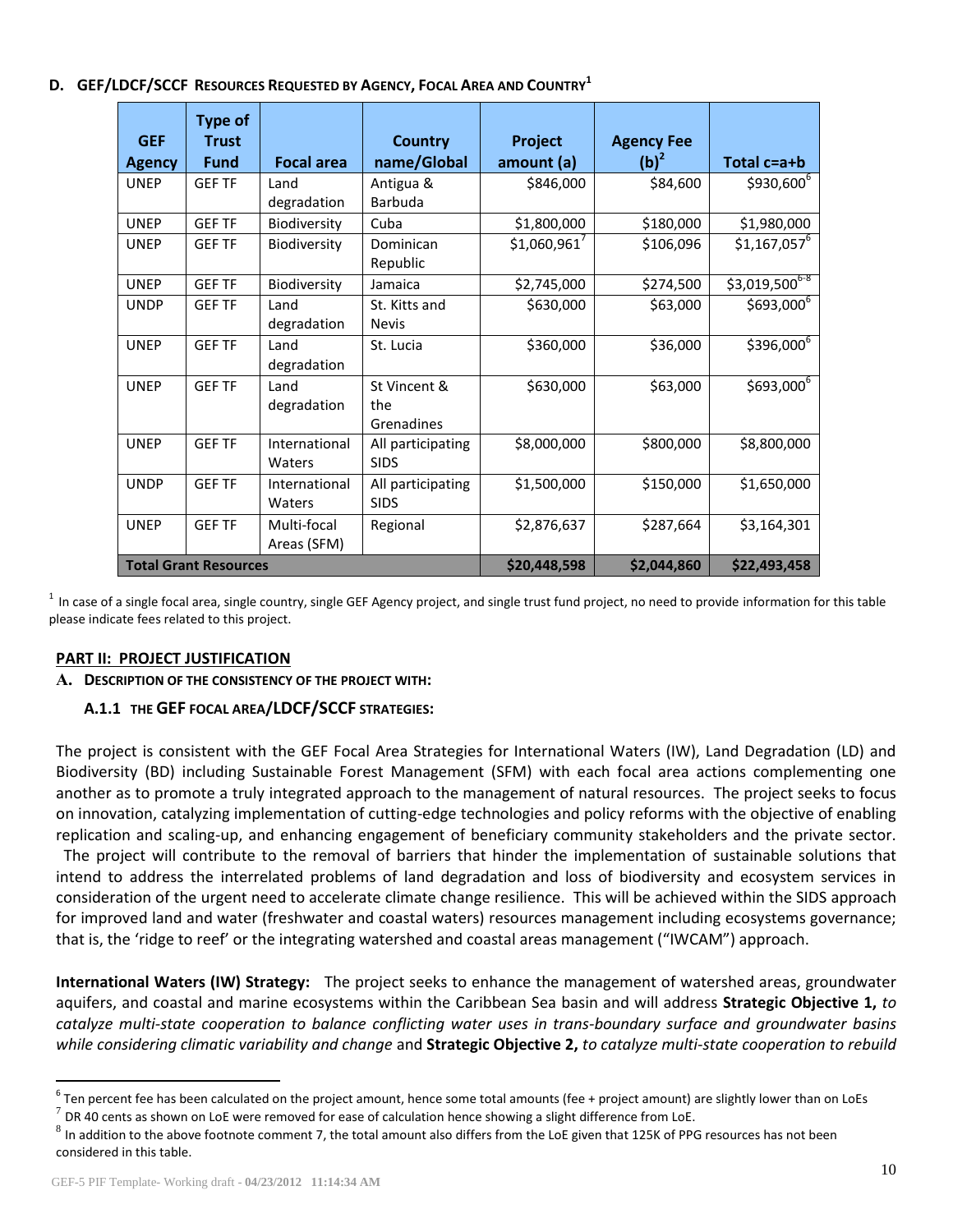*marine fisheries and reduce pollution of coasts and Large Marine Ecosystems (LMEs) while considering climatic variability and change*. **At the strategic outcome level** the project will contribute to regional advancements in management and protection of the Caribbean Sea terrestrial and marine resources consistent with the Cartagena Convention framework, and build on mainstreaming of IWRM and ecosystems management principles advanced under the GEF-IWCAM Project into national development frameworks. The project will implement innovative solutions for reduced pollution, improved fresh and coastal water resources management in consideration of the challenges imposed by climate change and climate variability (Components 1 to 4).

A critical element in the strategy that will be addressed is strengthening the capacity and effectiveness of state agencies, community and civil society stakeholders in management of national waters and executing harmonized actions as it pertains to transboundary waters, specifically the Caribbean Sea, which is regarded as a shared resource within the definition of trans-boundary waters.

**Land Degradation (LD) Strategy:** The project seeks to contribute towards arresting and reversing current trends in land degradation which in the Caribbean, is aggravated by deforestation and unsustainable land management particularly in the more mountainous areas and other landscapes with fragile soils that are vulnerable to degradation. The project will address **Strategic Objective 3** *to reduce pressures on natural resources from competing land uses in the wider landscape*. At **the strategic outcome level,** the project will enhance the cross-sectoral enabling environment for integrated landscape management. This aspect continues to present a significant barrier in Caribbean SIDS where unsustainable land management and land use conflicts impact on ecosystem functioning, and the integrity of water resources in particular. The project will foster the promotion of integrated landscape management practices adopted by local communities within the framework of the Small Grants Programme and build on lessons learned from community-based interventions from the GEF-IWCAM Project demonstration initiatives in the Caribbean. The project will target investments in integrated watershed management through forest rehabilitation and conservation of degraded upland areas, riparian corridors and coastal/mangrove ecosystems (Component 1 predominantly but also components 2 to 4). It should be noted that the approaches advanced under the project will be consistent with the **Sustainable Forest management/REDD-Plus Strategy** where management regimes that strengthen conservation, sustainable management of forests and enhancement of forest carbon stocks will be supported. The project has been designed to secure multiple environmental benefits and to strengthen the spatial planning framework, including the development of regulatory and institutional framework and the necessary tools to promote SFM and SLM in the Caribbean island of Antigua & Barbuda, Cuba, the Dominican Republic, Jamaica, St Kitts and Nevis, St Lucia and St Vincent and the Grenadines (Components 1 & 3) The project will support the sustainable land management interventions articulated under the UNCCD National Plans of Action (NAPs) of the participating Caribbean SIDS.

**Biodiversity (BD) Strategy:** The project will promote the conservation and sustainable use of biodiversity and the maintenance of ecosystem goods and services through the improved management of ecologically sensitive areas of interest (particularly those outside protected area systems) towards long-term positive impacts in representation of terrestrial and marine ecosystems, and threatened species. The project will address **Strategic Objective 2** *to mainstream biodiversity conservation and sustainable use into production landscapes, seascapes and sectors*. At **the strategic outcome level** the project will seek to increase and expand sustainably managed landscapes and seascapes that integrate biodiversity conservation (Component 1 predominantly but also components 2 to 4). In the project a significant underpinning will be maintaining economic livelihoods that are closely tied to maintenance of healthy ecosystems through improved pollution control measures. In the Caribbean the fisheries and the tourism sectors are heavily reliant on the integrity of healthy terrestrial and marine ecosystems. Watershed protection and sustainable forest management for water-related ecosystem services will translate seamlessly to biodiversity conservation.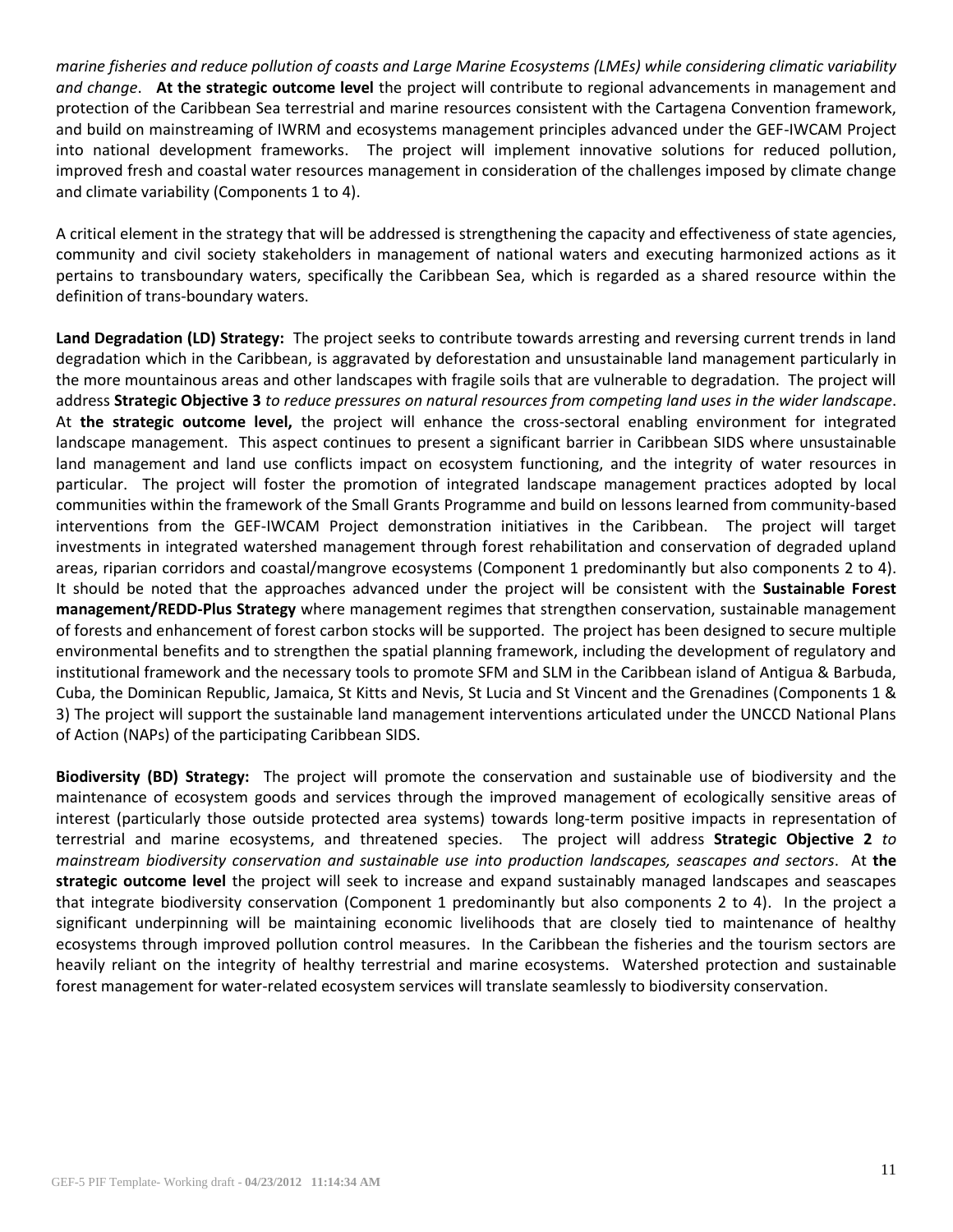### **A.1.2. FOR PROJECTS FUNDED FROM LDCF/SCCF: THE LDCF/SCCF ELIGIBILITY CRITERIA AND PRIORITIES:** N/A

## **A.2. NATIONAL STRATEGIES AND PLANS OR REPORTS AND ASSESSMENTS UNDER RELEVANT CONVENTIONS, IF APPLICABLE, I.E. NAPAS, NAPS, NBSAPS, NATIONAL COMMUNICATIONS, TNAS, NIPS, PRSPS, NPFE, ETC.:**

**UN Convention to Combat Desertification and Land Degradation (UNCCD) - National actions:** Cuba (2003), Dominica Republic (2007), Grenada (2006), Jamaica (2002) and Saint Kitts and Nevis (2007) have completed their National Plans of Action (date of submission in brackets); the remaining countries have prepared draft NAPs and are in the process of finalizing. In the main, the majority of the countries cite similar issues in their NAPs with respect to land degradation with noted concerns associated with historical land denudation for agriculture, timber and fuel wood and the more recent challenges associated with encroachment of other types of land use activities in previously forested areas with the influx of point and non-point source pollution. The pattern of land degradation and the impacts, particularly in terms of alteration of the hydrologic functioning of watersheds with uncontrolled runoff and heightened flood risks is a common theme. Actions under the NAPs all address these main concerns, including issues such as overgrazing and combating the spread of alien invasive species and particularly in the drier islands, degradation associated with forest fires. Most countries in the Caribbean have submitted their  $4<sup>th</sup>$  Reporting and review cycle under the Performance Review and Assessment of Implementation System (PRAIS). The profile of the countries are available the UNCCD Convention site at

[http://www.unccd.int/Lists/SiteDocumentLibrary/Regions/LAC/CountryProfilesLACRegion\\_29-11-2011.doc](http://www.unccd.int/Lists/SiteDocumentLibrary/Regions/LAC/CountryProfilesLACRegion_29-11-2011.doc)

The NAPs are generally consistent with national development frameworks, strategies and policies pertaining to land management where formal pronouncements or policies exist. In most of the countries policies relating to land management and sustainable forestry management are only enshrined in laws and regulations that tend not to allow for integrative resource management across sectors. Most countries have town and country planning legislation which tends to be applied to control building infrastructure development rather than integrated land planning inclusive of agricultural and forestry development. Cuba however, has developed several policy instruments related to land management. Grenada has an approved forest management policy while that of Jamaica remains as a draft. Countries are at varying stages in stakeholder discussions toward eventual formulation of integrative land management including (forest management and water resource management policies) that will give sustained effect to their NAPs.

The project will contribute to achievement of the key objectives of the NAPs and their mainstreaming and will advance the institutional and policy reforms to support SLM and SFM in close consideration of IWRM.

**UN Convention on Biological Diversity (CBD) – National Actions:** The majority of Caribbean countries have developed National Biodiversity Strategies and Action Plans (NBSAPs) and are at various stages of implementation. Cuba is the only country in the region to have revised its NBSAP (2006). Saint Lucia's NBSAP is under revision. Other countries with completed NBSAPs (pending revision) include Barbados, Grenada, Jamaica, Saint Kitts and Nevis and Saint Vincent and the Grenadines. The Dominican Republic is developing its first NBSAP. A draft NBSAP for Antigua and Barbuda is available. The NBSAPs all speak to conservation of national biological resources with key actions that include capacity building and appropriate institutional and legislative reforms, expansion and protection of terrestrial and marine protected areas, institution of self-financing mechanisms for biodiversity conservation and ensuring equitable sharing of benefits. Management of alien invasive species is also featured in many of the NBSAPs. The majority of the countries have completed their 4th National Communications. Full details of the country profiles and the NBSAPs are available at the convention website at <http://www.cbd.int/countries/>

The NBSAPs are generally congruent with the national forestry, wildlife and where applicable, fisheries legislation; where these legislative instruments tend to speak to the main elements in the NBSAPs, many of these laws are outdated relative to the challenges that are currently faced in terms of threats to biodiversity. National biodiversity polices on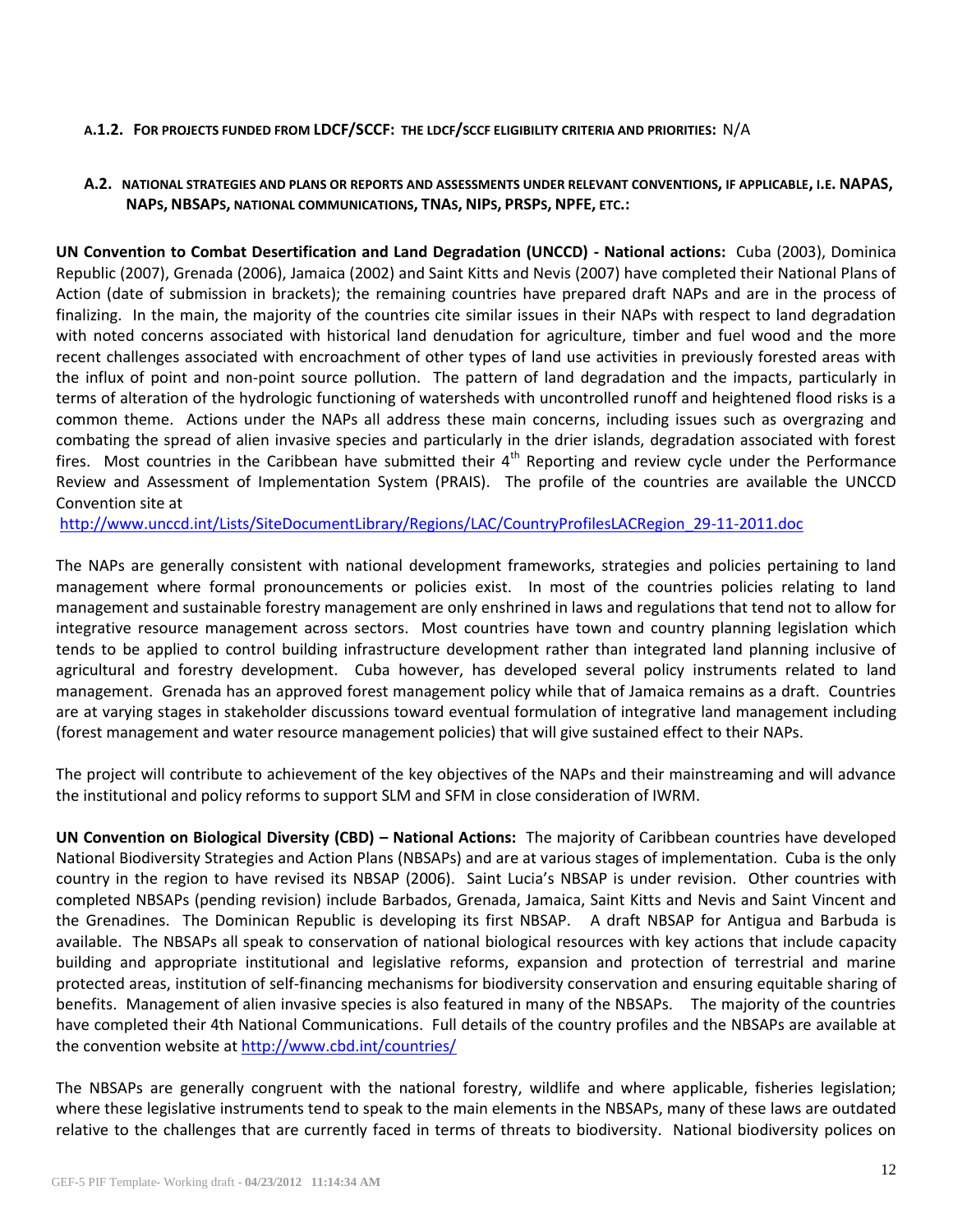their own tend to be lacking for most of the Caribbean countries. Cuba has an overarching policy framework that covers environmental management in general and includes biodiversity considerations. The Barbados Fisheries Management Plan and the Integrated Coastal Management Plan have elements of the NBSAP integrated within these instruments. Countries are at varying stages in stakeholder discussions toward eventual formulation of integrative natural resources management policies that will include critical elements of biodiversity conservation, which tend to be closely linked to sustainable resource use through fisheries and forestry management plans.

The project will contribute to achievement of the key objectives of the NBSAPs within the frameworks of sustainable water (including pollution control in sensitive ecosystems), land and forest management.

## **UN Framework Convention on Climate Change (UNFCCC) – National actions:**

Although this project will not be funded through the Climate Change focal area, it is worth noting that all of the Caribbean countries have submitted their  $1^{st}$  and/or  $2^{nd}$  National Communication (NC) and that these NCs generally all speak to the challenges associated with the smallness of the island landmasses and vulnerability to sea level rise, the threat of more severe hurricanes and more intense drought episodes. The impacts on water resources occupy a central theme in the context of rainfall patterns and drought events, in terms of the effects on the agricultural sector, domestic water supply and biodiversity. With more intense hurricanes and rainfall events, the issues of flooding and land degradation through accelerated soil erosion is of concern. In the context of climate and land/water resources management, urgent interventions are needed to make ecosystems and the services they provide more resilient through on-ground investments, changes in policy and institutional frameworks, adjustments in the incentives regimes and capacity building.

**The Convention for the Protection and Development of the Marine Environment in the Wider Caribbean Region – Cartagena Convention:** This Convention, adopted in 1983 and entered into force in 1986 is an umbrella agreement for the protection and development of the marine environment of the Caribbean Sea, and provides the legal framework for cooperative regional and national actions within in the wider Caribbean region. The Convention is supplemented by three Protocols now in force; (1) the Protocol Concerning Co-operation in Combating Oil Spills in the Wider Caribbean Region, (2) the Protocol Concerning Specially Protected Areas and Wildlife (SPAW) in the Wider Caribbean Region and (3) the Protocol Concerning Pollution from Land-Based Sources and Activities (LBS Protocol). All three protocols which are highly complementary with the Rio Conventions, will contribute to achievement of the project objectives.

It should be noted however, in the majority of the countries, effective implementation of the strategies and plans outlined under the frameworks of the conventions require realignment and reform of the national policy, legislative and institutional arrangements. In short, these strategies and plans need to be mainstreamed into national development frameworks. These frameworks typically include national development strategies, land use and land development policies, plans and associated regulations, water supply/management laws, forestry and wildlife laws and laws concerning pollution, public and environmental health. In the majority of the countries the enabling environment does not facilitate integrated management approaches as advocated under the convention obligations. These are important barriers that persist, that the project will seek to address.

# **B. PROJECT OVERVIEW:**

# **B.1. DESCRIBE THE BASELINE PROJECT AND THE PROBLEM THAT IT SEEKS TO ADDRESS:**

## **Background**

 $\overline{a}$ 

Overview: The Caribbean Region lies between the North and South American sub-continents between 10<sup>°</sup> and 23<sup>°</sup> north latitude and 59<sup>°</sup> and 80<sup>°</sup> west longitude with countries within the region bordering the Caribbean Sea. Cuba has the largest area of 110,900 square kilometers, followed by Hispaniola <sup>9</sup> with an area of 76,480 km<sup>2</sup> and Jamaica with a land area of 10,831 km<sup>2</sup>. The islands of the Eastern Caribbean are substantially smaller, the largest of these (not including the French overseas Departments of Martinique and Guadeloupe) being Dominica at 750 km<sup>2</sup> while St. Kitts and Nevis is the smallest independent state with a land area of 269 km<sup>2</sup>. The Caribbean islands have

 $9$  Made up of the Dominican Republic which has a total area of 48,700 square kilometers, and Haiti with an area of 27,800 square kilometers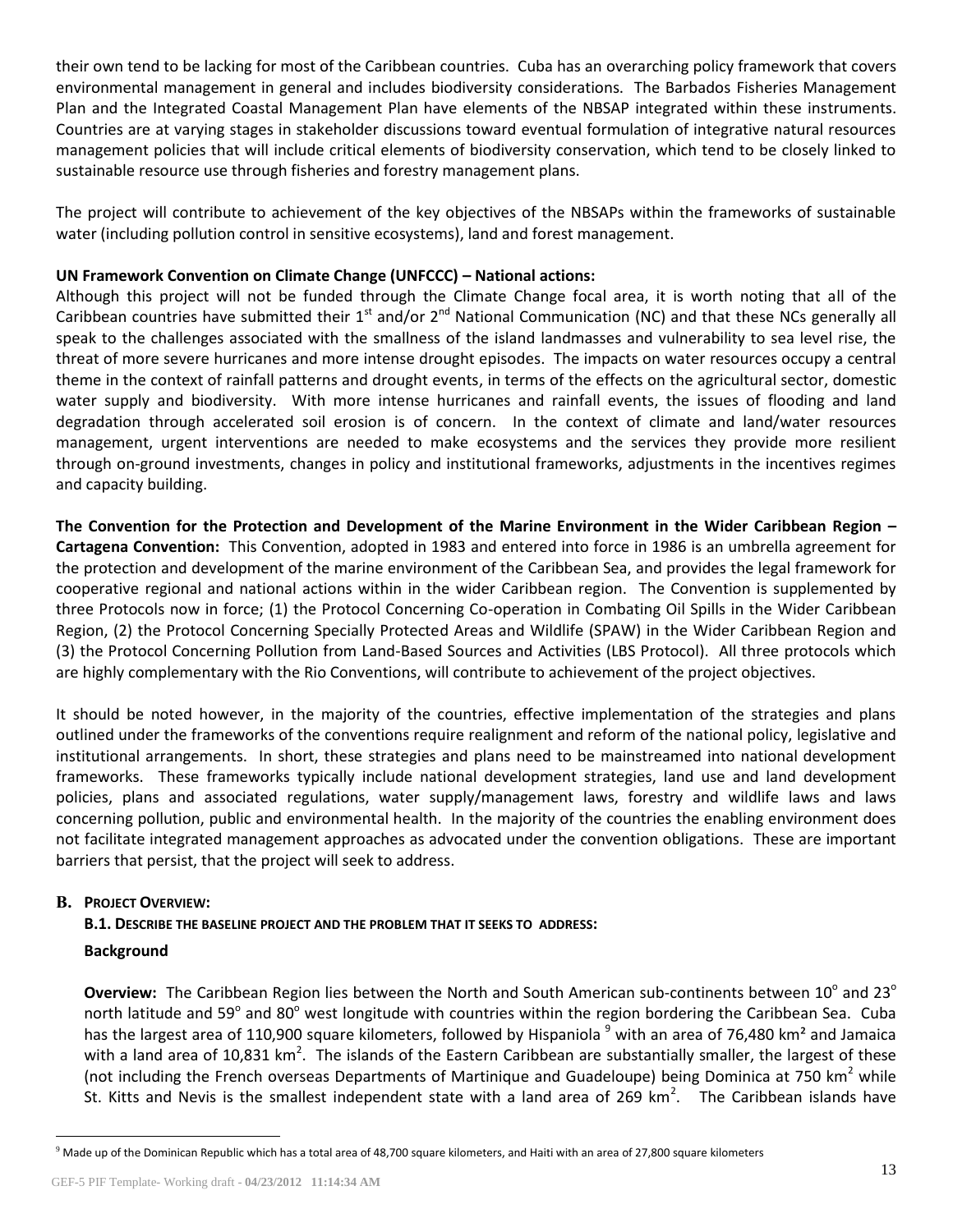varying geological and topographical characteristics ranging from predominantly low-lying coral limestone formations (e.g. Barbados) to mixed volcanic and sedimentary limestone formations (e.g. the larger islands such as Jamaica and Cuba), to rugged volcanic formations where the elevations exceed 900 metres. The interior landscapes of Jamaica and Hispaniola are also very rugged with high mountain ranges of over 2,000 metres in elevation.

The populations of the Caribbean countries vary mainly in relation to size<sup>10</sup>; Cuba - 11.3 million, Dominican Republic – 9.5 million; Jamaica – 2.7 million; Barbados – 273,000; Saint Lucia – 160,000; Saint Kitts & Nevis - 49,300. The larger islands of the Greater Antilles have relatively higher population densities with more diversified economies with a high proportion dedicated to farming and other agricultural practices. The smaller eastern Caribbean (Lesser Antilles) islands are characterized by relatively lower population densities and agriculture and other small-scale industries confined to the narrow coastal zones. Caribbean economies have been gradually transitioning away from agriculture, which was the traditional mainstay, to manufacturing, tourism and financial services. The tourism sector, contributes approximately 20% of overall foreign exchange earnings, and about 12% of total employment<sup>11</sup> although in several of the smaller countries, tourism contributions by far exceeds that of other sectors. It should be noted that however the tourism sector is just as vulnerable as the agricultural sector to external shocks; heightening this vulnerability is the threat posed by climate change and associated sea level rise, compounded by increased hurricane occurrence and damaging storm surges.

The following provides a brief account of the status of water, land, forest and biodiversity resources of the region.

**Fresh and coastal water resources:** Rainfall across the Caribbean varies where annual averages range from less than 1,000mm for the smallest low-lying islands to in excess of 3,000mm in high interior elevations of some countries. Based on precipitation inputs and population the Internal Renewable Water Resources (IRWR) varies widely between countries. The FAO estimates IWRWs of 301, 846 and 3,649 m<sup>3</sup>/capita/annum for Barbados, Antigua & Barbuda and Jamaica respectively. A country is considered as water scarce at water availabilities of less than 1,000 m 3 /capita/annum. **In consideration of the foregoing many of the Caribbean islands rank among the most water scarce SIDS in the world.** Countries heavily reliant on groundwater resources include Antigua & Barbuda and Barbados. The larger countries including Cuba, The Dominican Republic and Jamaica rely on a mix of ground and surface water sources, depending on the geology of local water supply regions. In the majority of the smaller islands surface water abstractions (rivers and reservoirs) dominate. Rain water harvesting is practiced in some of the smaller islands and in islands where topographic constraints limit access to the public distribution system in some locations. Desalination technologies although expensive in terms of production costs are seeing increased application in the more water-stressed Caribbean countries. In the larger countries significant volumes of water are used in irrigation while in the smaller countries the larger proportion of water abstracted is allocated to drinking water supply. Although in many countries access to potable water supplies have reached the MDG targets, there are serious challenges in the quantity and distribution of water in many communities over the course of the year. Access to improved sanitation remains a challenge for lower-income communities.

The Caribbean Sea constitutes the coastal waters of the region and is the economic basis for the tourism and fisheries sectors in the region. The importance of protection of marine ecosystems of the Caribbean, particularly coral reefs cannot be understated. The World Resources Institute (WRI) recently estimated that coral reefs currently provide upwards of US\$100 million per year in benefits associated with tourism, US\$18 to 33 million in shoreline protection, and another US\$1million in benefits to fisheries. The Caribbean Sea Ecosystem (CARSEA) Assessment (UWI and the Cropper Foundation, 2006) noted that relative to its size, the Caribbean's population is more dependent on income from tourism than that of any other part of the world, in 2004 contributing US\$28.4 billion to GDP.

**Land, forest and biodiversity (terrestrial and marine) resources:** The small-size of Caribbean island land masses mean that relatively large percentages of landscapes are under some type of human-altered land use pattern. The

 $\overline{a}$ 

<sup>&</sup>lt;sup>10</sup> 2005 data sourced from databases from the Caribbean Development Bank the World Bank and the United Nations Development Programme; referenced in the Caribbean Position Paper to the 5<sup>th</sup> World Water Forum

<sup>&</sup>lt;sup>11</sup> World Travel and Tourism Council. 2007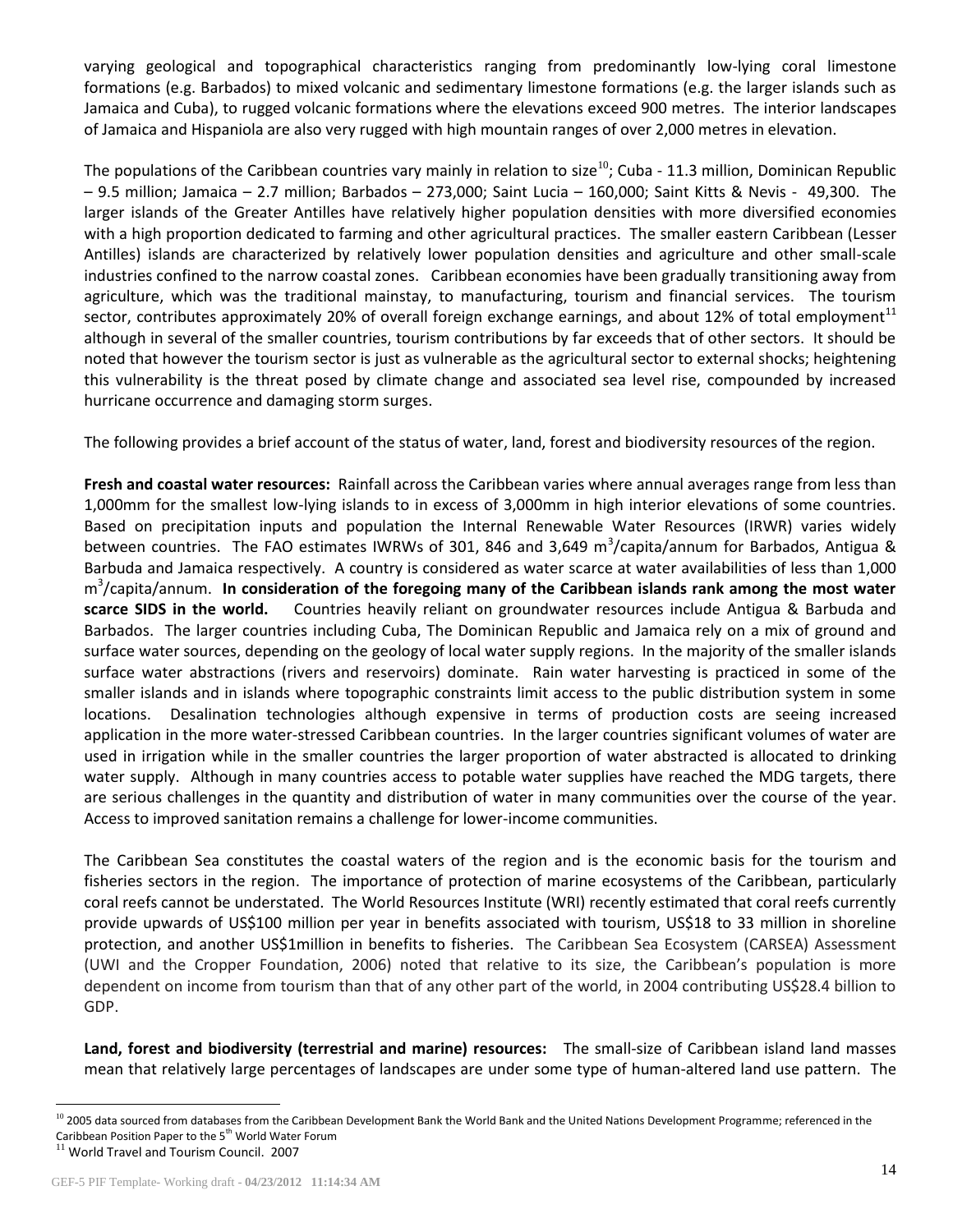coastal zones are most intensively developed for urban, commercial and industrial uses with loss of native ecosystems most notably as mangroves that once occupied these areas. Agriculture generally dominates the lower to mid-elevation watershed reaches with significant alternation of natural forest ecosystems with consequent soil erosion and excessive sedimentation of watercourses. In recent years there has been a contraction in the agricultural sectors in many of the Caribbean countries, triggered by the dismantling of preferential trade agreements in the European Union for traditional commodities, namely bananas and sugar. This has led in many countries, to dramatic changes in land use from agriculture to urban land use types, further hastening the fragmentation of forest and agro-forest ecosystems with implications for maintenance of biodiversity resources.

The majority of countries in the region possess residual forest cover that is now mainly confined to the more inaccessible interior regions of the countries. According to the FAO the average extent of forest cover approximates 25% (based 2000 data) of total land mass area; although on a country basis this varies widely. Forest cover ranges from 30% in the case of Jamaica to 21% for Cuba to less than 15% for the islands of Saint Kitts and Nevis, Saint Lucia and Saint Vincent and the Grenadines. Recent empirical evidence suggests that the rates of deforestation associated with agriculture are slowing down although land use conversions are seeing more intensive impacts associated with other uses (e.g. mining and quarrying). In most countries residual forest are often fragmented or oriented along narrow ridgelines depending on the pattern of historic land development that has taken place around the margins of forests.

According to the Conservation International (CI), the Caribbean Islands 'hotspot' support exceptionally diverse ecosystems. The Hotspot has dozens of highly threatened species, and also remarkable for the diminutive nature of much of its fauna, boasting the world's smallest bird (the tiny bee hummingbird, endemic to Cuba) and smallest snake found on St. Lucia. The contains some 6,550 endemic plant and just over 200 threatened endemic bird, reptile and amphibian species. BirdLife International (2010) notes that of 11,000 plant species, 72% are endemic; 95% of the reptile and 100% of the amphibian species are endemic to the Caribbean. According to CI, of the original extent of hotspot vegetation of 229,549 km<sup>2</sup>, only some 22,955 km<sup>2</sup> remains. Birdlife International (2010) adds that roughly 8 to 35% of species within the major marine taxa found globally are endemic to the Caribbean hotspot.

In consideration of the foregoing, the following is an account of the challenges faced by Caribbean countries in respect of water, land and biodiversity resources management that are of relevance to the project.

## **Water, land, forest and biodiversity challenges**

Caribbean Small Island Developing States (SIDS) are facing multiple threats of land and water resource degradation, depletion of biological resources and compromised ecosystem functioning due to intensive developmental pressures on very fragile environments. The concept of "Ridge to Reef" management or the integrating watershed and coastal areas management (IWCAM) approach for natural resources in small islands provides an underpinning for addressing the multiple challenges of sustainable water, land (including forests) and biodiversity management and conservation.

Given the spatial and temporal scarcity of water resources in many countries of the Caribbean, in terms of supply reliability, numerous communities suffer from inadequate availability of clean drinking water and are faced with associated health problems due to unsanitary drinking water, lack of access to sustainable sanitation services, and poor wastewater treatment. Investments by water utilities are hampered by issues of under-capitalization and there is a lack of appropriate governance arrangements to facilitate coordinated management of the water resource along with service provision. IWRM approaches, while becoming better appreciated in the Caribbean have not seen the level of evolution required to make significant changes in mainstreamed inter-sectoral governance for water and sanitation. Water source availability in terms of quality and quantity of the resource has been negatively impacted by poor land management practices.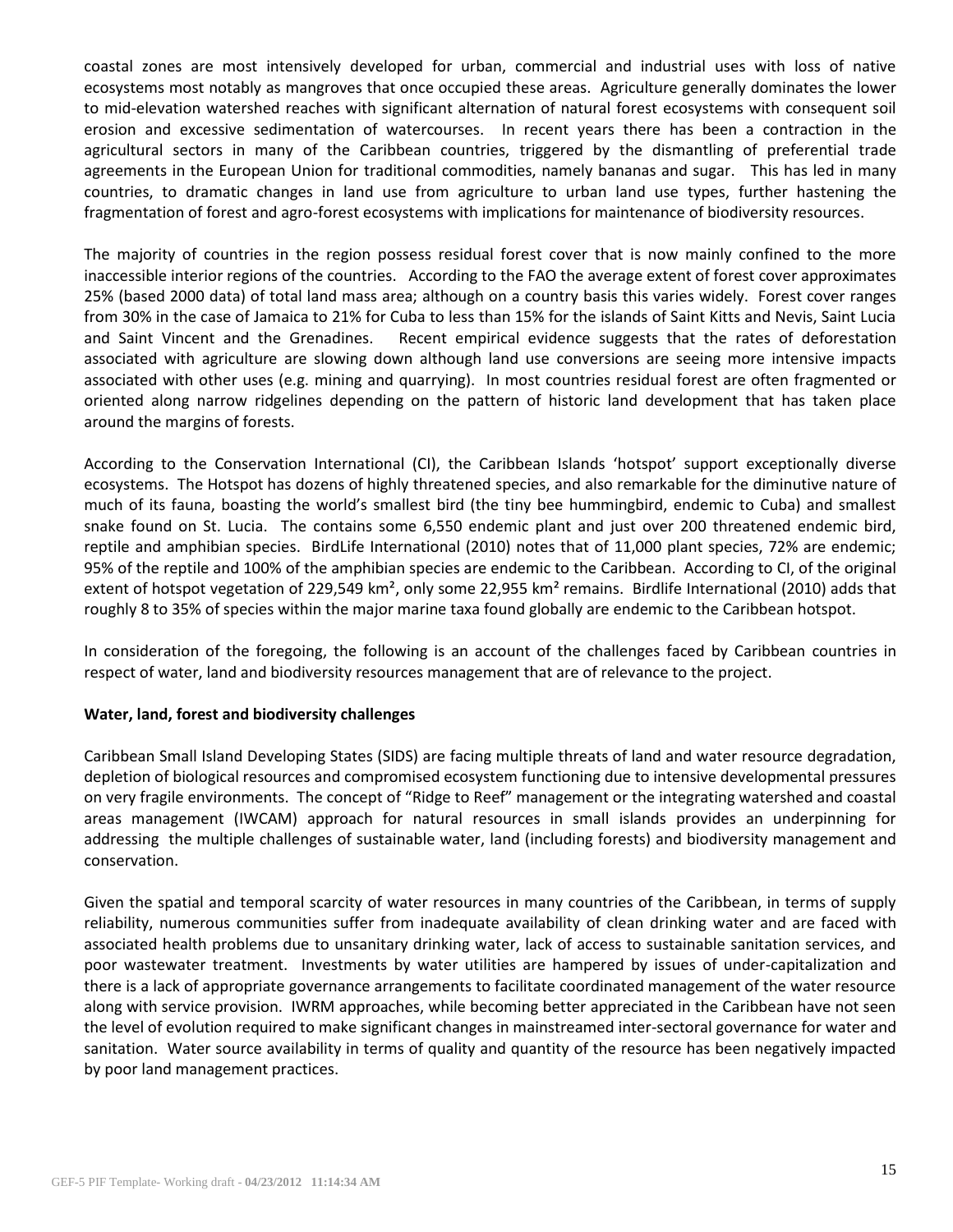Expanding development pressures have seen the dramatic increase in the generation of land-based sources of marine pollution from a wide range of point and non-point sources. UNEP (TR-52 report,  $2010^{12}$ ) estimates that as much as 60 % of wastewater entering the Caribbean Sea is currently untreated. The Pan American Health Organization (PAHO) estimated in 2001 that 51.5 % of households in the Caribbean Region lacked sewer connections of any kind (many rely on on-site septic/soak away systems); only 17 % of households were connected to acceptable collection and treatment systems. Anecdotal evidence suggests that these figures have improved somewhat since 2001 but the overall situation remains inadequate. Effluents from heavy industries, manufacturing, oil and gas and minerals exploitation are also having marked impacts within the land and near-shore marine environments. The receiving coastal environments off most industrial/commercial centres and commercial ports in many countries have become anoxic. Pollution and land degradation impacts are being manifested in the nearshore coastal environment resulting in loss of productivity of near-shore fisheries with an increase in catch effort from having to exploit deeper water resources, degraded beaches and recreational areas with adverse health risks and compromised quality of touristic investments.

The conversion of lands from forest to non-forest land cover types and unsustainable land management practices is the main trigger for accelerated erosion. The World Resources Institute (WRI) project Reefs at Risk noted that sediment loading presented a very significant risk to the health and productivity of reefs across the Caribbean region. UNEP/GPA (2006) noted that for the Wider Caribbean (countries surrounding the Caribbean Sea) annual sediment loads are estimated at 1 gigatonne, or approximately 12% of global sediment input from rivers. In the UNEP TR-52 report on pollution in the Caribbean, estimates of total suspended solids (TSS) from the Eastern Caribbean region stood at 2,600 t/yr of (with most contributed from Trinidad and Tobago) to 7 million tons per year for the North Eastern region that included Cuba, Jamaica and the Dominican Republic. TR-52 cites nutriment load rates as follows; for the Eastern Caribbean region the annual estimated discharge of total nitrogen of 200 t.yr<sup>-1</sup> and total phosphorous of 40 t.yr<sup>-1</sup>. For the North Eastern region that includes the large islands, total annual nitrogen discharges were estimated at 16,500 t.yr<sup>-1</sup> with total phosphorus loads at 5,600 t.yr<sup>-1</sup>.

Conversions of forest and coastal/aquatic ecosystems have triggered loss of species richness and diversity in all the countries of the Caribbean. Species with high specialization within niche habitats such as those in high-elevation forest ecosystems have been severely impacted in terms of population numbers and distribution. Parrots of the *Amazona* genus, which are endemic to individual islands are of note, along with particular species of amphibians and reptiles. The West Indian Manatee, once widespread across the Caribbean has greatly diminished in range due to loss of coastal mangrove habitat. CI notes that based on reliable records, at least 38 Caribbean species have been declared extinct. This underscores the global importance of Caribbean ecosystems and the need for critical conservation interventions.

Climate change is a significant driver which may accelerate the significant rate of degradation that is being imposed on the sensitive ecosystems in Caribbean SIDS. Under increased sea surface temperatures (SSTs), the frequency of high intensity hurricanes and rainfall events is a likely outcome that will worsen land degradation and ecosystem impairment, and further accelerate the deterioration of marine ecosystems through pollutant and sediment mobilization. With higher rainfall intensities the risk of flooding will be increased along with risk of loss of life and property. Climate change experts estimate that annual rainfall accumulations across much of the Caribbean could be potentially reduced by as much as one third, presenting serious challenges for surface and ground water aquifer recharge threatening water security in many in areas where the water supply infrastructure is already compromised on account of operational challenges, or where demand simply outstrips supply.

## **Capacity and mainstreaming challenges**

Efforts to reduce the negative environmental impacts, protect watersheds, and conserve endangered biodiversity while supporting traditional livelihoods have been frustrated by generally weak policy, regulatory and institutional

 $\overline{a}$ 

<sup>&</sup>lt;sup>12</sup> See report online at:<http://www.cep.unep.org/publications-and-resources/technical-reports/technical-reports>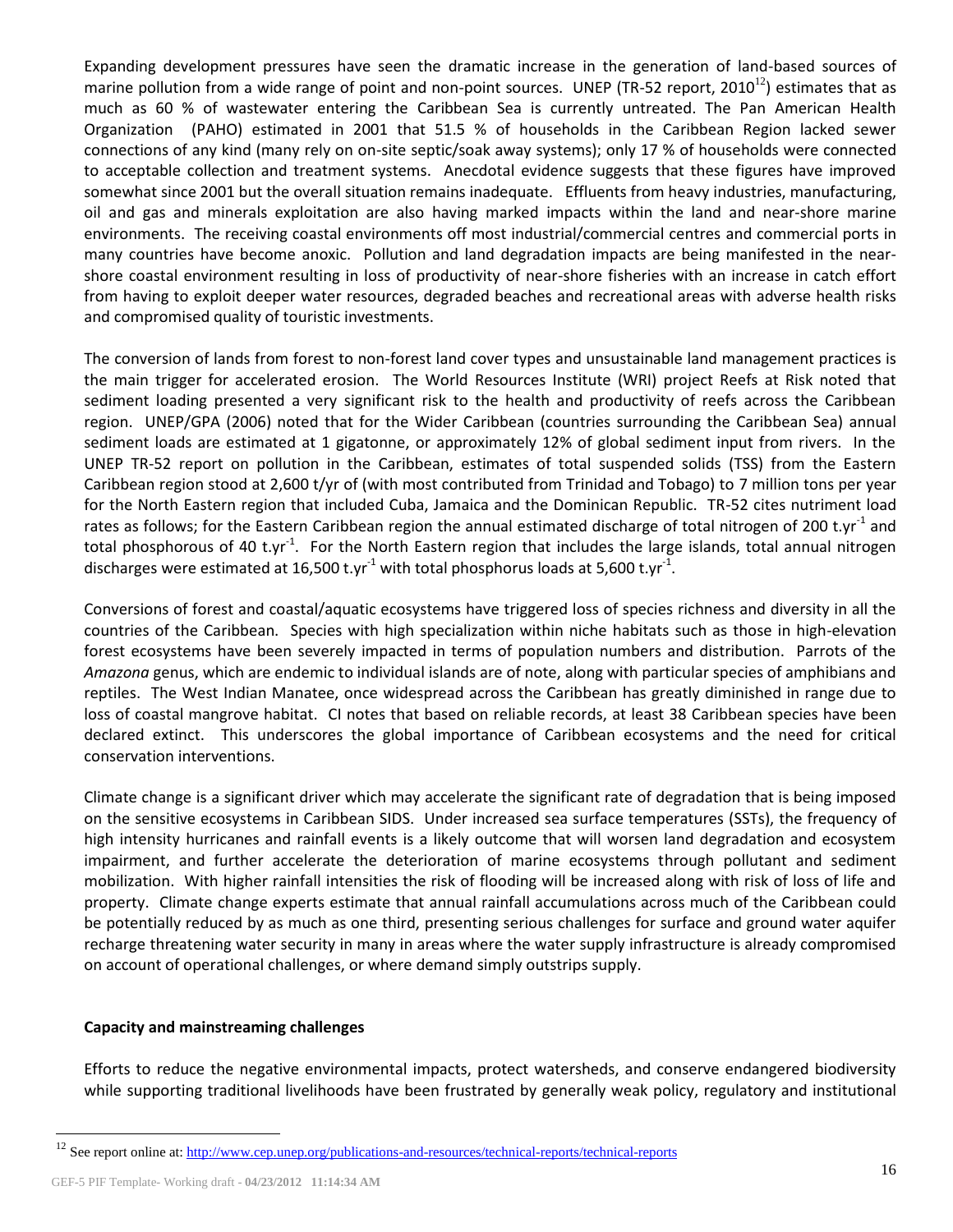environments. Human and financial resources availability within responsible state agencies remain constrained and compounded by limited economic incentives that will support private sector engagement to invest in greener, cleaner production processes.

Although there have been many regional and national-level relevant project-driven interventions that target land and water resources degradation and biodiversity conservation, long-term sustainability has been hampered due to inadequacies within the wider policy and institutional environments that do not adequately allow for mainstreaming of these interventions beyond the realm of "project-driven, site-specific" actions. By extension, development of new mechanisms for sustainable financing of sustainable land and water management and biodiversity conservation interventions outside of traditional government budgets remains limited. The UNDP Portfolio Project for Capacity Building and Mainstreaming for SLM in SIDS and LDCs which is wrapping up implementation in most of the Caribbean countries (having commenced in 2007), has advanced the SLM agenda (with water resource and biodiversity considerations) but additional support is required.

Pursuant to the UNCCD and CBD conventions most Caribbean countries have developed National Action Plans (NAPs) and National Biodiversity Strategy and Action Plans (NBSAPs) that lay out strategic actions in the management of land (in the context of land degradation) and biodiversity resources respectively. Strategic plans for water resources remain poorly defined however, although under the GEF-IWCAM Project, governments were assisted in undertaking the initial steps in formulation of Integrated Water Resources Management policies and plans. Jamaica is the only country that has a national overarching plan for management of its water resources. **It needs to be underscored that the majority of countries have laws, albeit outdated in many cases, related to protection of forests and wildlife, use of water and discharge of harmful effluents into the environment (mainly associated with public health legislation) but the incorporation of these laws within integrated policies and strategic plans is for the most part lacking. Few countries have mainstreamed action plans as obligated under the UN conventions within national development frameworks, and the present legislative instruments have not been appropriately aligned to give effect to implementation of the national action plans.** Notwithstanding, in all countries there is some level of intervention typically by state forestry agencies, agricultural and environmental management ministries in assisting farmers and forest users in practicing improved land, water and biodiversity management.

## **BASELINE: Country profiles:**

In the response to the challenges outlined above, the following are policy and institutional responses and priority interventions by the lead national agencies in water, land, forest and biodiversity management that have been deemed of priority in the various countries.

**Antigua and Barbuda:** The lead agency is the Ministry of Agriculture, Lands, Housing and the Environment. The Water Division of the Antigua Public Utilities Authority (APUA) has statutory responsibility for water resource management although this role is limited largely to water abstraction. The main areas of focus include raising public awareness, strengthening drought management capabilities, improving land, coastal zone and watershed management through effective land use policy. Fire-cycle land degradation within the Body Ponds watershed in particular, remains a priority issue along with pollution of surface water bodies that have been encroached by development. The problem of aggravated land degradation and pollution (solid waste and various liquid waste and nutrients) of water bodies has been identified as a significant issue in water supply security and maintenance of the quality of coastal ecosystems on Antigua. The estimated annual value of government contributions to land and water resource management through the lead Ministry is US\$500,000. This is being complemented by externally and internally financed programmes and activities.

**Barbados:** The lead agency is the Ministry of Environment, water Resources and Drainage. The Barbados Water Authority has statutory responsibility for management of water resources although this role is more related to water supply and sewerage services provision. The main national focus is on management of land use activities in reduction of the aquifer contamination and nutrient loading to the coastal zone marine environment. The Scotland District continues to be an area of focus for land degradation abatement, although land resource conservation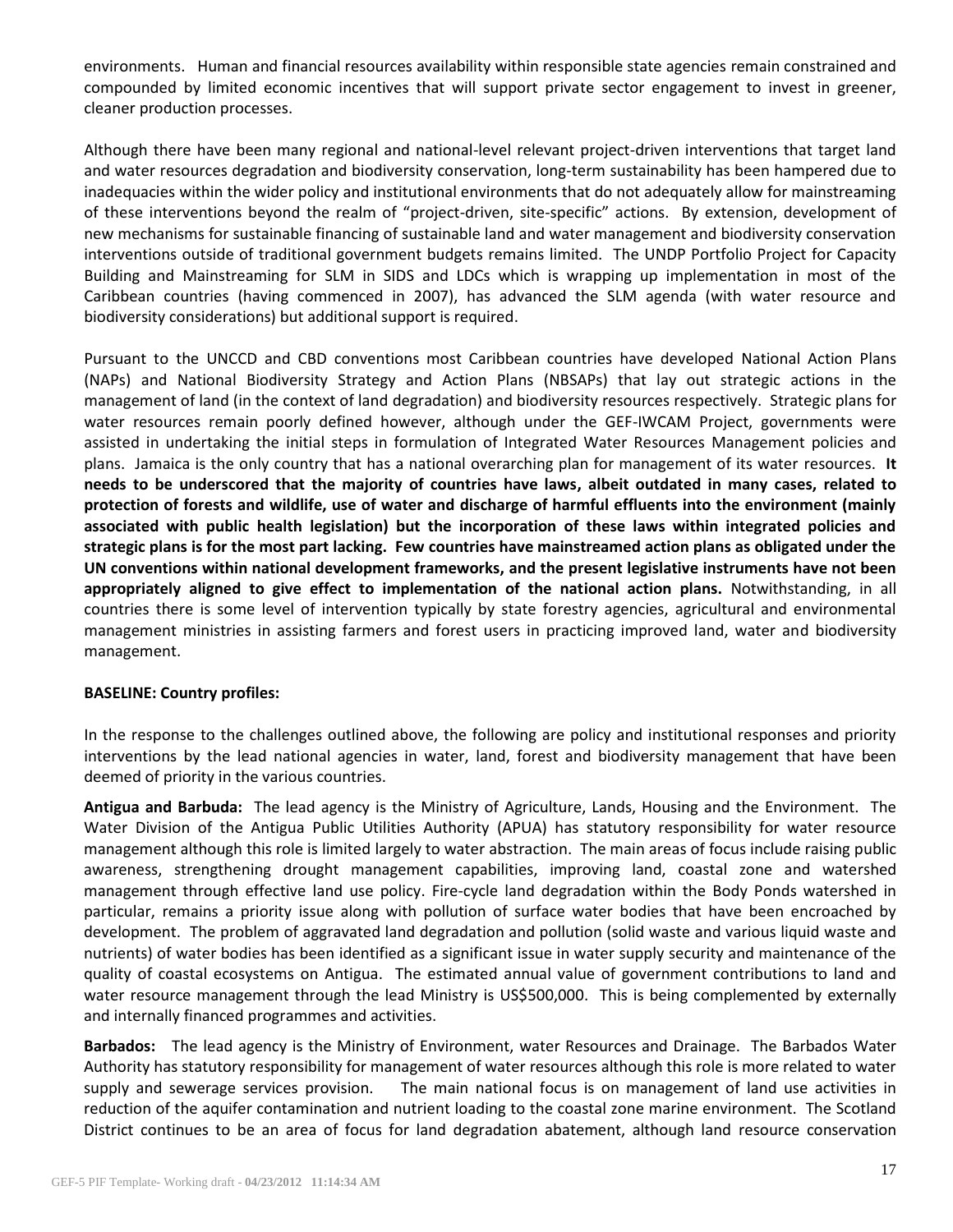measures have been expanded over other areas of the country. Groundwater contamination remains a very critical concern given the expanding land uses over the vulnerable and highly transmissible water supply aquifers. Landbased contamination of marine environments and coastal ecosystems along the heavily urbanized western coast is of concern. The Environmental Protection Department and the Coastal Zone Management Unit contribute significantly to regulation, policy development and monitoring of the status of the environment. Financial support for these programmes is from a mix of national and externally-financed sources.

**Cuba:** The lead agencies include the Ministry of Science, Technology and the Environment (CITMA), the Ministry of Planning and the Ministry of Agriculture. Areas of priority focus include mainstreaming of land degradation strategies into policies and legal instruments and the strengthening of institutions to promote sustainable resource use. There are interventions to increase of soil productivity and arresting degradation of ecosystems with transfer of appropriate technologies in affected or sensitive areas. The country is also investing in watershed and ecosystems resilience to climate change supported through the strengthening of early warning systems and research. Coastal zone and coastal biodiversity resources management remains of high priority. Several national plans of action have been or are being formulated that include the National Reforestation Program, the National Program for Land Conservation and Improvement, and the National System of Protected Areas. Financial support for these programmes is from a mix of national and externally-financed sources.

**Dominican Republic:** The lead agency is the Ministry of Environment and Natural Resources. Priority management interventions are oriented around reduction of land degradation and pollution of coastal ecosystems and improvements in water supply availability. Among the major initiatives is the national Quisqeya Verde Program within the Ministry of Environment's "Green Border" initiative to promote conservation initiatives along the border zone with Haiti. The shared Artibonito Watershed with Haiti has been the focus of management interventions. Priority has also been accorded to the development of the cconceptual framework for integrative land water and biodiversity management through mainstreaming into national strategies, with the development of supportive plans and programs including a national program of action, the appropriate institutional framework and an effective monitoring mechanism. Financial support for these programmes is from a mix of national and externally-financed sources.

**Grenada:** The lead agencies are the Ministry of Agriculture through the Land Use Division and the Forestry Department. The National Water and Sewerage Authority has statutory responsibility for water resources management although a recent water resources policy is recommending that responsibility be placed under the purview of a dedicated water resources agency. Main issues of concern in the country include unsustainable land management associated with agricultural development and degradation of lowland coastal forests. Intensive grazing is of concern in the sister islands of Carriacou and Petit Martinique. Hurricane Ivan of 2004 severely impacted agriculture and forests within upper watershed areas and recovery has been of major focus in the years since then. Financial support for these programmes is from a mix of national and externally-financed sources.

**Jamaica:** The lead agency is the National Environment and Planning Agency (NEPA) with integrative responsibility, supported by the Forestry Department and the Water Resources Agency in areas of biodiversity and water resources management respectively. Areas of management focus continue to be on abatement of land degradation in cultivated areas and pollution control particularly from urban and industrialized environments that pose threats to surface and ground waters and the off-shore marine environment. Priorities include the development of early warning systems for drought, and formulation of strategies to lessen or to mitigate its negative consequences in terms of land degradation. The national forest policy and drought policy remain in draft, pending adoption. The water resources master plan for the country is under review. The estimated annual state contributions in related programme areas amount to US\$800,000, including additional resources from national and externally financed programmes and initiatives of up to US\$5 million per annum.

**Saint Kitts and Nevis:** The lead agencies are the Ministry of Environment and Ministry of Agriculture on Saint Kitts. On Nevis lead responsibility falls to the Nevis Island Administration. Current management focus is on solid conservation on former sugar production lands that are being converted into alternative uses, both agricultural and non-agricultural. Other priorities include the fostering of sustainable agricultural practices, consideration of use of biofuels (from sugar) for energy applications, the strengthening of the institutional and legal frameworks and capabilities for assessment and monitoring of water, land and biodiversity resources. The estimated annual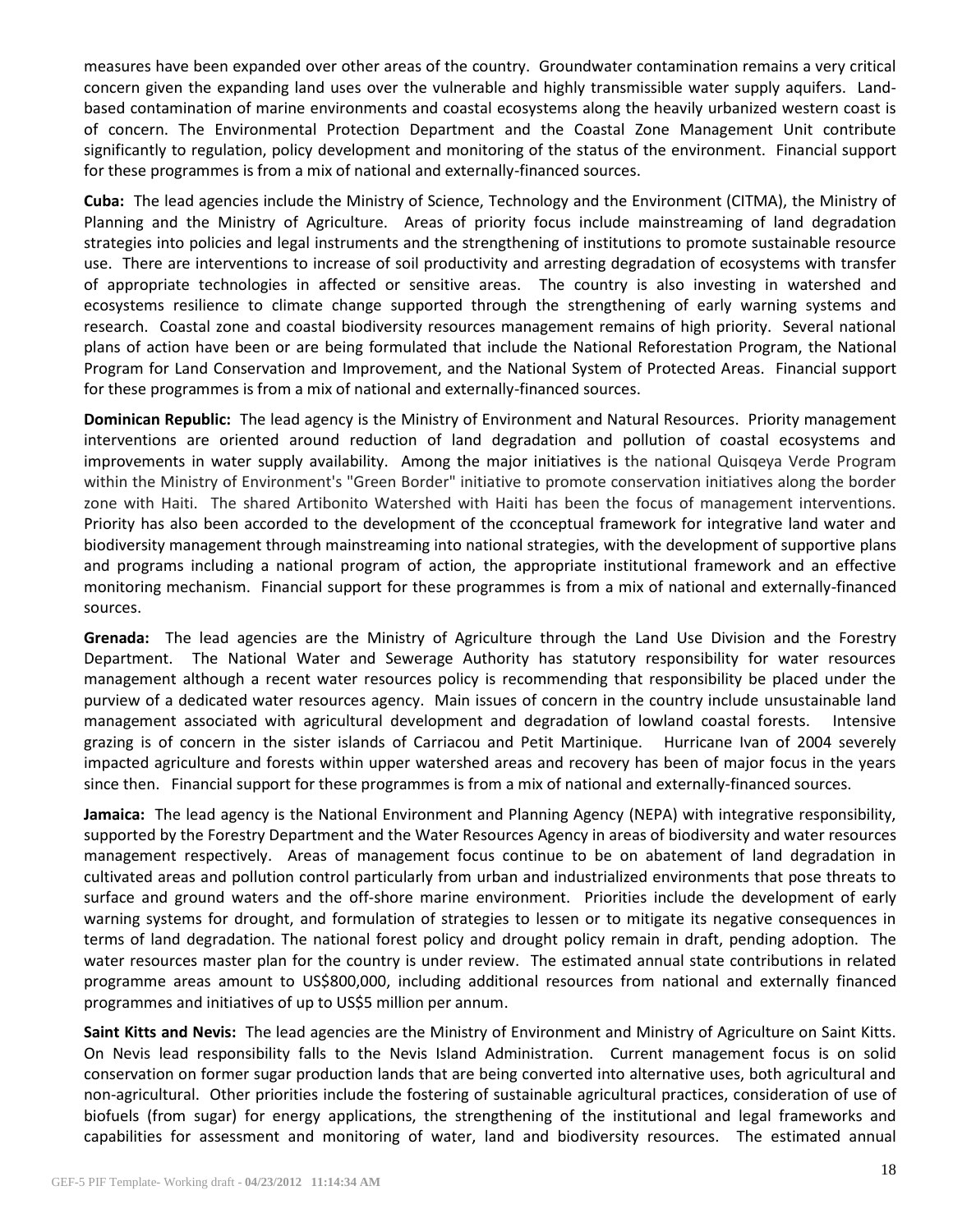recurrent investment for related programmes is just over US\$107,000. This is being complemented by externally and internally financed programmes and activities.

**Saint Lucia:** The lead agencies are the Ministry of Agriculture, The Forestry Department and the Water Resources Management Agency. Management focus remains on land degradation rehabilitation within agricultural peripheral areas around the forest reserve, particularly within water catchment areas that are sources for drinking water supply. Pollution and sedimentation of coastal ecosystems is of concern. Post-Hurricane Tomas (2010) rehabilitation efforts continue to address the significant watershed degradation associated with landslides and heavy siltation of rivers. The annual recurrent investments in terms of direct costs for forestry management inclusive of watershed interventions approximate US\$74,000. This is being complemented by externally and internally financed programmes and activities.

**Saint Vincent and the Grenadines:** The lead agencies are the Ministry of Agriculture and the Forestry Department. The St. Vincent Electricity Services Ltd was at one time mandated to contribute to forestry conservation efforts related to the watershed services associated with hydropower generation. The Central Water and Sewerage Authority has statutory responsibility for water resources management although role is limited to water abstraction. Management interventions are focused on land stabilization within steep agricultural zones. Of concern are the land degradation from illicit cultivations on the slopes of the La Soufriere. Approximate annual costs for investments are just over US\$220,000. This is being complemented by externally and internally financed programmes and activities.

### **BASELINE: Regional actions**

The following is the actions at the regional level that are of relevance to this project. It should be noted that this account is not exhaustive. Section B6 should be referenced for further information.

**Caribbean regional coordination:** Caribbean SIDS, at governmental agency and professional levels have been engaged in various regional water resources management initiatives facilitated by entities such as the Global Water Partnership–Caribbean, the Caribbean Water and Wastewater Association, the Caribbean Water & Sewerage Association, the Caribbean Environmental Health Institute and the University of the West Indies. While these interventions brought some level of donor support to advancement of the IWRM framework inclusive of land and ecosystem services considerations to the region, the GEF-IWCAM project brought significant resources to augment these efforts. After the closure of the GEF-IWCAM project, participating SIDS likely benefit from further donor support in water, land and ecosystem resources management many of which have climate change resiliency underpinnings. Some of these interventions are elaborated in Section B6. At the Caribbean Community (CARICOM) level efforts being made to activate a CARICOM Consortium on Water, designed to coordinate the activities of regional organizations working IWRM and related areas.

**The Cartagena Convention – a framework for pollution control and protection of the Caribbean Sea ecosystem:** The Convention for the Protection and Development of the Marine Environment in the Wider Caribbean Region (Cartagena Convention) focuses on land-based sources of pollution, dumping of wastes at sea, pollution from ships, biodiversity protection, and airborne pollution among other things. To deal comprehensively with these issues, three protocols have been developed: the Oil Spills Protocol; the Specially Protected Areas & Wildlife (SPAW) Protocol; and the Protocol Concerning Pollution from Land-Based Sources and Activities (or LBS Protocol). The Cartagena Convention is the only legally binding agreement for the protection of the Caribbean Sea and entered into force in 1986. The LBS Protocol is of particular significance to this project as it will establish the basis for countries setting and working toward realizing harmonized targets for effluent emissions in protection of freshwater and coastal ecosystems services. The LBS Protocol augments the provisions of the SPAW Protocol in protection of biodiversity.

**Contributions from the regional GEF-IWCAM Project:** The Project focused on the strengthening of participating country capacity to implement the integrated approach to the management of watersheds and coastal areas (IWCAM) or "ridge to reef" through regional activities, enhancing country capacity to plan and manage their aquatic resources and ecosystems on a sustainable basis, equipping them with a series of tools to support reforms in policy,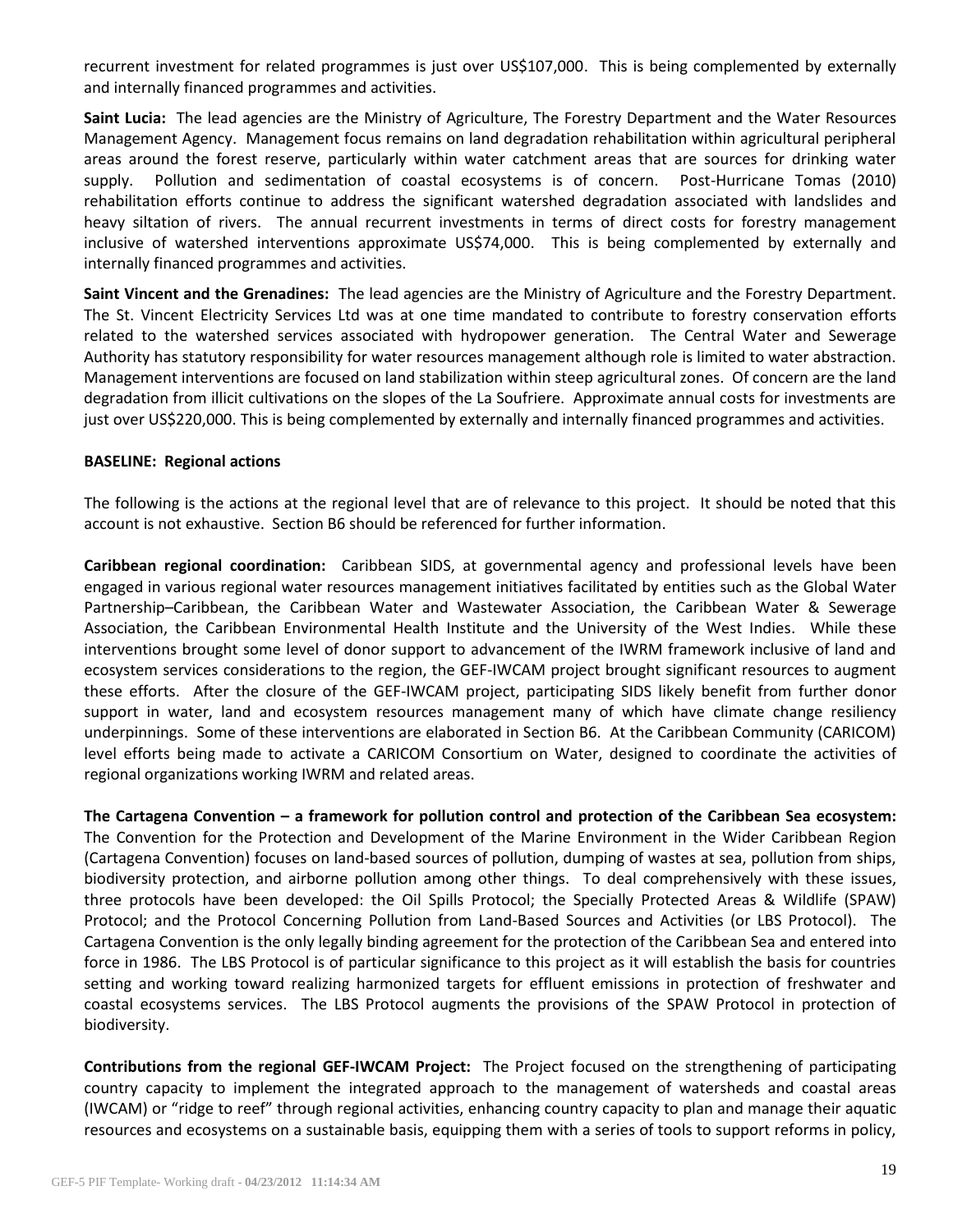legislation and institutional arrangements in support of the IWCAM approach, but also through a series of discrete demonstration projects to test cost and feasibility of reducing the impacts of land based sources of pollution on freshwater and coastal environments. The project however only catalysed the beginning of a policy and institutional reform process. A number of new IWCAM policies and plans have been or are being drafted and adopted by countries such as to name a few; the Land and Sea Use Plan in Andros, the IWCAM-WWAM policy adopted countrywide in Jamaica, the new Water Act in Saint Kitts, an NGO created for the management of the Fond d'Or basin in Saint Lucia, the private – public partnership that will continue remediation efforts in the Haina Basin in the Dominica Republic, and the IWRM Road Maps adopted by various countries (Antigua, Barbados, Grenada, St. Lucia). These achievements represent signals of emerging change processes but require follow-up for long term impact.

**Land and sustainable forestry management:** Although the UNCCD Convention advocates the development of subregional action plans (SRAPs) to facilitate technical exchange and advancement of harmonized regional-level interventions for sustainable forest management and land degradation, these efforts remain in the planning stages.

In summary, notwithstanding the various interventions both at the regional and national levels there still is need to address the shortcomings faced by countries in the development and realization of effective integrated approaches to water, land, forestry and biodiversity resource management.

In response to the challenges and priorities identified both at the national and regional levels the following are the main features under each focal area to be addressed by this project**:**

- **1) International Waters:** The project will seek to build on the efforts under the GEF-IWCAM project in strengthening and mainstreaming water resources management in national development frameworks through IWRM planning capacity building. Access to water and adequate sanitation remain among pressing needs in some of the more disadvantaged communities particularly in consideration of stressed state of water resources in some of the countries and continued support is needed in investments and upscaling appropriate water security and sanitation solutions. Innovative solutions for wastewater management will be implemented in participating countries. The project will also advance the capacity of the countries in meeting the obligations under the LBS Protocol which provides a harmonized Caribbean regional framework for addressing pollution based on national and regional needs and priorities and promotes the establishment of pollution standards and schedules for implementation. Within the LBS Protocol framework, national plans of actions (NPAs) for minimization of land-based pollution are promoted, where in the spatial context, translate to watershed management plans that consider water resources protection, along with the protection of land, forest and biodiversity and other ecosystem services. Watershed master plans inclusive of sustainable forestry management, land degradation abatement and biodiversity conservation will be prepared in participating countries that will provide the basis for replication. As applicable, elements of integrated coastal zone management will also be incorporated. Indicators for monitoring and assessment for water resources will be further elaborated and mainstreamed into national accounts.
- **2) Land Degradation and Sustainable Forest Management (REDD+):** The project will advance the strategic actions specified in the country National Action Plans under the UNCCD Convention. These will include landscape management interventions particularly related to reforestation and forest resources conservation within degraded upland watershed areas, along riparian corridors and select areas along the coastal zone, particularly in coastal forests and mangroves. Of priority are watershed units and river segments that present significant risk in terms of erosion and sediment loading with increased landslide and flooding, impairment of surface waters for drinking water abstraction and excessive siltation of marine environments. In some countries land degradation has resulted in the encroachment of grasses with high fire risk that leads to accelerated soil erosion and impacts to adjacent ecosystems. On-ground interventions will all incorporate the principles of SFM with the realization of global benefits of avoided carbon emissions in consideration of Land Use, Land-Use Change and Forestry (LULUCF). The interventions will be contributed as best practices in the formulation of management plans as outlined in IW focal area above. Indicators for monitoring and assessment for land degradation will be further elaborated and mainstreamed into national accounts.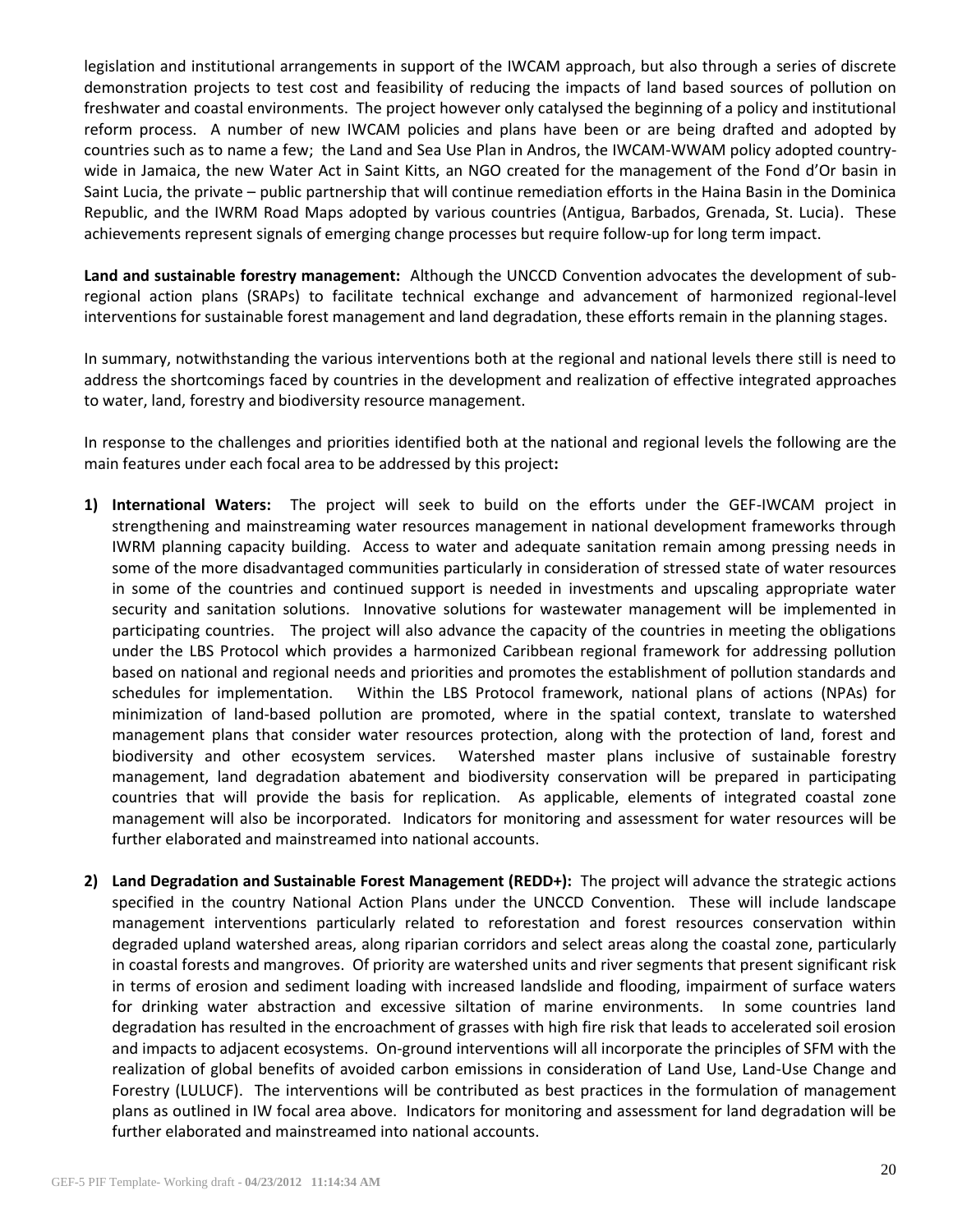**3) Biodiversity:** The project will realize the conservation and protection of biodiversity resources through investments within select priority watershed and coastal areas in the participating countries. Project interventions will build on those efforts under the IW and LD focal areas using the watershed and adjacent coastal area as the management unit of intervention. Actions will include rehabilitation of degraded forest ecosystems and landscapes of significant biodiversity importance including measures to support management regimes to protect existing terrestrial and marine biodiversity reserves that are under threat with focus on management and minimization of user conflicts. The interventions will be contributed as best practices in the formulation of watershed and coastal area management master plans as outlined in IW focal area above. Indicators for monitoring and assessment for biodiversity will be further elaborated and mainstreamed into national accounts.

**B. 2. INCREMENTAL /A[DDITIONAL COST REASONING](file:///C:/Users/ivanderbeck.UNEP/Documents/My%20Dropbox/Emails/IWCAM/Users/wb12456/Documents/C.31.12%20Executive%20Summary.pdf): DESCRIBE THE INCREMENTAL (GEF TRUST FUND) OR ADDITIONAL (LDCF/SCCF) ACTIVITIES REQUESTED FOR GEF/LDCF/SCCF FINANCING AND THE ASSOCIATED [GLOBAL ENVIRONMENTAL](http://www.thegef.org/gef/sites/thegef.org/files/documents/CPE-Global_Environmental_Benefits_Assessment_Outline.pdf) BENEFITS (GEF TRUST FUND) OR ASSOCIATED ADAPTATION BENEFITS (LDCF/SCCF) TO BE DELIVERED BY THE PROJECT:** 

The project's objective is to realize the implementation of an integrated approach to water, land and ecosystems services management, supported by policy, institutional and legislative reforms, and implementation of effective appropriate technologies to accelerate contribution to global targets on access to safe and reliable water supplies and improved sanitation, and contributing to improved ecosystem functioning in the Caribbean.

The GEF investment will contribute to removal of the barriers that continue to persist in many of the countries of the Caribbean in implementing sustainable solutions to realize multiple global environmental benefits through arresting water, land and biodiversity resources degradation. These solutions will be supported by the contributions of the project to accelerate and strengthen the needed policy, regulatory and institutional reforms along with empowered community engagement and private sector involvement. Tangible outcomes will include increased reliability of safe water and sanitation particularly to disadvantaged communities, reduction in nutrient and other pollutant loads into fresh and coastal waters, reduction in the volume of soil lost and sediment fluxes into rivers and marine environments, positive changes in the state of ecosystems in terms of species richness and abundance and contributions to global carbon sequestration.

It should be noted that the GEF-IWCAM Project, not only, initiated a process of capacity building to implement an integrated approach to the management of watersheds and coastal areas (IWCAM) through regional activities to plan and manage aquatic resources and ecosystems on a sustainable basis, developing toolkits to support IWCAM reforms in policy, legislation and institutional arrangements, but also implemented pilot demonstration interventions aimed at improving the quality of fresh and coastal water resource for up-scaling and replication. These interventions included:

- **wastewater management and pollution control** in Elizabeth Harbour, Exuma, the Bahamas; McKinnons Pond, Antigua and Barbuda; the AuLeon community (Fond d'Or watershed), St. Lucia;
- **integrative land use (good agricultural practices and sustainable land management), waste management and pollution control** in the Cienfuegos Watershed and coastal area, Cuba; in the Drivers River Watershed in East-Central Portland in Jamaica; and in the Courland Watershed and Buccoo Reef, Tobago;
- **industrial pollution control** in the lower Haina River basin, Dominican Republic;
- **water security:** within the Basseterre Valley aquifer (and eventual designation as a national park), St. Kitts and Nevis; on Union Island, St. Vincent and the Grenadines; Carriacou, Grenada, and within Fond d'Or watershed communities, St. Lucia.

In spite of these recent useful contributions, additional support is needed to drive toward reforms and wider implementation/replication of these solutions through joint programming with the International Waters, Land Degradation and Biodiversity Focal Areas, within the integrated watershed and coastal area management (IWCAM), or "ridge to reef" framework. Joint programming will also be sought to increase forest and tree cover and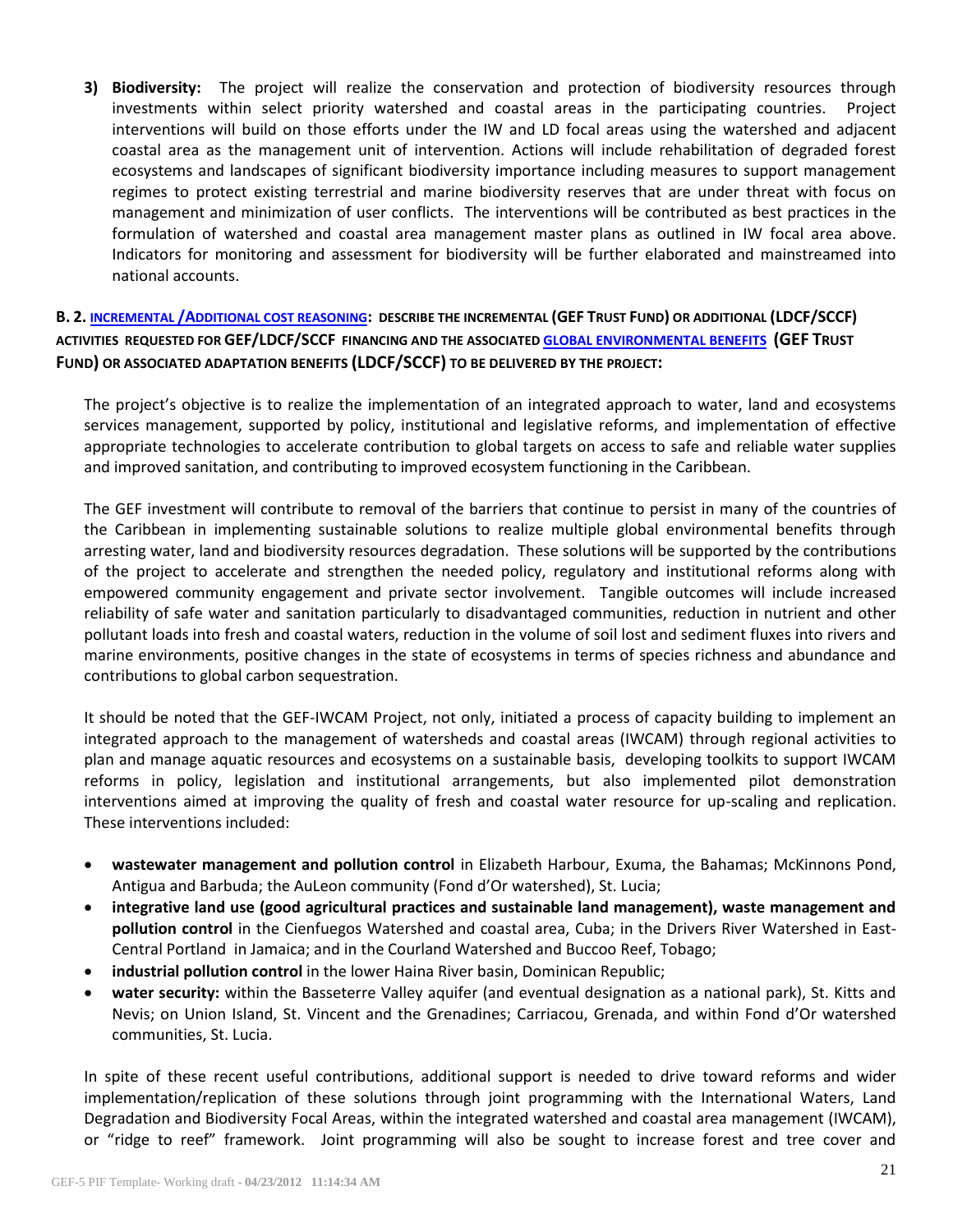implement landscape approaches for terrestrial and marine protected area management. This effort will also take into account opportunities to develop country-level or regional programmatic approaches for NRM where they are likely to trigger transformational changes in the agriculture and forest sectors.

**Component 1. Development of targeted innovative solutions in SLM (and sustainable forest management) and ecosystem services conservation, IWRM/WUE and ICZM** will implement and/or build upon a series of IWRM/WUE/ICZM and BD baseline activities within each of the SIDS that will provide real, on-the-ground solutions to common problems. The interventions under this component are expected to catalyze follow-up interventions following project completion in to the long term in other parts of the countries based on replicable approaches and technologies supported by strong stakeholder buy-in. The expectation is that these experiences will be transferred to other parts of the Caribbean and ideally throughout other SIDS regions on a global basis, as appropriate. Expected outputs listed in the Project Framework will individually and collectively address surface, groundwater resource and coastal waters protection, land/ecosystem and watershed management including sustainable forestry management, wastewater management and its impacts on the coastal zone, and water supply, water use efficiency and sanitation. Some of **the indicative interventions** will include:

- 1. Installation of constructed wetlands and natural system enhancement/augmentation for maintenance of ecosystems services (e.g. mangrove protection and enhancement)
- 2. Expansion of managed aquifer recharge through rainwater runoff diversion for groundwater recharge (enhancement of aquifer storage and protection) and landscape conservation (erosion mitigation);
- 3. Interventions in integrated watershed management, sustainable forestry management and coastal zone management (incl. land use and coastal area protection benefits and reduction in soil erosion);
- 4. Interventions in agro-forestry in support of soil conservation and watershed protection within agricultural areas;
- 5. Investments in coastal reforestation and protection to minimize land degradation in the coastal zone and assist with shoreline armoring against erosion;
- 6. Investment in appropriate sanitation and effluent (including from livestock operations)
- 7. management systems (e.g. use of Ecosan, effluent diversion to wetland treatment, bio-digestion for biogas, on-site waste treatment with reuse of composted materials as fertilizer);
- 8. Expansion of water security and promotion of water safety particularly for vulnerable communities through application of rainwater harvesting and improved storage;
- 9. Investments in water use efficiency improvements in partnerships with the private sector (e.g. hotel industry; manufacturing industry) utilizing both technological & economic instruments;

Subject to a fully participatory project development process in consultation with the participating countries and other stakeholders during the PPG, elements of the indicative actions listed above will be incorporated into the preliminary/provisional national project interventions described below.

**Antigua and Barbuda:** The project will include multi-focal area watershed management interventions that address land degradation over approximately 120 hectares that are important for conservation of important biodiversity and water supply. The upland areas are of major influence to the eastern coral reef system which is one of the more extensive and complex reef system and seagrass, inclusive of mangroves found in the Caribbean and the northwestern marine area which is also of significance with substantial mangrove areas, freshwater wetlands containing important vegetation alliances and associations. These coastal areas are highly important for local fisheries and touristic investments. Areas identified for management interventions will include the **Body Ponds watershed** that is located within the central region of Antigua and which faces continual degradation due to the dominance of lemon grass within the watershed which burns frequently. Body Ponds has an excellent linked wetland system of significant size and serving as high quality wildlife habitat and is characterized by several vegetation alliances and associations of special concern. The area has been the focus of prior management interventions but more support is required particularly in restorative sustainable forestry management interventions that will serve to arrest land degradation and enhance biodiversity within the area.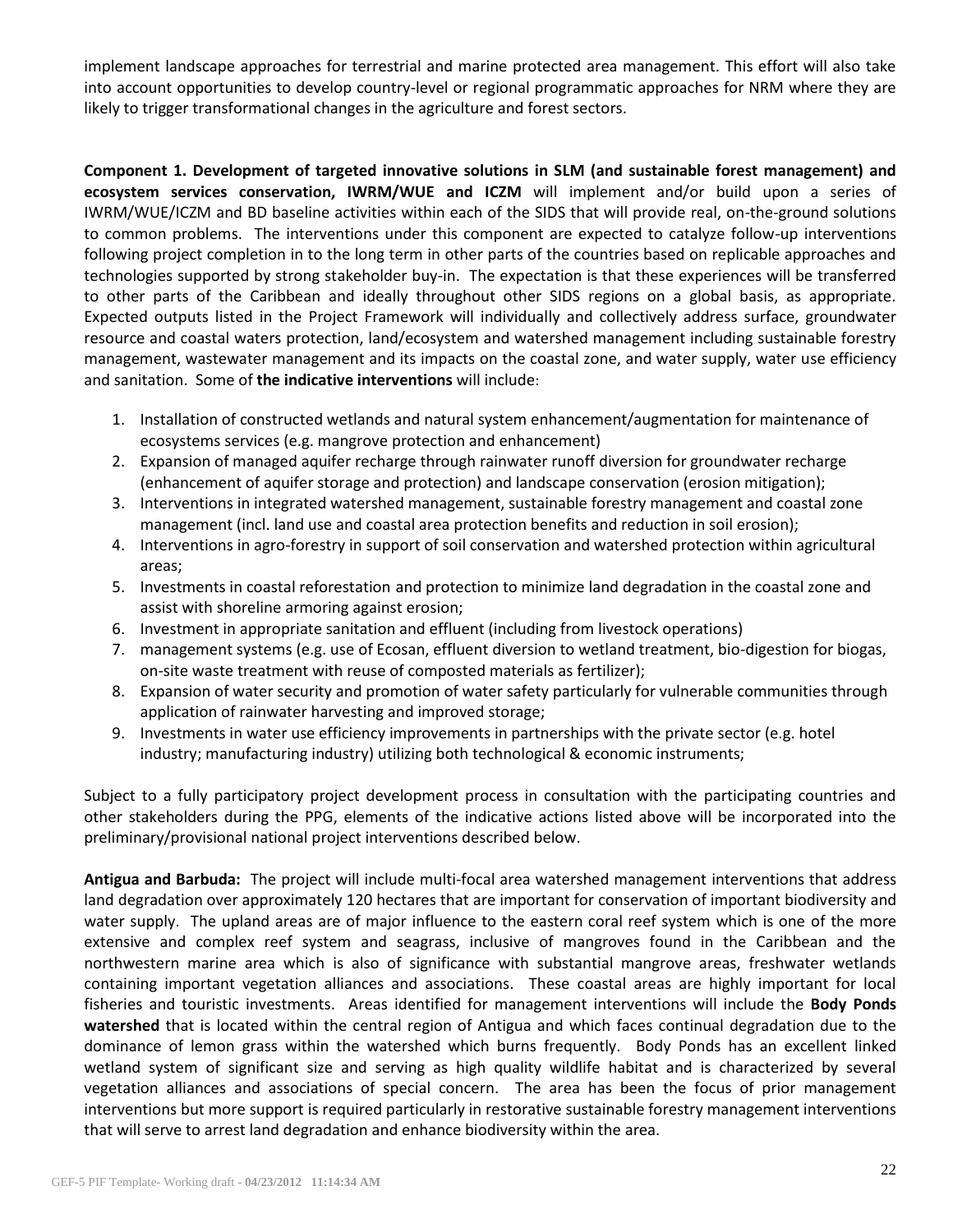The project will develop an appropriate management framework toward the establishment of riparian buffer zones and water protection areas to curb encroachment of non-compatible land uses within water gathering grounds and vulnerable aquifers. The project will undertake reforestation of critical areas associated with fire-degradation in landscapes around Body Ponds and along major watercourses that flow toward the important coastal ecosystems along the north and northwest of the country. Landscape rehabilitation will include reinstatement of naturally occurring species thereby conserving the original integrity of the ecosystems in as far as practical. Institutional strengthening in enhancing sustainability of the interventions will be undertaken. The project will also seek to integrate sustainable agriculture systems through controlled grazing and introduction of appropriate cropping systems that enhances soil amelioration. Control of land degradation will positively impact the ecosystems of the eastern coastal reef system and the northwest marine area through reduced sedimentation and pollutant influx into these coastal zones. It should be noted that the project fits well into the National Biodiversity Strategy and Action Plan including amongst others many of the targets of goals 1, 4, 5, 7 & 8. Estimated potential carbon sequestration through SFM (over the project duration) is 21,200 tCO2 eq.

**Cuba:** The proposed project interventions within the biodiversity focal area, which will focus on two areas of the country, in the **area east of Havana and Santiago de Cuba.** These areas are threatened generally with increased urbanization and encroachment from farming and other land conversion activities including livestock grazing with resultant impacts to biodiversity. The Santiago de Cuba area, located to the southeastern part of the country is characterized by dry forests and cactus scrublands with relatively high levels of floral and faunal endemism as is typical for the country in general. The Baconao Park which is classified as a biosphere reserve is located within the general area. A similar ecotype dominates the area east of Havana.

The project will continue to strengthen the national legal frameworks, institutional capacities and technical cooperation between agencies including capacity building in improved biodiversity management and conservation of ecosystems (particularly marine) considering climate variability and climate change. This will be done in the context of the objectives as set out under the National Biodiversity Strategy and Action Plan including amongst others Objectives 4, 5, 7, & 8 and their related targets. Specifically, the project will seek to assess the condition and quality of biodiversity resources in the upland and coastal areas of the target sites, and assess the threats to biodiversity that include those associated with land conversion, and importantly, from contamination (sediment and nutrients) of waterways and the receiving coastal environments in the area east of Havana and Santiago de Cuba. The project will target sustainable land management interventions associated with improved agro-forestry and sustainable forestry interventions over approximately 1,500 hectares aimed at reducing land degradation and resulting in improvement in ecosystems functioning. At both sites capacity will be built within local community, farmer and fisher groups in contributing to monitoring efforts, engaging in improved agronomic practices and improved fishing practices that will reduce pressures on off-shore reef environments. The expected results will also include the identification of institutional gaps and priorities for research and conservation of marine ecosystems, the implementation of practical actions with community participation to reduce the levels of contamination and the updating of inventories of biodiversity and major threats within critical watersheds in the target areas. The estimated potential carbon sequestration through SFM (over the project duration) is 198,400 tCO<sub>2</sub> eq.

**Dominican Republic:** The Rio Higuamo basin and associated watershed is a major, 1,086 km<sup>2</sup> drainage basin, draining an area in the eastern part of the country upstream of the city of San Pedro de Macorís on the Caribbean Sea. The drainage basin represents an important socio-economic asset and as such has been heavily developed particularly in the lower reaches of the watershed with a range of agricultural, commercial and industrial activities that has placed pressure on the biodiversity, land and water resources. Efforts are being made to establish a coalition of private sector companies within the river basin to address the pressures that industry is exerting on the resources of the river basin.

The project interventions as currently recommended by the country, will seek to implement mechanisms to enhance ecosystem resilience and conserve biodiversity within the watershed. This will include interventions to reduce pollution sources that are negatively impacting ecosystems within the Higuamo River basin and within its coastal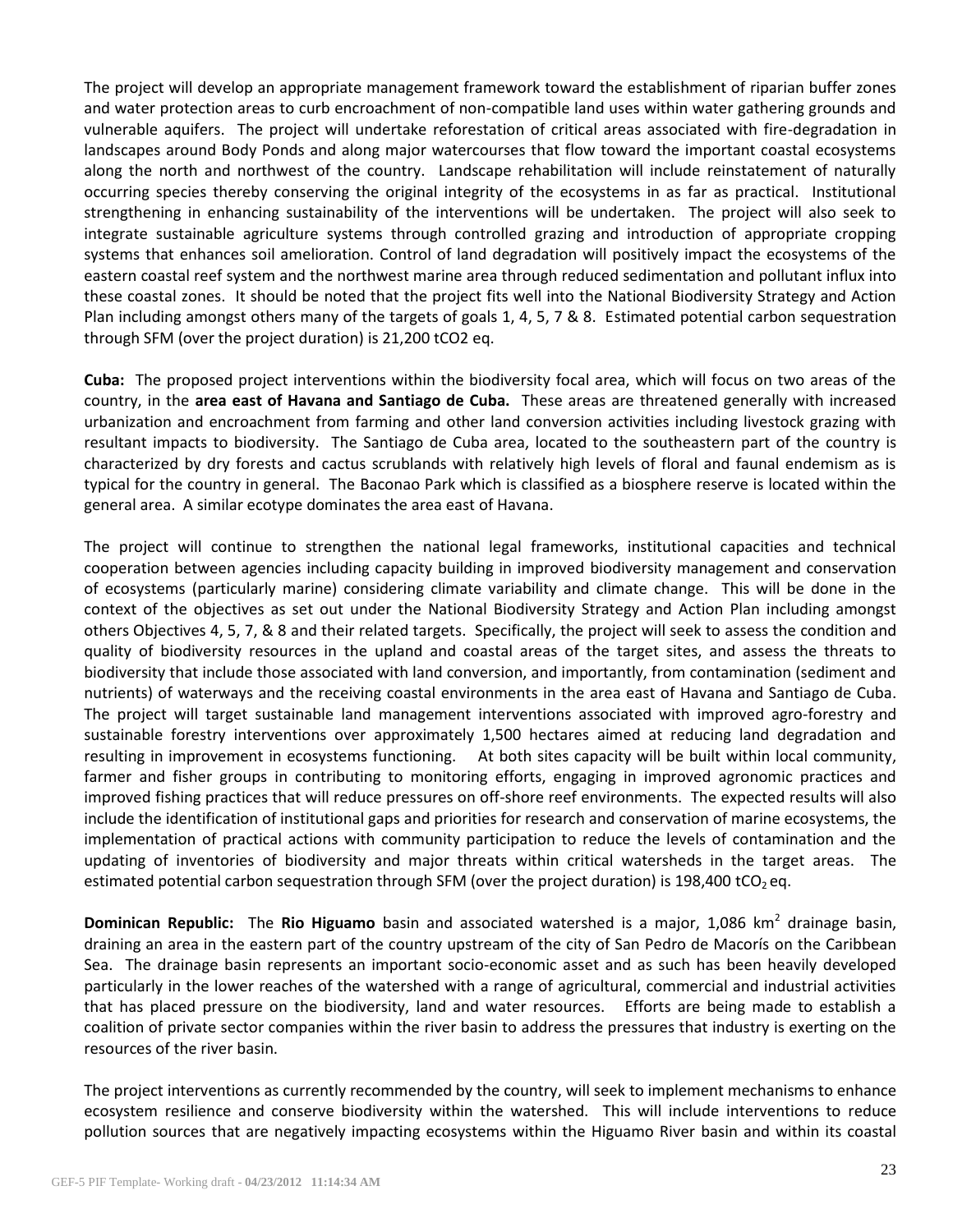area. Specific components to be undertaken include the identification of pollution sources, followed by survey assessments to determine the types of existing practices for effluent discharge, disposal of solid waste and release of air emissions. Long-term solutions for reducing point sources of pollution will be oriented around implementation of cleaner production mechanisms by industries in particular those that directly impact the Rio Higuamo basin. Measures for abatement of land degradation and enhancement and restoration of ecosystems will also be implemented over approximately 1,000 hectares with key focus on upland areas that are being rapidly eroded and along the main watercourses. As part of the project characterization of groundwater within the adjacent Rio Haina watershed is being proposed. Estimated potential carbon sequestration through SFM (over the project duration) is 154,300 tCO<sub>2</sub> eq. This will be done in the context of the objectives as set out under the National Biodiversity Strategy and Action Plan including amongst others Objectives 1,2,4,5 & 8, and their related targets.

The project outputs include a mechanism for the identification and management of critical species and ecosystems in the river basin, restoration of degraded forest and upland and riparian landscapes, and the development of a sustainable mechanisms for monitoring industrial discharges and emissions, linked to the process of developing policies and legislation and heightened public awareness among the public and private sector on watershed management issues, sustainable funding mechanism to aid the monitoring of environmental quality.

**Jamaica:** The **Negril Great Morass** which is located in the Negril Environmental Protection Area (EPA) covers an area which spans the Lucea River, South-Negril/Orange and part New Savannah River WMUs. The EPA represents one of the largest natural coastal wetland eco-systems in the Caribbean region that supports internationally significant species and high species endemism. Biodiversity within the EPA is under threat due to historical disruption of the hydrodynamics of the area, increased coastal developments and unsustainable agricultural practices. Increasingly observed are low water levels, loss of plant and animal communities, more frequent bush fires, an abundance of alien invasive species, peat subsidence, sedimentation, and nutrient enrichment. These operate as pressure sources on native biodiversity species and ecosystem services. More recently, impacts from bush fires threaten to erode the tourism economy and degrade human health. The project, mainly within the biodiversity focal area, aims to promote conservation of wetland biodiversity, restoration of wetland ecosystem services, and sustainable use of watershed and wetland biological resources over approximately 1,500 hectares.

The project goals will be achieved through: 1) addressing and restoring the hydrological regime of the WMUs; 2) enhancing and re-establishing natural ecosystem (watershed and coastal wetland) habitats to conserve biodiversity; 3) implementing aspects of the Watersheds Area Management Mechanism to address conflicts that degrade ecosystem functions and to promote sustainable use; 4) implementing and strengthening institutional arrangements to ensure the long term sustainability of wetland biological resources; and 5) capacity building to address monitoring and enforcement issues within the Negril EPA. Estimated potential carbon sequestration through SFM (over the project duration) is 380,200 tCO<sub>2</sub> eq.

**Saint Kitts and Nevis:** On **St. Kitts,** the project interventions which will be mainly aligned along the land degradation focal area, will be distributed over approximately 40 hectares across **various locations** on the island that were formally under intensive sugarcane cultivation by the state-run St. Kitts Sugar Manufacturing Corporation. With the closure of the sugar industry in 2005 under declining revenues that made it no longer economically viable to produce sugar for export, the government is now exploring alternative development options for these lands that include alternative agriculture cropping and development for settlement and commercial purposes. The soils of mainland Saint Kitts are highly friable and prone to rapid erosion if not managed sustainably. The Basseterre Aquifer, the principle water source for the city of Basseterre and environs and subject of study under the GEF-IWCAM Project culminating in the its declaration as a National Park, requires continued management interventions to reduce the potential influx from domestic, commercial and industrial entities that discharge wastewater into the ambient environment. On **Nevis** issues related to land management are associated with over-grazing and the influx of quarrying operations that are leading to land and ecosystem degradation.

The interventions under the project will seek to install land, forest and water conservation measures within critical locations that have been identified as potential degradation hotspots. Wastewater management controls will be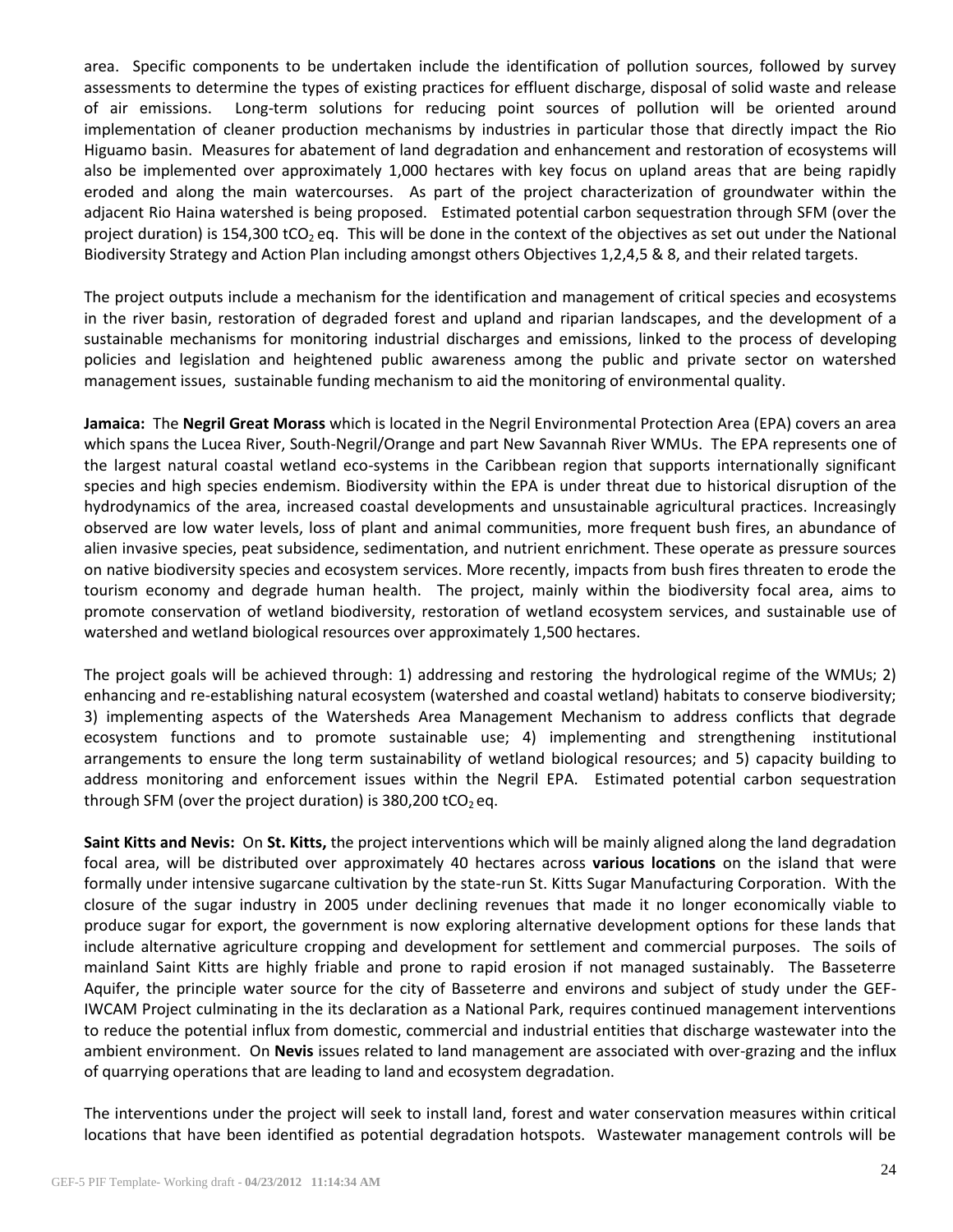installed for pollutant hotspots to reduce potential for contamination of surface and groundwater. Estimated potential carbon sequestration through SFM (over the project duration) is 9,300 tCO<sub>2</sub> eq.

**Saint Lucia:** The area for project focus will be the **Soufriere Watershed** (mainly under the land degradation focal area). This watershed lies within the western portion of the island and drains into the Soufriere Bay. The watershed includes part of the Pitons World Heritage Site and the town of Soufriere and its surroundings which are considered the tourism epicenter of the country. Land degradation has been particularly acute in this part of the country especially in the upper reaches of the watershed that had been cleared of forest vegetation and replaced with temporary crops that have resulted in destabilization of slopes and large scale landslides that have resulted in loss of lives. The watershed area has seen dramatic increases in the level of urbanization in the lower watershed reaches and with it the increase in the influx of pollutants (sediment and nutrients) into the near shore marine environment. Rearing of livestock and direct wastewater discharge is a significant problem. Observational measurements and sampling of the sediment deposits on the offshore reefs have shown steady increases over time with loss in the potential for revenue receipts from dive tourism with impacts to near-shore coastal fisheries as a result of changes in the marine biodiversity.

The project seeks to make interventions in appropriate waste control measures associated with urban and agricultural investments and sustainable forestry management particularly in addressing the land degradation over approximately 160 hectares that persists in the watershed upper reaches and along the banks of the main river and its tributaries. Carbon sequestration potential for active reforestation and conservation forest management will be assessed. Estimated potential carbon sequestration through SFM (over the project duration) is 47,900 tCO<sub>2</sub> eq.

**Saint Vincent and the Grenadines:** The **Cumberland watershed** is located within the north Leeward area of mainland Saint Vincent. The watershed is of national significance as it is a multiple-use watershed with services that includes drinking water supply and hydropower generation, and is a reserve for biodiversity with timber species of economic importance and endemic wildlife species that include the endangered St Vincent Parrot. Land degradation has lead to problems with pollution of surface waters and excessive sediment loading that is predisposing the lower reaches of the river to flooding with the possibility of impacts to offshore marine ecosystems.

The project, mainly under the land degradation focal area, will target reforestation and conservation forestry interventions approximately 160 hectares to reduce the rate of upland degradation and restore the integrity of riparian ecosystems along particular river reaches. Drinking water source catchments will be targeted for specific management interventions to reduce the rate of sedimentation within these catchments so as to maintain water supply reliability to communities within the water service area. Estimated potential carbon sequestration through SFM (over the project duration) is 48,300 tCO<sub>2</sub> eq.

Additional details for the on-the-ground and innovative solutions will be designed based on the country specific conditions and needs and through consultative processes among stakeholders in each SIDS during the project preparation phase.

Further, the project will realize the formulation of at least four watershed basin master plans for 4 of the participating countries by the end of project. These master plans will represent the operational template for land use planning/zoning for climate-resilient land, biodiversity and water resource conservation and minimization of LBS pollution from point and non-point sources. The watershed master plans will incorporate elements of ecosystem valuation in order to consider most feasible options for intervention actions and the national interventions will be guided by the master plan. The processes applied in the development of these plans will be upscaled and replicated in the other countries.

**Component 2. National (SLM, ICZM, IWRM/WUE & BD) Monitoring, and Indicators Framework** will develop further and apply regional/national IW related indicators (process, stress and environmental/socioeconomic status), many of which have been identified and agreed during previous projects, as part of the monitoring and evaluation plan, not just for the project but for the long term mechanism to assess the effectiveness of SLM, ICZM, IWRM/WUE &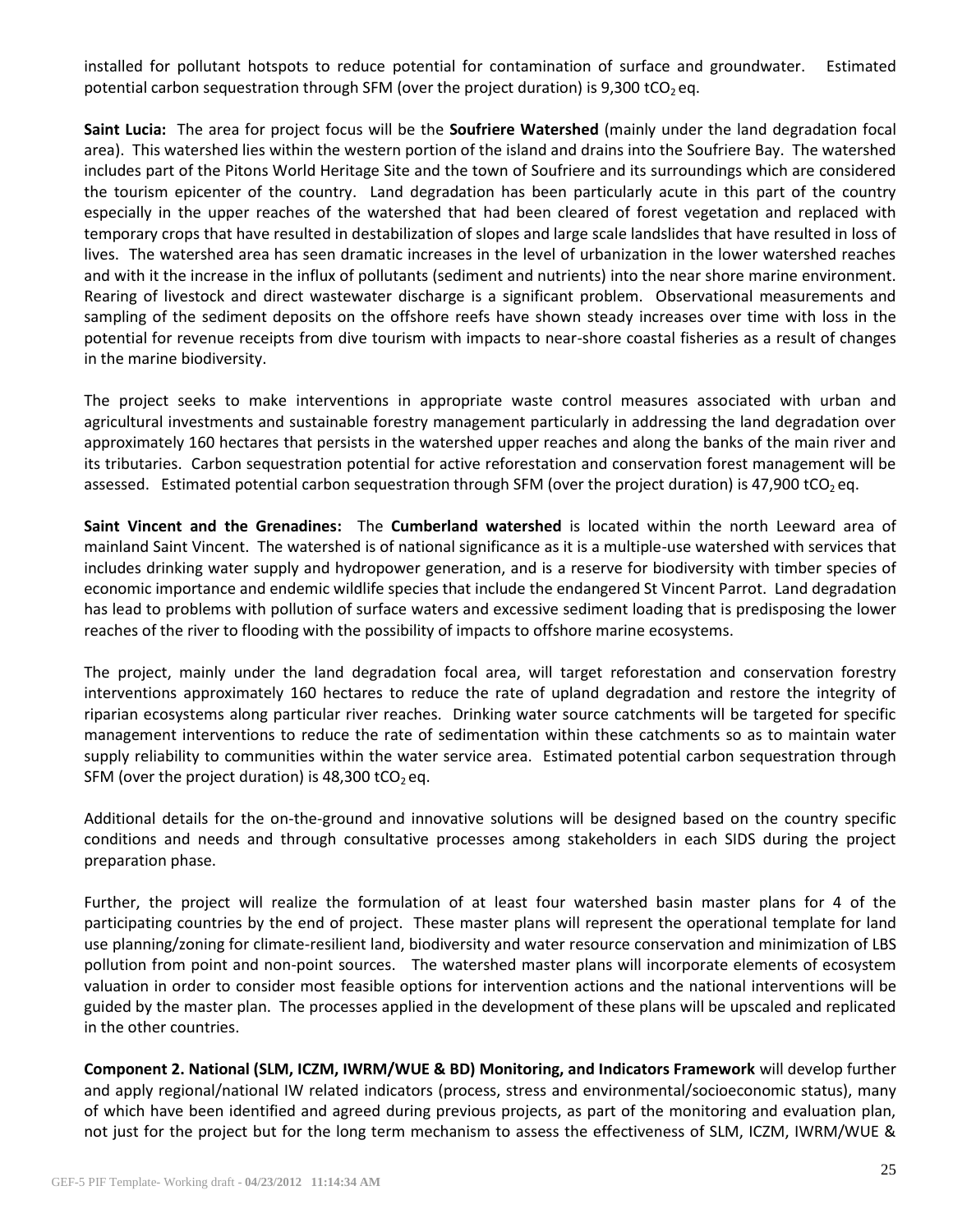related BD interventions in the participating SIDS. These will be developed in close cooperation with the other partner SIDS projects (Pacific and African), will be in line with internationally recommended indicators for ICZM, IWRM and related initiatives (e.g. GWP, GIWA, UN-Water, TWAP, UNEP GPA) and will provide the mechanism to track project impact on the implementation of the LBS Protocol (to the Cartagena Convention), UNFCCC, UNCCD, CBD and WSSD targets.

In addition to water and sanitation (within the IWRM/WUE, ICZM frameworks) the project will also strengthen the scientific basis for effective monitoring and assessment in the LD and related BD Focal Areas, including tools and indicators for multi-scale application, by developing improved methods for multi-scale assessment and monitoring of land degradation trends, and for impact monitoring of GEF investment in SLM and ecosystem services maintenance. This will build on existing GEF-financed initiatives to fully integrate methods for establishment of project baselines, identifying measureable indicators, and subsequent monitoring.

The monitoring mechanism developed will include climate considerations and gender mainstreaming in participating SIDS. Feedback will be incorporated from other regional and nationally related projects developing indicators and monitoring and evaluation plans and regional agreements (i.e. GEF-IWCAM and TDA and SAP process in CLME, among others) and will work closely with all national stakeholders to ensure that the monitoring and data analysis approach developed feeds in from existing research and databases, to support national priorities, plans and strategies, and where capacity gaps are identified, that appropriate capacity is built upon for the long term monitoring of IWRM/WUE, ICZM and SLM and ecosystem services provision. As such this component also works closely with the on-the ground interventions and innovative solutions developed and implemented under Component 1 and previous demonstration projects (such as from GEF-IWCAM), the policy, legislation and institutional reforms and capacity building activities under Component 3, and the knowledge, exchange, best practices and stakeholder involvement of Component 4.

**Component 3. Policy, legislative and institutional reforms and capacity building for IWRM/WUE (including ICZM), SLM and related ecosystem services maintenance** addresses the policy, legislation, institutions and capacity needs to enable Caribbean SIDS to develop and implement IWRM/WUE plans within supportive ICZM, SLM and BD (including SFM) management frameworks and enhance the enabling environment for the long term achievement of the Millennium Development Goals and WSSD targets. Policy, legislation and institutional reforms will be developed and adopted that address the lack of financing and policy and the lack of coordination among sectors identified in many of the participating countries. Particular focus will be (in parallel with the innovative project interventions) on policy tools and guidelines for the protection of surface and ground-waters (also from extreme events, drought and projected climate change), for sustainable sanitation, and for sustainable land management by exploring best practices and lessons learned generated under Component 4. Tools and guidelines will be adopted for the future sustainable use of water resources and sustainable forest management, waste-water collection and treatment solutions, protection from drought, whilst ensuring efficient use of water for the economic requirements of each participating country (i.e. household, urban, industry and agriculture), and alternative solutions for more effective uses of water and promoting sustainable development and reduced poverty. This will require coordination amongst the relevant national sectors and the strengthening and expansion of National Inter-sectoral Committees (NICs) in the countries, the harmonization with national plans, and the implementation of programmes of cross-sectoral sensitization and awareness raising, along with training and capacity building in the identified national institutions and private sector (closely linked to the Stakeholder Involvement Plan under Component 4).

**Component 4. Knowledge Exchange, best-practices, replication and stakeholder involvement** will aim to provide support, from a global to a local level for countries to have the capacity, tools and knowledge to meet WSSD and MDG targets on IWRM, water supply and sanitation, supported by the SLM, ICZM and BD conservation frameworks. The project will utilize existing networks for IWRM, ICZM, SLM and BD management within SIDS and other regions, to identify and share best practices and lessons particularly in relation to the selection of more suitable and applicable technologies and practices and water resource management/use methodologies. Inter-regional dialogue will be established with other global initiatives (e.g. in partnership with AOSIS), and learning exchange study visits and/or twinning activities between SIDS or groups of participating SIDS and other regions will be established (in particular the African and Pacific SIDS projects). At the national level, consultative dialogue as the mechanism for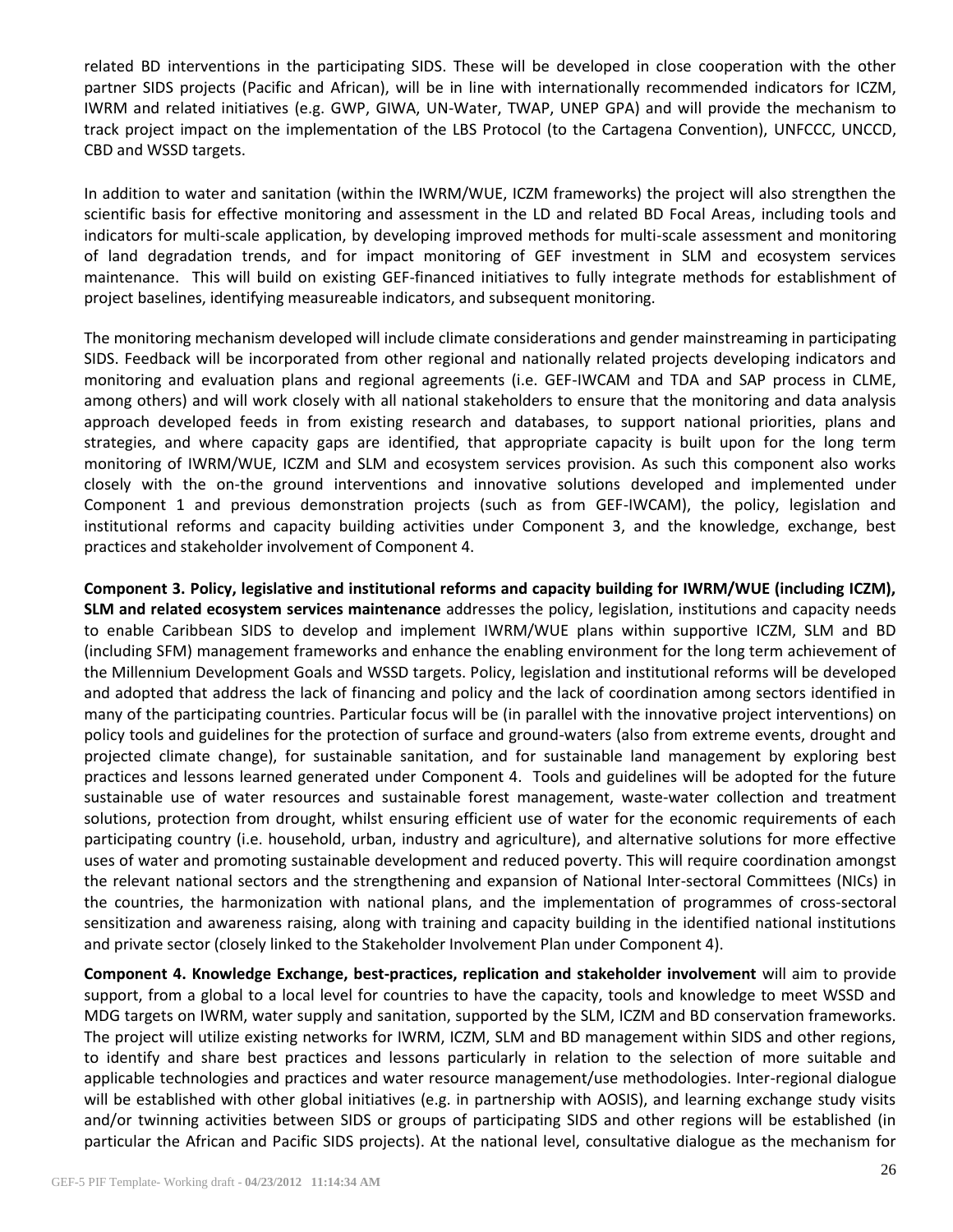engaging, integrating and empowering NICs in IWRM/WUE, ICZM and SLM will be established. A stakeholder identification and analysis process will be utilized in planning and preparation for consultative dialogues to ensure that engagement of relevant policy, sectoral, local community and expertise (scientific, technical, etc.) is representative and inclusive. This may include the implementation of approaches to increase stakeholder involvement with an emphasis on the community level, which will ensure input from local communities and associated structures (for instance fishers associations, farmers associations, NGOs, CBOs and local government), provide an information sharing platform where such input can be augmented, discussed and debated, and 'top down, bottom up' information sharing can be promoted and developed. Most importantly, a multi-sectoral Community of Practice (CoP) could be established along the vertical axis of society that includes all stakeholders, including different levels of government, in discussing issues, solutions and generally sharing information and insight, through dialogue between civil society and government. The project will participate and contribute to GEF IW:LEARN (portfolio learning), and will also contribute to regional and global meetings such as the Global Oceans Forum, GPA, CWWA, CEF and the World Water Forum, amongst others. Finally gender mainstreaming will be achieved in the development/ implementation of IWRM/WUE, ICZM and SLM across all Components (indicators identified in Component 2) to include gender audits, analysis and training<sup>13</sup> to ensure women's and men's equitable access to and management of safe and adequate water, for domestic supply, sanitation, food security and environmental sustainability. The project will participate and also contribute to the recently approved GEF MSP "A Global Initiative on Landscapes for People, Food and Nature" that is promoting broader adoption and more effective use of landscape level sustainable land management as an integrated approach to managing agricultural landscapes that address the full set of needs.

### **INSTITUTIONAL ARRANGEMENTS**

UNEP and UNDP as GEF agencies, will have responsibility as **Implementation Agencies** for the project in respect to overall project supervision to ensure consistency with GEF, UNEP and UNDP policies and procedures, and will provide guidance on linkages with other UNEP, UNDP and GEF-funded projects and activities.

Comprehensive project management will be achieved through various coordination, supervisory and advisory mechanisms, at both the regional and national levels.

At the regional level the following mechanisms are anticipated:

- **Inter-Agency Co-ordination Group:** comprising implementing and executing agencies and the core project management personnel;
- **Project Steering Committee:** comprising technical/focal point representatives of the participating countries, the implementing and executing agencies and the core project management personnel;
- **Project Advisory Group:** comprising regional and international specialists in the thematic areas of the project, the implementing and executing agencies and the core project management personnel. Members may be coopted as needed;
- **CEHI and CAR/RCU as Executing Agencies:** provision of support to project management and technical backstopping on all aspects of the project execution.

At the national level the following entities are anticipated:

- **National Executing Agencies and associated Project Management Units (Component 1):** comprising the core governmental agencies and partners and personnel recruited to implement national interventions;
- **National Inter-sectoral Committees:** comprising of state and non-state stakeholders with interest in advancement of the overall project objectives.

 $\overline{a}$ 

 $13$  In possible partnership with the Gender and Water Alliance.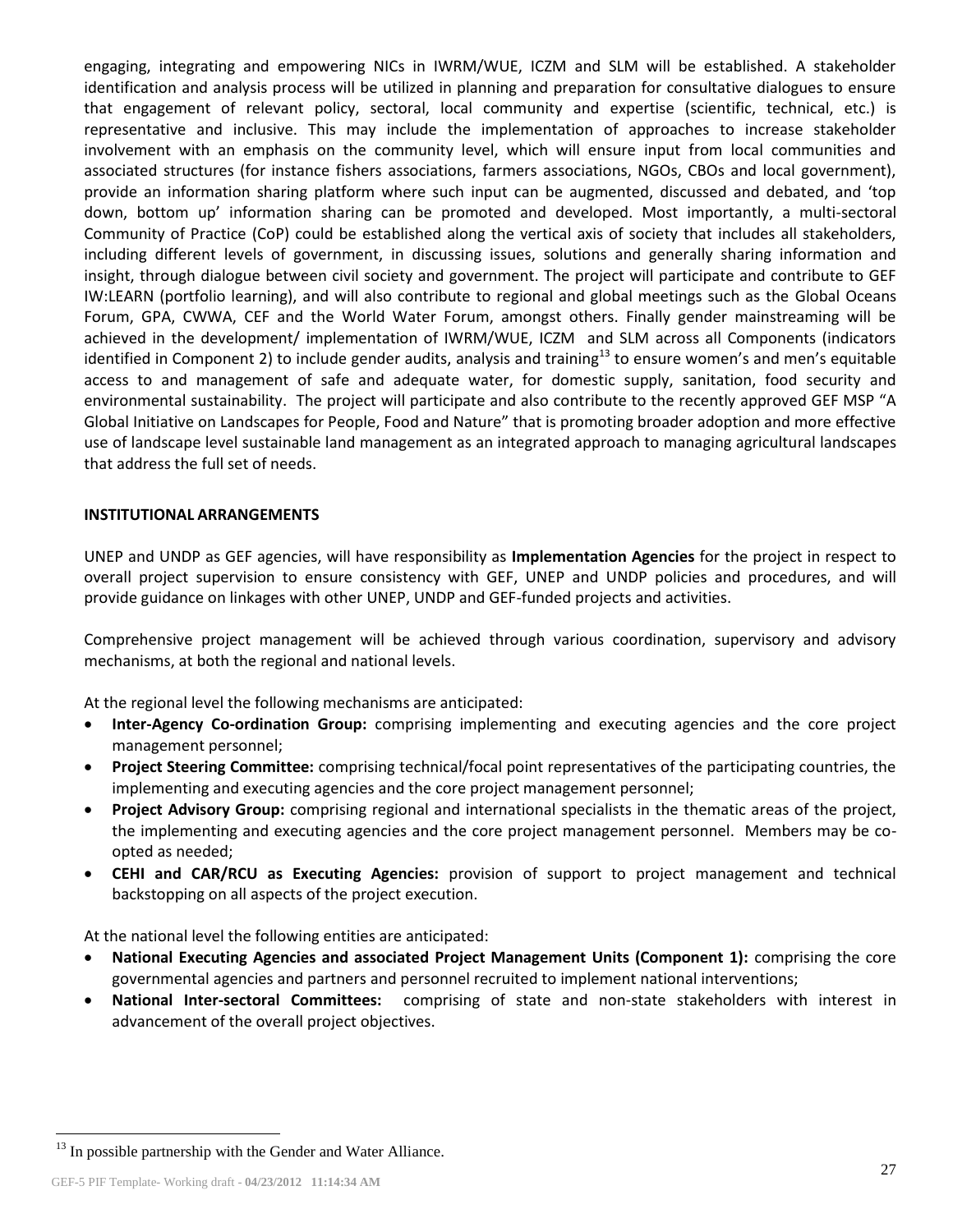#### **INCREMENTAL REASONING**

The business-as usual scenario is not a good one for any of the Caribbean SIDS, with limited manpower and natural resource constraints. Without any incremental intervention and assistance, the baseline as described above can be expected to remain stagnant and the situation with respect to a truly integrated and multi-faceted approach to the management of natural resources including sustainable and efficient water use and wastewater management, SLM and BD/ecosystem services will predictably deteriorate. The GEF increment will attempt to promote this integrated approach to natural resources management which would otherwise remain very ad-hoc, piecemeal and uninformed with ecosystems services not being warranted priority. The project will build on nascent processes and will aim to address the thematic areas that remain of critical concern through reforms in policy, legislation and institutions; improvements to institutional and human resources capacity; development of more effective and coordinated intersectoral management approaches; identification, implementation and up-scaling of more appropriate (to small island) solutions/technologies and strategies; adoption of 'extreme-event' strategies; better information collection and handling to inform policy makers and guide legislative development. GEF assistance would be focused on the production (where necessary) and implementation of IWRM plans consistent with the WSSD targets in order to establish or support regional frameworks (such as the CARICOM Consortium on Water) for the needed reforms and investments. Assistance will also focus on mainstreaming ICZM, SLM, sustainable forest management and ecosystem servicing into such plans and integrating same within the national frameworks. It is anticipated that this project will also focus greater attention on empowerment of CSOs, the private sector with the capacity to leverage additional resources to address continued mainstreaming and capacity building needs for IWRM/WUE, SLM, ICZM and BD management in the medium to long term national investment plans.

In promoting an integrated approach to NRM, the project will strengthen land/forest management processes and biodiversity conservation in order to secure the flow of multiple ecosystems services, including an increase in C stocks and maintain ecosystem connectivity. The GEF investment will counter natural dry and humid forest loss in production landscapes by implementing SFM and SLM model actions in the Caribbean.

## **GLOBAL ENVIRONMENTAL BENEFITS**

Global environmental benefits would accrue through a regional approach to promote exchange of best practices in addressing priority concerns associated with water, land (forestry and coastal zone) and biodiversity within the trans-boundary system known as the Caribbean Sea. The global environmental benefits relate to preservation of the uniqueness of the resources of the Caribbean Sea basin, an area with relatively high biological diversity both in terms of terrestrial and marine ecosystems, contributions to global carbon sequestration and contribution to the well-being of populations in the region through economic development and social security. Specifically, through supporting implementation of the LBS Protocol, which also supports the GPA, the project will address a common threat of pollution of the regional sea, which is linked to the global oceans agenda. Through its support of Agenda 21 Chapters 17 and 18 as well as the MDGs and WSSD targets, the project contributes to human well being and poverty eradication by sustaining water-related and dependent livelihoods, securing food sources, promoting equitable access to water, and reducing water-related health risks in addition to resolving and preventing waterrelated use conflicts in water bodies. Further, the project will contribute to knowledge-sharing on mainstreaming SLM in SIDS and contribute to the global pool of knowledge on ecosystem function. Conservation of forest lands will contribute to global efforts aimed at conservation of biodiversity and enhancement of carbon sequestration in mitigation of the impacts of global warming on climate change.

Global benefits would be generated indirectly as the enabling environment leads to projects with on-the-ground investments in improved practices, and directly as sustainable land and ecosystems management is taken into consideration at the policy and institutional levels through better policies and incorporation of those concepts into the national development framework. The integrated and multi-faceted approach to natural resources management within a ridge to reef (or IWCAM) framework in the small island context serves to demonstrate how resources can be effectively utilised to realize added benefits across several thematic areas (water, LD and BD) as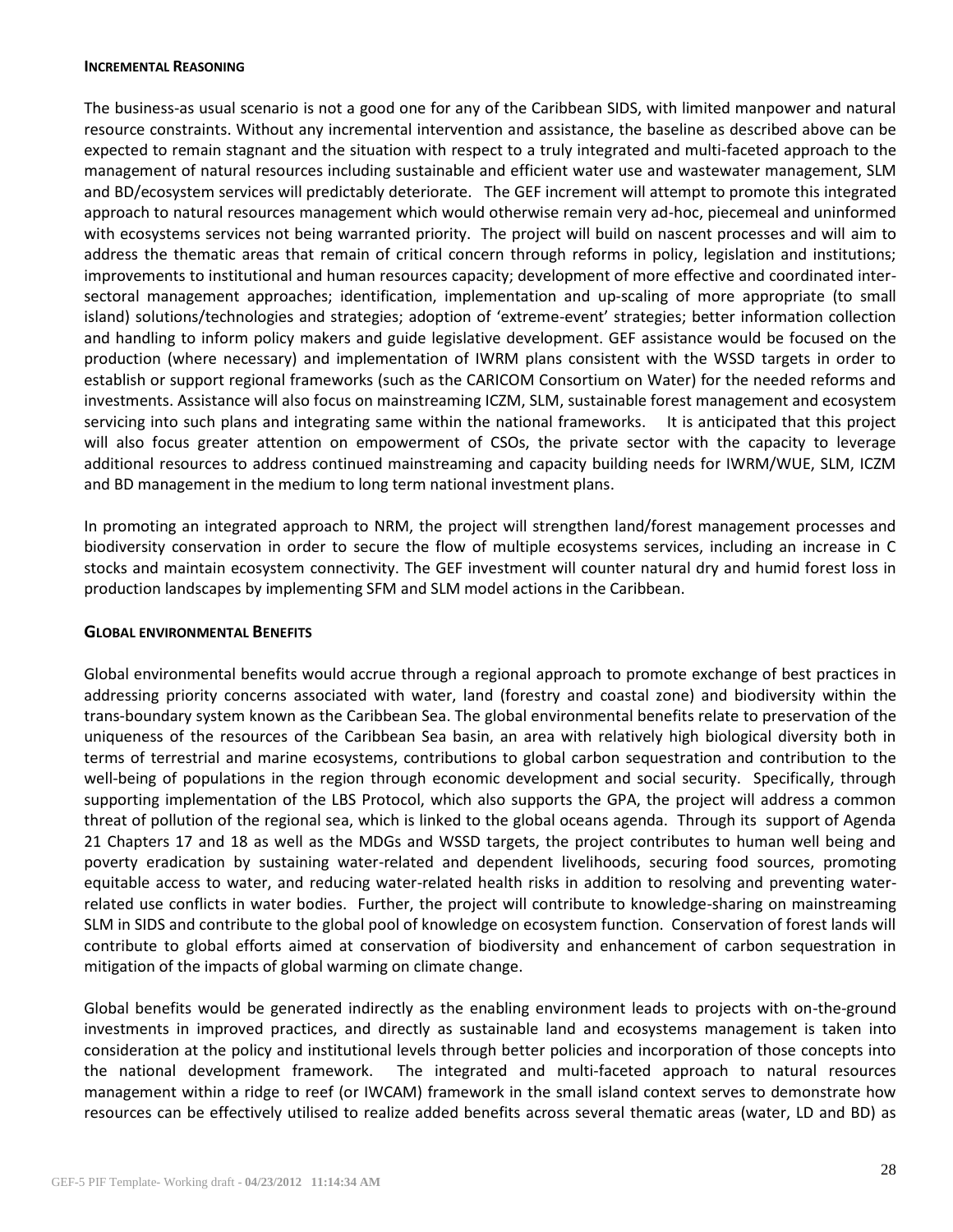opposed to discrete sectoral interventions. This is also particularly useful given the resource poor circumstances that exist in many SIDS regions.

Specific Global Environmental Benefits under the GEF International Waters, Land Degradation (including SFM) and Biodiversity focal areas can be summarized as follows:

- o **International waters:** enhancement of resilience of fragile coastal and marine ecosystems and contribution to maintenance of reliant livelihoods dependant on freshwater and coastal resources through reduced nutrient loading and other harmful pollutant discharges;
- o **Land degradation (and SFM):** Improved provision of agro-ecosystem and forest ecosystem goods and services with contributions to carbon sequestration through sustainable forest management, reduced upland erosion rates and reduced rates of sedimentation from watersheds into receiving environments.
	- In terms of carbon benefits the following is estimated based on project interventions around sustainable forest/watershed management:

**Carbon sequestration:** through restoration and reforestation over an estimated 2,200 hectares of forests within the countries within upper watersheds, riparain zones and coastal ecotypes including mangroves over the project duration: **Total of 150,300 tCO<sup>2</sup> eq** (based on the FAO estimate of biomass of 280 tonnes/ha applying a conversion factor of 3.76 with variable growth rates estimated between 17 and 20 tonnes/ha)

**Avoided carbon emissions:** Through in-situ conservation and sustainable forest management over 2300 hectares in upland watersheds areas and riparian zones that are typically dominated by broad-leaved wet forests, secondary woodlands, dry froest types and mangroves: **Total of 64,500 tCO<sup>2</sup> eq** (based on the FAO estimate of biomass of 280 tonnes/ha applying a conversion factor of 3.76 with estimates of annual deforestation rates from available sources)

o **Biodiversity:** protection, maintenance and enhancement of terrestrial and aquatic ecosystems and associated species abundance and diversity. The Caribbean has been noted as being a biodiversity hotpot given the high level of endemism that occurs due to genetic isolation and evolution. Of the plant species, more than 70% are endemic and with respect to reptiles and amphibians, over 95% are endemic. Between 8 and 35% of species within the major marine taxa found globally are endemic to the Caribbean hotspot.

The project seeks to place under protected management regimes at least 500 hectares of ecologically important biological corridors (comprising of riparian zones, dry coastal forest ecotypes and upland forest ecosystems) and contribute to reduced pollutant loadings, particularly of sediments and nutrients (phosphates and nitrates to within LBS Protocols limits) in avoidance of excessive eutrophication of nearshore waters and smothering of coral reef systems. Of highest conservation interest in the countries are the rare and/or endemic wildlife species (such as the *Amazona* parrots, manatees) and economically importantly species, particularly sedentary species such as conch and sea urchins that are particularly impacted by heavy sediment and nutrient loads.

# **B.3. DESCRIBE THE SOCIOECONOMIC BENEFITS TO BE DELIVERED BY THE PROJECT AT THE NATIONAL AND LOCAL LEVELS, INCLUDING CONSIDERATION OF GENDER DIMENSIONS, AND HOW THESE WILL SUPPORT THE ACHIEVEMENT OF GLOBAL ENVIRONMENT BENEFITS(GEF TRUST FUND) OR ADAPTATION BENEFITS (LDCF/SCCF). AS A BACKGROUND INFORMATION, READ M[AINSTREAMING](http://www.thegef.org/gef/sites/thegef.org/files/publication/mainstreaming-gender-at-the-GEF.pdf) GENDER AT THE [GEF.":](http://www.thegef.org/gef/sites/thegef.org/files/publication/mainstreaming-gender-at-the-GEF.pdf)**

The proposed project would have various immediate socio-economic benefits for local communities. Coastal reforestation and prevention of habitat destruction (such as mangroves) will be crucial for ecosystem-based adaptative strategies that reduce vulnerability of human coastal communities to climate change. Halting the decline of coastal ecosystems would also secure and generate economic revenue, food security and improve livelihoods in the coastal zone. It would also provide major economic and development opportunities for coastal communities around the region. Specifically, project activities would facilitate the possible increased investment in these SIDS, which naturally become more attractive, with improved water management regimes and improved access to water. This could lead to the injection of revenue into these economies, while protecting valuable ecosystem services that are useful for long-term sustainable development. Land degradation abatement and sustainable forest management and protection of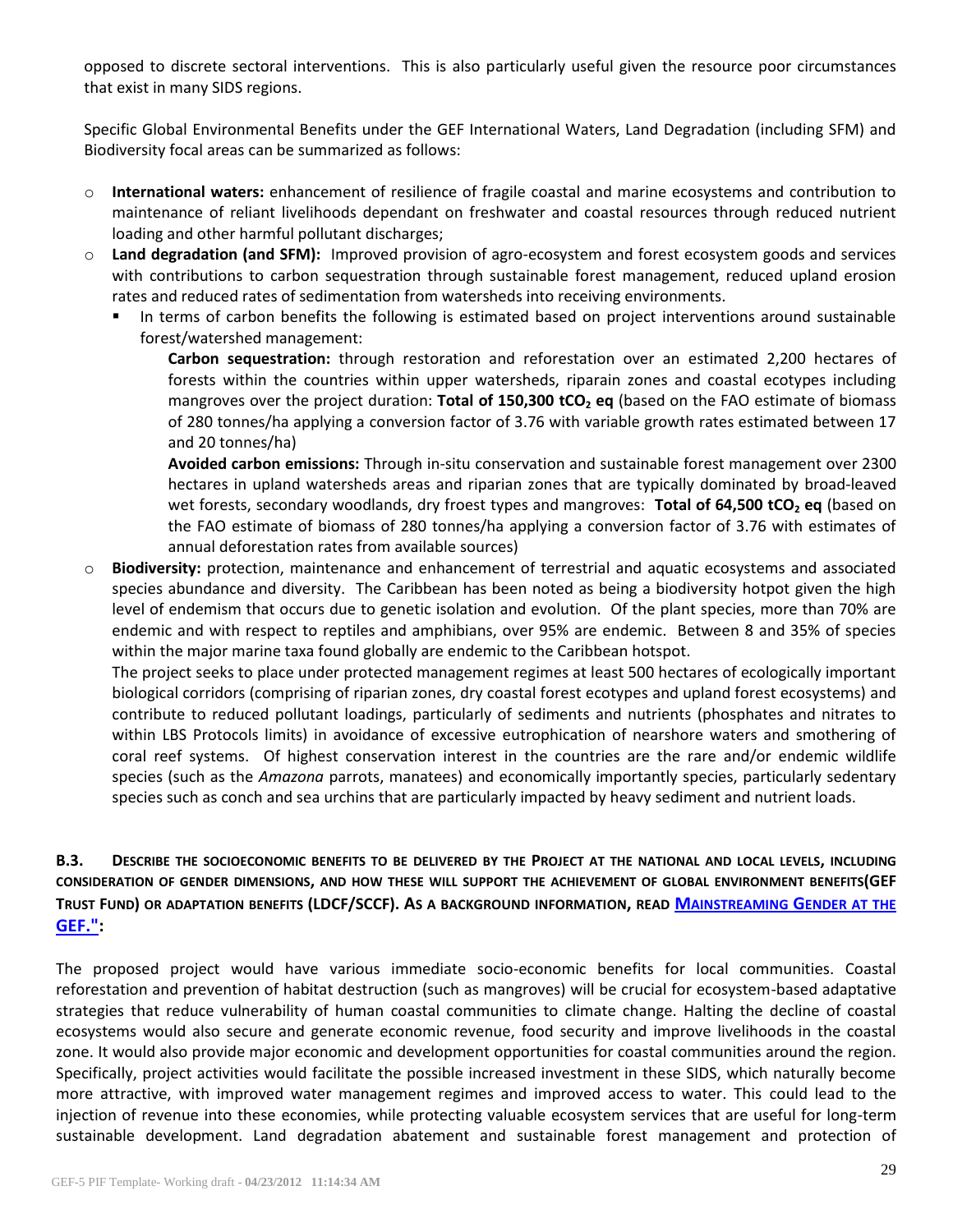biodiversity resources will not only serve to maintain agricultural and forest produce-related enterprises but will open new opportunities that may diversify traditional local economies. Local communities and women groups would be involved in the designing and implementation of national interventions to ensure their equitability and sustainability. Regionally, this project would provide the methodologies and basis for Caribbean SIDS to evaluate the value of their land, water and coastal resources and to incorporate these results into their management development plans.

The project will contribute to direct socio-economic benefits derived from:

- Improved ability to sustainably exploit near-shore coastal biodiversity resources as a function of improved coastal water quality, thereby realizing reduced fish catch effort and savings in costs of operations;
- Maintenance of present opportunities and expanded opportunities for eco-touristic recreational use of coastal waters and freshwaters based on improved water quality;
- Reduction in the burden of illness associated with poor eater supply and sanitation and reduced costs for associated heath care;
- Improved productivity of agro-ecosystems through enhanced land conservation measures with opportunities to diversity into alternative food and non-food crop and livestock commodities
- General contributions to overall food security associated with enhanced land and water resources management and ameliorated landscapes, particularly as related to operation and maintenance of irrigation and good agricultural practices
- Greater investment opportunities for micro-scale enterprises associated with exploitation of non-timber forest products through SFM investment opportunities;
- Increased opportunities for non-extractive use of terrestrial biodiversity through eco-tourism opportunities;
- Creating the foundation to allow countries to enter carbon trading markets and contribute to future investments for follow-up actions;
- General capacity built at local level in terms of broadening the range of technical skills resident in the community.

Gender and social issues will be fully considered in this project, as they are important drivers and incentives for achieving global environmental benefits, a critical element for the success of the project. Gender accountability is a cross-cutting issue at both the project level and component level and will be tracked as part of the M&E system. Special attention will be paid to gender issues in developing socioeconomic indicators, and in the capacity-building activities. Socio-economic related activities will seek to build on existing information on the actual benefits women and disadvantaged communities can withdraw from ecosystems. The integrated natural resources management process supported by this project will be fully participatory and will promote appropriate allocations among competing uses, equitable distribution of benefits and burdens, adequate involvement of both women and men and community participation.

# **B.4 INDICATE RISKS, INCLUDING CLIMATE CHANGE RISKS THAT MIGHT PREVENT THE PROJECT OBJECTIVES FROM BEING ACHIEVED, AND IF POSSIBLE, PROPOSE MEASURES THAT ADDRESS THESE RISKS TO BE FURTHER DEVELOPED DURING THE PROJECT DESIGN:**

| <b>Risk Statement</b>                                                      | <b>Risk Level</b> | <b>Risk Mitigation Strategy</b>                                                                                                                                                      |
|----------------------------------------------------------------------------|-------------------|--------------------------------------------------------------------------------------------------------------------------------------------------------------------------------------|
| IWRM and ICZM policies and<br>plans are not accepted by the<br>governments | Low               | Transparent and all-inclusive consultation<br>process. Strong leadership by National agencies<br>and inclusion of a high-level "champion" (such<br>as a Minister or Prime Minister). |
|                                                                            |                   | Seek to empower civil society organizations and<br>the private sector by their demonstrating and<br>endorsing benefits of investment in IWRM,<br>ICZM and SLM.                       |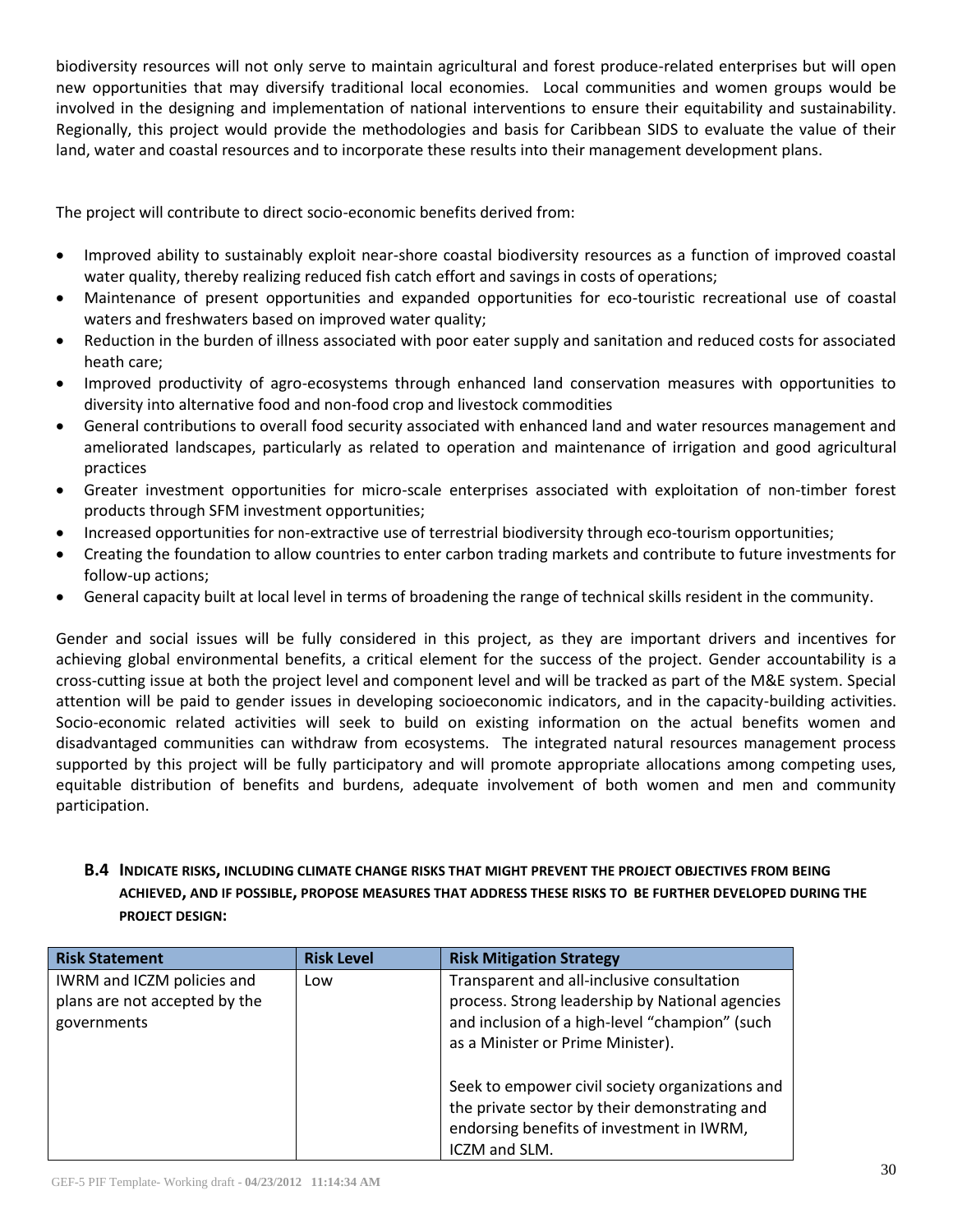| <b>Risk Statement</b>                                                                                            | <b>Risk Level</b> | <b>Risk Mitigation Strategy</b>                                                                                                                       |
|------------------------------------------------------------------------------------------------------------------|-------------------|-------------------------------------------------------------------------------------------------------------------------------------------------------|
| Political elections result in                                                                                    | Low/Medium        | Involve multiple agencies and sectors in the                                                                                                          |
| reversal of agreed plans and                                                                                     |                   | formulation of the plans and policies, so that                                                                                                        |
| policies                                                                                                         |                   | they are non-partisan and widely accepted.                                                                                                            |
| Climate change varibility: major<br>natural disaster (such as<br>hurricane, earthquake) strikes<br>the Caribbean | Medium            | Project activities implemented over a wide<br>geographical area so as not to concentrate all<br>impacts in one territory or portion of the<br>region. |
|                                                                                                                  |                   | Project will also highlight ways to promote                                                                                                           |
|                                                                                                                  |                   | adaptation to climate change and lessen the                                                                                                           |
|                                                                                                                  |                   | impact of some natural disasters.                                                                                                                     |
| Economic factors and potential<br>social destabilization                                                         | Medium            | Seek to target appropriate and financially<br>sustainable solutions that are effective with low<br>level captial investment.                          |
|                                                                                                                  |                   | Build stakeholder buy-in and investment                                                                                                               |
|                                                                                                                  |                   | toward upliftment of livlihoods at the local                                                                                                          |
|                                                                                                                  |                   | community level                                                                                                                                       |

## **B.5. IDENTIFY KEY STAKEHOLDERS INVOLVED IN THE PROJECT INCLUDING THE PRIVATE SECTOR, CIVIL SOCIETY ORGANIZATIONS, LOCAL AND INDIGENOUS COMMUNITIES, AND THEIR RESPECTIVE ROLES, AS APPLICABLE:**

A number of key stakeholders and stakeholder groups will need to be involved in the project in order for it to be successful.

At the level of **collaborating agencies,** these will include:

 **UNEP** - the role of UNEP, as in the GEF IWCAM project, will be primarily as lead Implementing Agency, reporting to the GEF on project activities. It will have a key role not only at the regional level but also at the national level in supporting the implementation of regional policies and the use of policy and management tools thanks to the support of the Regional Seas Regional Coordination Unit which have demonstrated and proven ability to operate at both national and regional level and long standing relationship with the countries of the region. This is further supported by a network of Convention Secretariat focal points in each of the project countries with whom UNEP has established a close working relationship.

The **Caribbean Environment Programme Regional Coordinating Unit**/Secretariat to the Cartagena Convention (CAR/RCU) will be the lead Executing Agency. The proposed execution arrangements take advantage of the recognised expertise of the Secretariat to the Cartagena Convention in matters related to the marine and coastal environment and in working in a multi-lingual environment, as well as its expertise in implementing the Cartagena Convention and particularly its LBS and SPAW Protocols. Another important regional stakeholder are the Regional Activity Centers for the Implementation of the Protocols on Land-based Sources of Pollution and the Specially Protected Areas and Wildlife. The centre or the LBS Protocol is jointly shared between the Centre for Coastal and Marine Engineering and Management (CIMAB) in Cuba, and the Institute of Marine Affairs (IMA) in Trinidad and Tobago, while the Centre for the SPAW Protocol is located in Guadeloupe. All of these form part of the Caribbean Environment Programme's implementation structure. The project will include these centres in its networking and coordination activities and in any stakeholder and partnership arrangements.

 **UNDP** – UNDP will serve as co-Implementing Agency, along with UNEP for the overall project, it will have a key role with the national innovative projects, recognising the country presence of UNDP and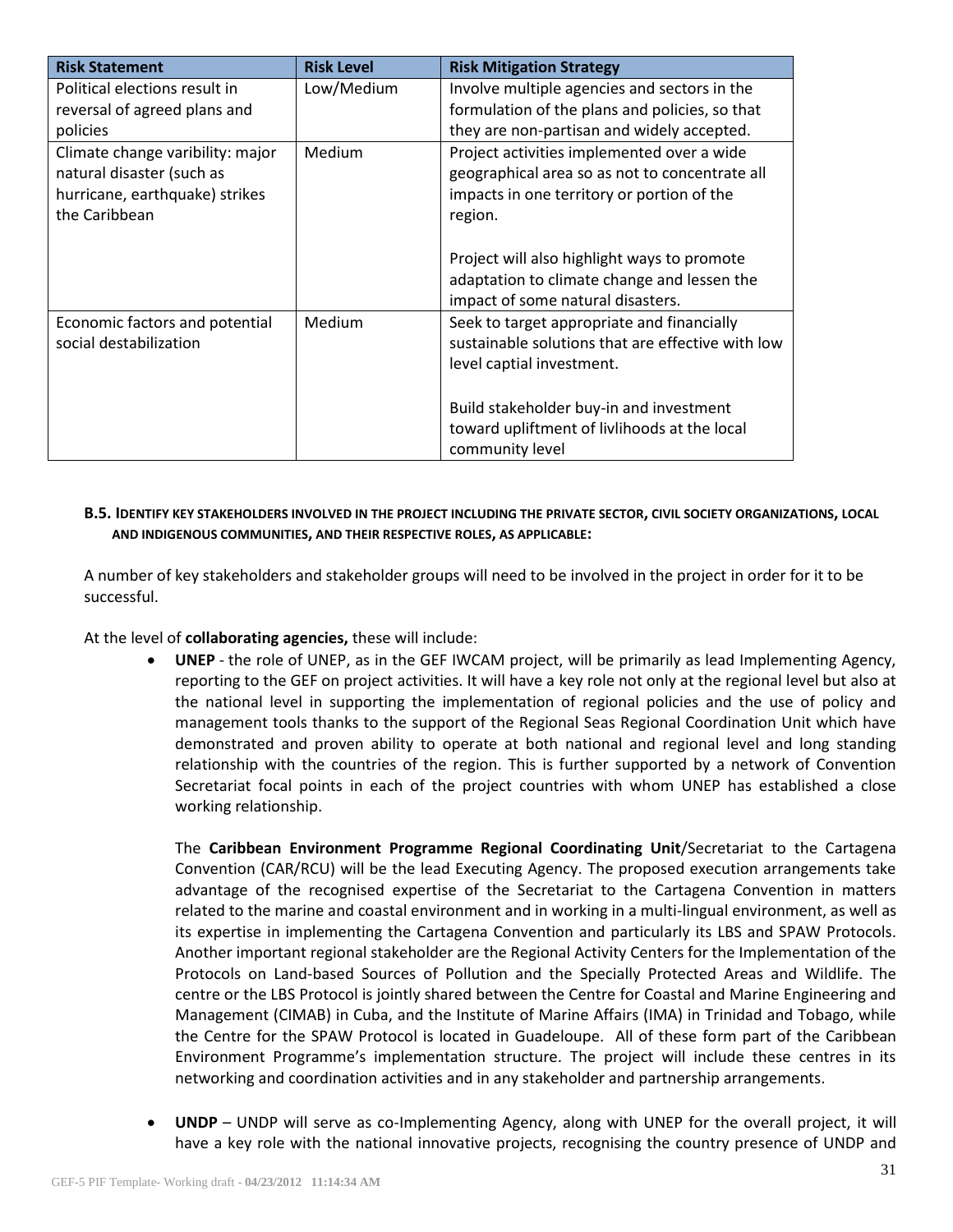the linkages between project activities and UNDP's country assistance strategies. UNDP's specific expertise and value vis-à-vis its regional and country offices will provide important support to the projects.

- **CARIBBEAN ENVIRONMENTAL HEALTH INSTITUTE** (CEHI) Building on the experience of the GEF IWCAM project execution arrangement, the project will also be co-executed by CEHI, with the Project Coordination and its administrative requirements (including staffing) based at CEHI in St. Lucia. The proposed execution arrangements take advantage of the recognised expertise of CEHI in the field of freshwater resource management. CEHI, like UNEP, has a long established relationship with the countries of the region. Sustainability of project benefits at the regional level will be enhanced through these arrangements. CEHI is the principle institute of CARICOM with the mandate for environment health and environmental management across 16 Member States. In this regard the Institute has responsibility for provision of technical advisory services, conduct of environmental assessments, policy development and research on behalf of the countries in the areas of water, land/watershed resources management, wastewater, chemicals (pesticides and hazardous chemicals) and solid waste management. The Institute is a training center for environmental laboratory diagnostics services through its accredited laboratory facility.
- **CARIBBEAN INSTITUTE FOR METEOROLOGY AND HYDROLOGY (CIMH)** is a training and research organization with a mandate to improve the meteorological and hydrological services and to assist in promoting the awareness of the benefits of these services for the economic well-being of the CMO countries. This is achieved through training, research and investigations, and the provision of specialised services and advice. Some of the active initiatives include the Real-Time Flood Forecasting Project which seeks to develop a robust, reproducible, and transparent approach to flood forecasting that couples a physically based hydrological model capable of capturing changes in watershed characteristics to a numerical weather prediction model, the Caribbean Water Initiative (CARIWIN) which provides training and capacity development in water resources management to CARICOM member states, the Caribbean Water Monitor which is expected to be an essential tool in water resources management, and to assist in decision support for planning and managing water resources.
- **UNIVERSITY OF THE WEST INDIES** (UWI) The UWI a role in the component on capacity building and can also be included as co-financing re: the knowledge management component. The need for collaboration with universities in the project has been recommended, along with having dedicated funds for agenda-driven research. The project, together with UWI, will explore becoming involved with the United Nations University Master's Programme in Water Assessment. UWI's Centre for Resource Management and Environmental Studies (CERMES, Barbados) has been engaged in research and policy guidance on areas related to water use efficiency, watershed management and IWRM in collaboration with regional partners such as CEHI and GWP-C. The Department of Geomatics Engineering & Land Management at UWI, St. Augustine Campus (Trinidad) provides support to research and applications in a range of land management studies from flood and hydrologic modeling to GIS applications for land use planning. This node also is host to Caribbean WaterNet, a Caribbean network for action research and capacity building in Integrated Water Resources Management. The areas of intervention include (i) strengthening regional cooperation to effectively address capacity development on IWRM, (ii) increasing the accessibility and delivery of good quality training and education on IWRM in the Caribbean and (iii) building capacity in water and sanitation for local government officials and NGOs in the Caribbean.
- **GLOBAL WATER PARTNERSHIP – CARIBBEAN (**GWP-C) is dedicated to supporting Caribbean countries in the sustainable management of their water resources through the establishment of strategic alliances and the implementation of the appropriate actions. The GWP-C has supported the regions efforts to implement IWRM. This includes through policy advocacy and capacity-building. They will continue to support these efforts through the project. The GWP-C was suggested as a possible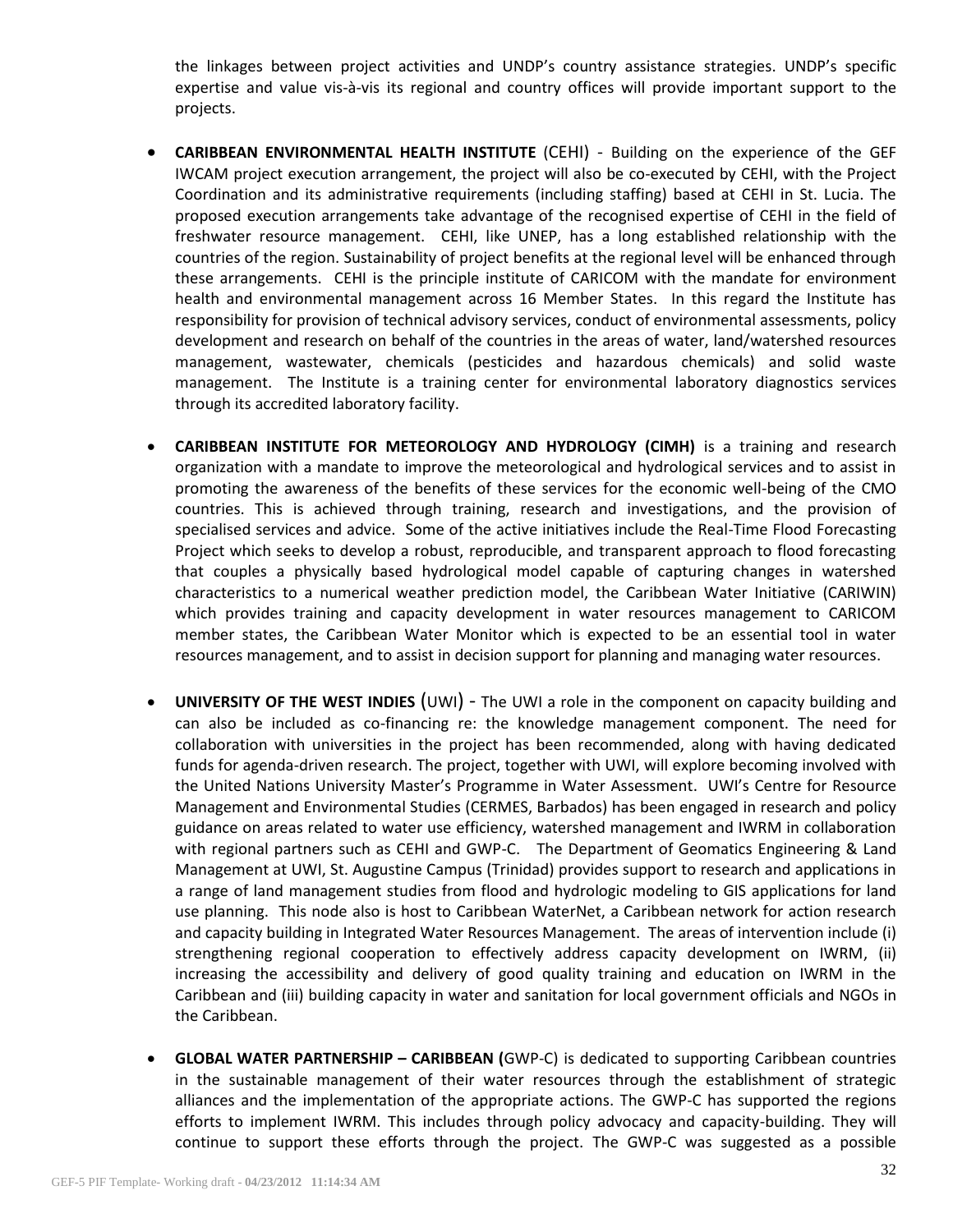collaborator or executors for a component on capacity building. GWP-C can be included as co-financing re: the knowledge management component.

- **NATIONAL OCEANIC & ATMOSPHERIC ADMINISTRATION** (NOAA) will partner with Caribbean government ministries and relevant organizations to: 1) propose policy reforms through implementation of technically feasible and cost effective watershed best management practices which will reduce sediment, nutrient, and pesticide loadings to critical coastal areas that impact nearshore environments and balance the competing needs of ecosystem sustainability and economic development; and, 2) develop pilot studies for watershed monitoring, to establish baseline conditions and efficacy of said implemented practices. NOAA's work will focus on control of nonpoint and point sources impacting coastal ecosystems by demonstrating an integrated watershed management approach to control and reduce land-based sources of pollution. Consensus-building approach will be utilized by involving stakeholders and decision-makers at local and community levels to develop and implement an integrated coastal watershed management plan. The scope of these pilot studies will help countries respond to their obligations under the Cartagena Convention's LBS Protocol. NOAA has been supporting implementation of the GPA in coordination with CAR/RCU in Caribbean SIDS.
- **CARIBBEAN WATER & WASTEWATER ASSOCIATION** (CWWA), as an association of water and waste sector professionals, seeks to advance the science, practice and management of water supply and wastewater disposal for the benefit of Caribbean people. They promote education and training to ensure an adequacy of trained manpower and well-informed members of the public and encourage the study, research and development in water supply and wastewater management, and the publication of the results of such work, so as to provide for appropriate and dynamic technological advances in the Caribbean. Their role will include policy advocacy, technical backstopping and promotion of the work (among sector professionals and through their annual Conference), alongside facilitating capacitybuilding as well.
- **CARIBBEAN WATER & SEWERAGE ASSOCIATION** (CAWASA) is a regional organization of water utilities dedicated to serving the growth and development of its members. CAWASA is the successor organization to the Caribbean Basin Water Management Programme Inc. (CBWMP Inc.). CAWASA's role could include to promote project outcomes and technology applications amongst its member utilities.
- **CARIBBEAN COMMUNITY SECRETARIAT** CARICOM as the political organ of the Caribbean Community, has a role in bringing regional policy positions to the attention of Heads of Government and other Ministerial bodies. It has also been mandated to advance the establishment of a CARICOM Consortium on Water. The project will advance implementation of the Work Plan of the Consortium, within the umbrella of CARICOM.
- **CARIBBEAN NETWORK FOR INTEGRATED RURAL DEVELOPMENT (CNIRD) –** the Partnership Initiative on Sustainable Land Management (PISLM) was formulated based on a need to forge a strategic partnership in support of combating land degradation in Caribbean Small Island Developing States (SIDS). The **PISLM** serves as a mechanism to facilitate exchange of experiences and good land management practices between participating countries. Furthermore, the initiative serves as a mechanism for stimulating the replication of various approaches, tools and methodologies throughout the region. Due to institutional and political changes in the various countries and organizations of the region the **PISLM** has not been fully functional. The project will explore ways to assist in getting the PISLM to function at its full potential. Through UNEP and other agency's involvement in the PISLM, efforts to address SLM will be coordinated.
- **ORGANISATION OF AMERICAN STATES** The OAS expressed its willingness to collaborate on capacity building and policy matters. It also can provide access to ministerial levels through its convening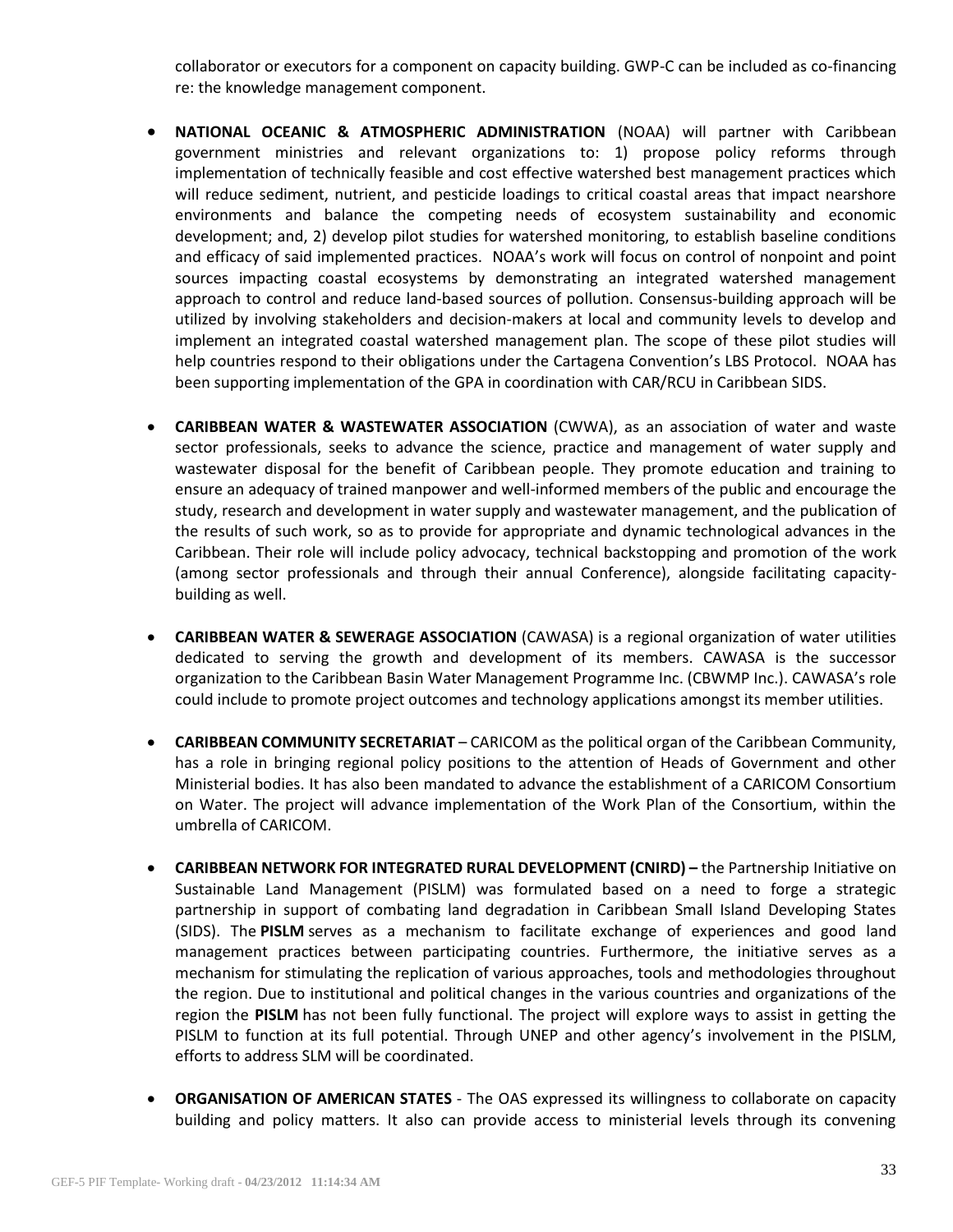authority. The OAS has significant experience in supporting integrated water resources management throughout the hemisphere.

- **ORGANISATION OF EASTERN CARIBBEAN STATES** The OECS Environmental and Sustainable Development Unit (ESDU) is working with the United States Agency for International Development (USAID) on the OECS - USAID Climate Variability, Change and Mitigation Project for the 6 independent states of the OECS. Barbados will also be involved in the project with parallel activities. The focus of this project is on the tourism sectors, but will also look at water resources and sustainable land management. It is a 5-½ year project with about US\$2.5 million per year allocated to undertake interventions in freshwater and coastal area management to build resilience, as well as institutional capacity in government and related sectors affected by climate change. The OECS is interested in linking its efforts to a larger project focused on sustainable land management and will support the new project development and implementation. The OECS has an MOU with CAR/RCU to strengthen work in environmental in the Eastern Caribbean sub-region.
- **THE NATURE CONSERVANCY** TNC has programmes in the Bahamas, Jamaica, the Dominican Republic and the Eastern Caribbean with a focus primarily on land-based activities that impact coastal natural resources and on conservation of marine resources. TNC promotes (i) sustainable economies through balancing the needs of the environment, society, and the economy to ensure resources are not consumed faster than nature can renew them, (ii) dedicated, long-term support to the region's national parks and building capacity within these parks, (iii) enabling local people to earn a living from tourism and other means while still conserving precious natural resources and (iv) addressing climate change and other impacts to the natural world.
- **UNESCO** In the framework of its GRAPHIC programme that assess the impacts of climate change and human activities on groundwater resources based on case studies, UNESCO has been working on Island States for several years now, including the Caribbean. Knowledge extracted from GRAPHIC would contribute to improving the understanding of specific island groundwater systems and provide sciencebased recommendations for sustainable management of the island water resources. GRAPHIC also offers a network of highly motivated groundwater experts with experience in the region (most of them university professors, and experts from governmental institutions, such as USGS and USDA).

**At the national level**, the Institute of Marine Affairs (IMA), as a national organisation that advises the government of Trinidad and Tobago, also serves as a Regional Activity Centre (RAC) for UNEP. IMA expressed its interest to collaborate by helping to take some of their lessons learned and applying them to a specific initiative, such as work in the Chaguaramas Peninsula in NW Trinidad. Other national organisations from across the region will have similar roles to play, through the National Inter-sectoral Committees especially.

**The local communities** are the front-line beneficiaries of the interventions that are to be implemented under the project. These communities will include fisher folk having economic ties to exploitation of near-shore coastal biodiversity resources, farmers with interests in maintaining viable livelihoods associated with land and water resource conservation, stakeholders in the tourism sector that have strong interests in maintenance of the quality of coastal and terrestrial environments for the sale of recreation packages, and rural and peri-urban communities having dependence on access to water and sanitation services. The community stakeholders groups will therefore include *inter-alia* farmer and fisher cooperatives, small business associations, tourism associations, chambers of commerce and industries, water use groups and advocates, environmental NGOs, sports and social clubs, school clubs, religious and faith-based clubs, engineering and other professional associations.

The project will seek to foster co-management arrangements with the direct beneficiaries of the project interventions so as to strengthen sustainability of the project outcomes post-project closure. Such arrangements can be related to *inter-alia,* management of coastal marine and terrestrial biodiversity around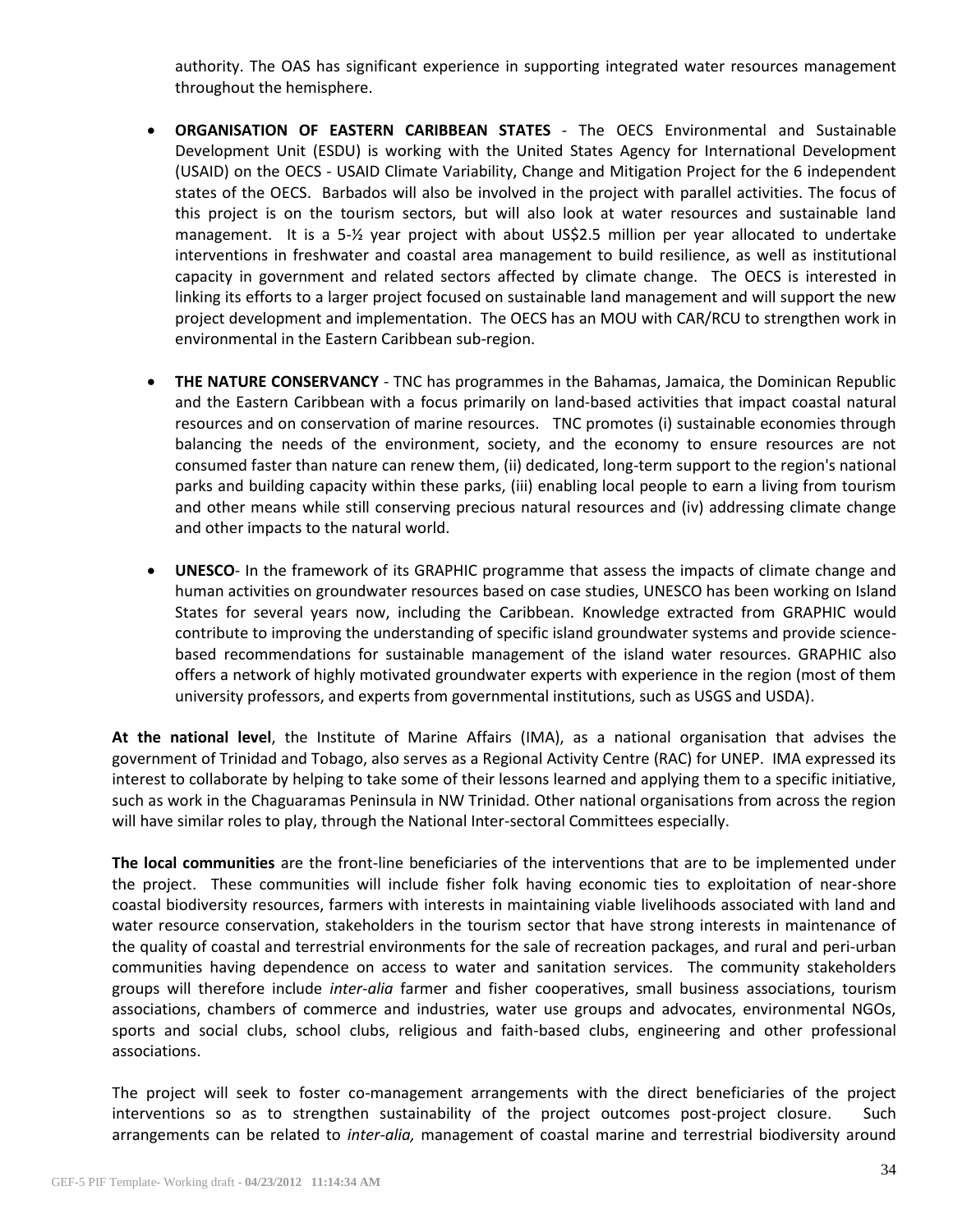business enterprise opportunities such as operation of eco-tourism sites, civil society partnerships for water resources protection at the watershed and water catchment level, strengthening of farmers and fishers cooperatives though exploitation of new economic opportunities through sale of previously unavailable nontraditional commodities. Engagement of mainstream commercial private sector interests in a supportive role to small-scale community based co-management arrangements will be supported.

**The private sector** in key areas such as the hospitality and beverage and other manufacturing sectors (heavy water users) will be encouraged to take a very active role as a stakeholder and participatory partner in this project. The private sector had already been engaged through a number of earlier demonstration projects and it is hoped to build further input at the regional level as well as the national level. The yachting industry, for example, had shown a particular interest in the demonstration projects and it is hoped that this relationship can be further developed to the mutual advantage of all stakeholders.

## **B.6. OUTLINE THE COORDINATION WITH OTHER RELATED INITIATIVES:**

A number of other initiatives are either on-going or planned for which there will need to be coordination. These include:

 **The Caribbean Regional Fund for Wastewater Management Project (CReW)** is a four year project that will focus on piloting revolving financing mechanisms, appropriate waste water management technologies and related wastewater management reforms in the wider Caribbean region (WCR). The project, which is being funded by the Global Environment Facility (GEF), is managed and implemented by the Inter-American Development Bank (IDB) and the United Nations Environment Program (UNEP).

The main objectives of this project are to:

- $\circ$  Establish innovative, financing mechanisms for cost-effective and sustainable financing of wastewater management in the WCR;
- $\circ$  Promote the use of the most appropriate waste water management technologies
- o Facilitate policy discussions, strengthen legislative frameworks; and
- $\circ$  Facilitate regional dialogue and knowledge exchange with the key stakeholders in the WCR.

The CReW initiative complements the project by focusing on providing a new source of financing in the region that will encourage less efficient utilities to build capacity via a regional Water Operations Partnership (WOP) mechanism, so as to develop sewerage plans and projects for financing in municipalities.

 The **USAID/OECS Climate Variability, Change and Mitigation Project**: The USAID climate change support for the countries in the Eastern Caribbean will complement overlapping initiatives it previously supported under its biodiversity support to the region. Based on analysis gathered from two broad stakeholder workshops held in St. Lucia and Barbados, two critical areas were identified as requiring special attention. These are coastal zone management and resilience and freshwater resources management.

The program focuses on four component areas which are essential to address specific vulnerabilities related to water and climate resources:

- Fostering and improving the enabling environment to build understanding and support for policies and laws that reduce vulnerability to climate stresses
- Launching interventions in freshwater and coastal management to build resilience and demonstrate results
- Building institutional capacity and addressing information gaps through support for key practitioners in government and related sectors affected by climate change as well as support for institutions in the region such as training facilities, government departments and entities charged with developing data.
- Building awareness in the public on issues related to climate change and improving capacities for climate change adaptation.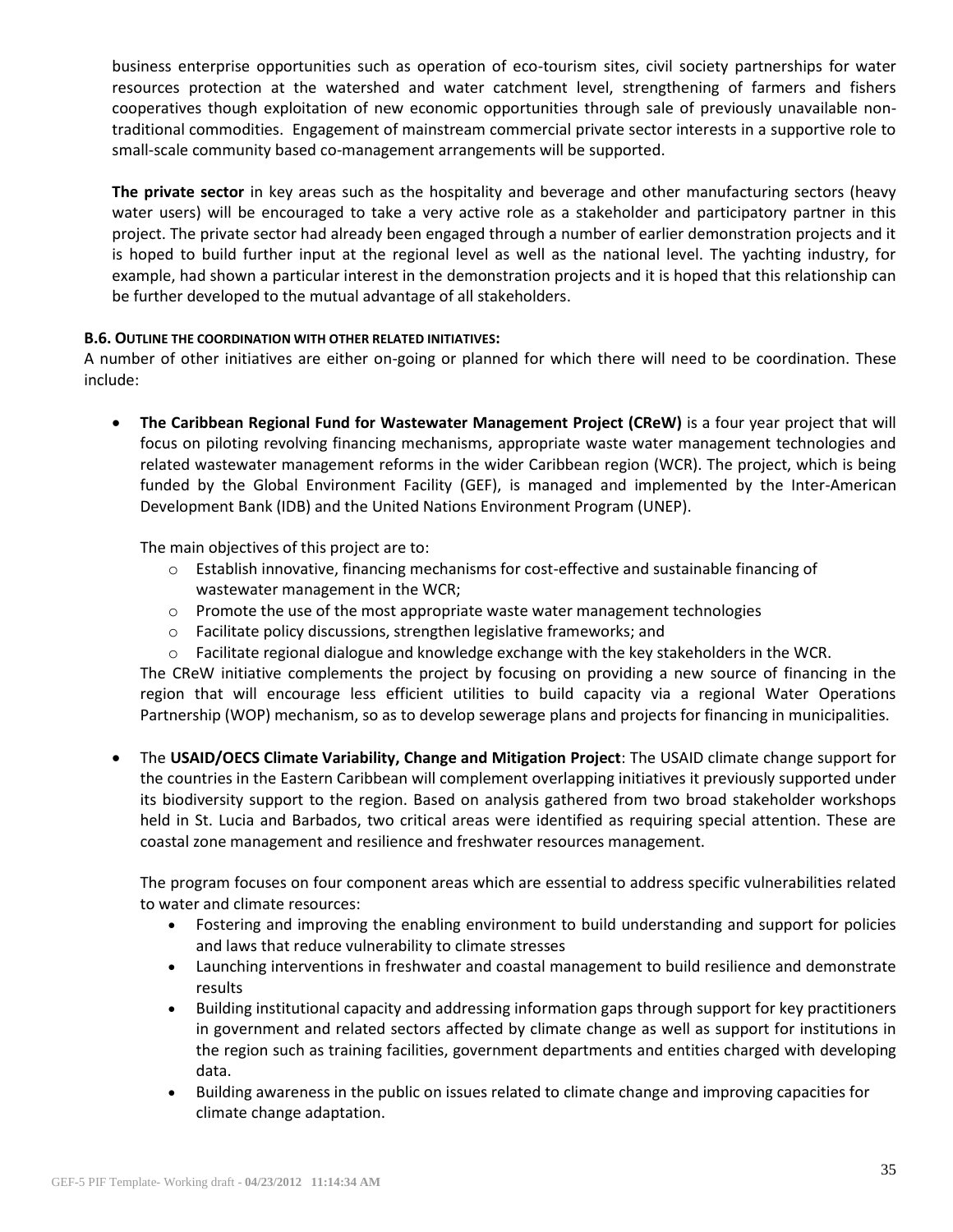Assistance will be provided to address the capacity needs of the region including working to strengthen technical organizations in the areas such as meteorology, coastal and marine science. This will be complemented with the strengthening of training institutions serving the region to support increasing the cadre of persons both at the technical level as well as decision-making level to address issues related to climate change.

In particular, the project will seek to build the enabling environment for reducing vulnerability to climate change by improving the regulatory framework in support of national adaptation strategies - demonstration initiatives that can be modeled or used as best practices throughout the region. The program will also provide direct support at the country level for initiatives focusing on adaptation measures in areas of coastal zone management and freshwater resource management. The program will be supported by appropriate public awareness and education programs to raise the level of awareness on climate change and steps being taken to address or reduce impacts across the region, which is vital to the long-term viability of these island states.

- **GIZ Project 1 - Improving the Management of Coastal Resources and the Conservation of the Marine Biodiversity in the Caribbean Region:** This is one of two initiatives the German Agency for International Cooperation (**GIZ**) is preparing for the region to address terrestrial and marine resources management. At the regional and national level, the project focuses on strengthening the capacity of stakeholders through a common institutional framework for integrated coastal management and the strengthening of management of marine protected areas (MPA) in the Caribbean Region. The project will also provide advice to local communities and relevant public and private stakeholders in selected member countries of CARICOM. Particular emphasis will be paid on improving the resilience and adaptation capacity of communities by implementing biodiversity and ecosystem conservation measures as well as the promotion of mechanisms for sustainable use of natural resources. The project anticipates close collaboration between various actors at the international, regional and local levels. The target group comprises the local communities in the participating countries and their organizations. They include fishers, farmers, individuals in the tourism sector and small to medium enterprises which are dependent on the use of coastal and marine resources. Mediators are staff of regional organizations within the CARICOM and OECS, policy and technical personnel of national Ministries (e.g. environment, agriculture, planning, and finance), women's organisations, youth, community-based and other non-governmental organisations as well as private sector representatives and researchers within academia.
- **GIZ Project 2 - Enhancing the adaptive capacity of rural economies and natural resources to climate change in selected Caribbean small island and low lying coastal developing states:** Additional resources have been committed for a complementary project on the management and protection of land based natural resources and agricultural production systems of the Caribbean small island and low lying coastal states. The new project is anticipated to complement the CARICOM/GIZ project which addresses some of the main threats and challenges posed by climate change to the marine and coastal resources of the Caribbean small island and low lying coastal states.

Components of support include technical and advisory services and the training of staff members of implementing and executing organisations at central and local level by two international long-term experts, national long-term and short-term experts and international short-term experts for special tasks. In addition to financing materials/equipment for operational needs (vehicles, office and computer equipment, expendable goods), local financing agreements will be provided for measures to support improved management of marine protected areas. Contributions by the Partner include the provision of premises for offices and associated operational costs (electricity, water, communications), and necessary organisational support for the implementation of activities through provision of personnel.

The executing organization for the projects will be the CARICOM Secretariat. The implementing organization is the Caribbean Environmental Health Institute (CEHI). The implementing agency on the German side will be GIZ. The proposed project area, for the first project, initially comprises the following CARICOM Member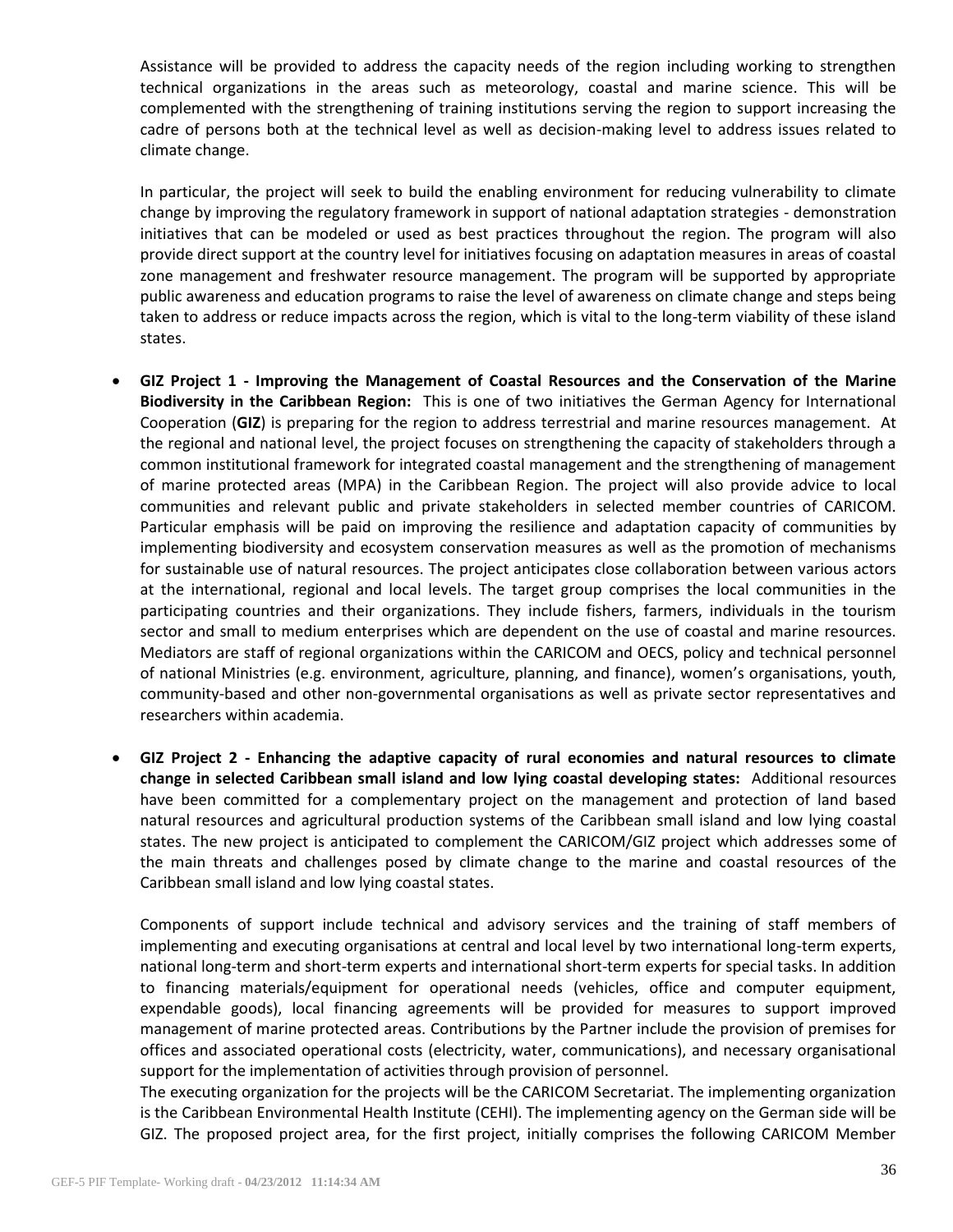States: Belize, Dominica, Grenada, Guyana, Jamaica, St. Kitts and Nevis, St. Lucia, St. Vincent and the Grenadines. The proposed project duration is four (4) years. These two projects will be prepared in full knowledge of the GEF initiative.

 **Lesser Developed Countries (LDCs) and Small Island Developing States (SIDS) Targeted Portfolio Approach for Capacity Development and Mainstreaming of Sustainable Land Management** (LDC-SIDS SLM Portfolio Project): In September 2004, the Global Environment Facility (GEF) approved a worldwide project titled Under the Project, 47 LDCs and SIDS (including 13 in the Caribbean) that had not yet completed their **National Action Plans** (NAPs) (as mandated under the United Nations Convention to Combat Desertification/Land Degradation, UNCCD) were able to access funding under expedited **Medium-Sized Projects (MSPs)** within GEF's Operational Programme 15 (OP-15) on Land Degradation.

The Project intended to develop individual, institutional and systemic capacities to mainstream sustainable land management into national policies and development planning. The Project also assisted national governments in identifying appropriate mechanisms for financing SLM. At the end of the Project, each participating country will have begun a process of capacity development and mainstreaming, elaborated their National Action Plan (under the UNCCD) through co-financing in a timely manner, and produced a creditable Medium-Term National Investment Plan for SLM and its coordinated resource mobilization plan (with projects identified for investment by specific Implementing Agencies, Executing Agencies and interested Donors) as part of the NAP elaboration process. CEHI, in collaboration with UNDP was able to finalize for approval by the GEF-Secretariat, MSPs for five participating OECS countries and Barbados. The projects are nearing completion.

- **NATIONAL OCEANIC & ATMOSPHERIC ADMINISTRATION** NOAA and UNEP GPA have signed a Memorandum of Agreement, in partnership with UNEP CAR/RCU to work together in the participating countries of Saint Lucia and the Dominican Republic, on National Programmes of Action (under the GPA). Under this MOA, NOAA provides technical assistance to these nations to develop watershed management plans to address issues related to environmental health, socio-economic monitoring, and nutrient reduction. NOAA has also indicated its willingness to support capacity-building in areas such as monitoring of the coastal environment, including nutrients, sediments, and pesticides. NOAA has supported the development of National Programmes of Action to control pollutant runoff with Trinidad and Tobago, Dominican Republic and other countries of the Wider Caribbean not part of this PIF.
- **Caribbean Pilot Program for Climate Resilience (PPCR), Regional Strategic Program for Climate Resilience (SPCR):** This program is financed by the Climate Investment Funds (CIF), which are a pair of funds to help developing countries in piloting transformations in clean technology, sustainable management of forests, increased energy access through renewable energy, and climate-resilient development. The program is designed to the Caribbean region to build on the adaptation efforts, as well as complement other climate related activities within the region. The PPCR objectives are (i) to pilot and demonstrate approaches for integration of climate risk and resilience into development policies and planning, (ii) to strengthen capacities at the national levels to integrates climate resilience into development planning, (iii) to scale up and leverage climate resilient investment, building upon other ongoing initiatives; and (iv) to enable learning-bydoing and sharing lessons at the country, regional and global levels. The objectives of the Caribbean PPCR will be pursued through separate multi-year Strategic Programs for Climate Resilience (SPCRs) for the six national tracks and single regional track of PPCR pilots. The following are the priority areas at the national level for the 6 participating countries: **Dominica:** Agriculture and food security, water quality and quantity, Fisheries, climate change impacts on coastal and marine resources, infrastructure and human settlements, tourism, forestry; **Grenada:** Integrated water resource management, capacity building at the sector level, and data management; **Haiti:** Agriculture and food security, coastal zone management and reconstruction (sectors/themes) are the main areas, with sub-sectors/themes being infrastructure, land planning and data management; **Jamaica:** Agriculture, land-use planning, health, water resources, integrated coastal zone management, climate proofing of national and sectoral plans, tourism, and data management; **Saint Lucia:**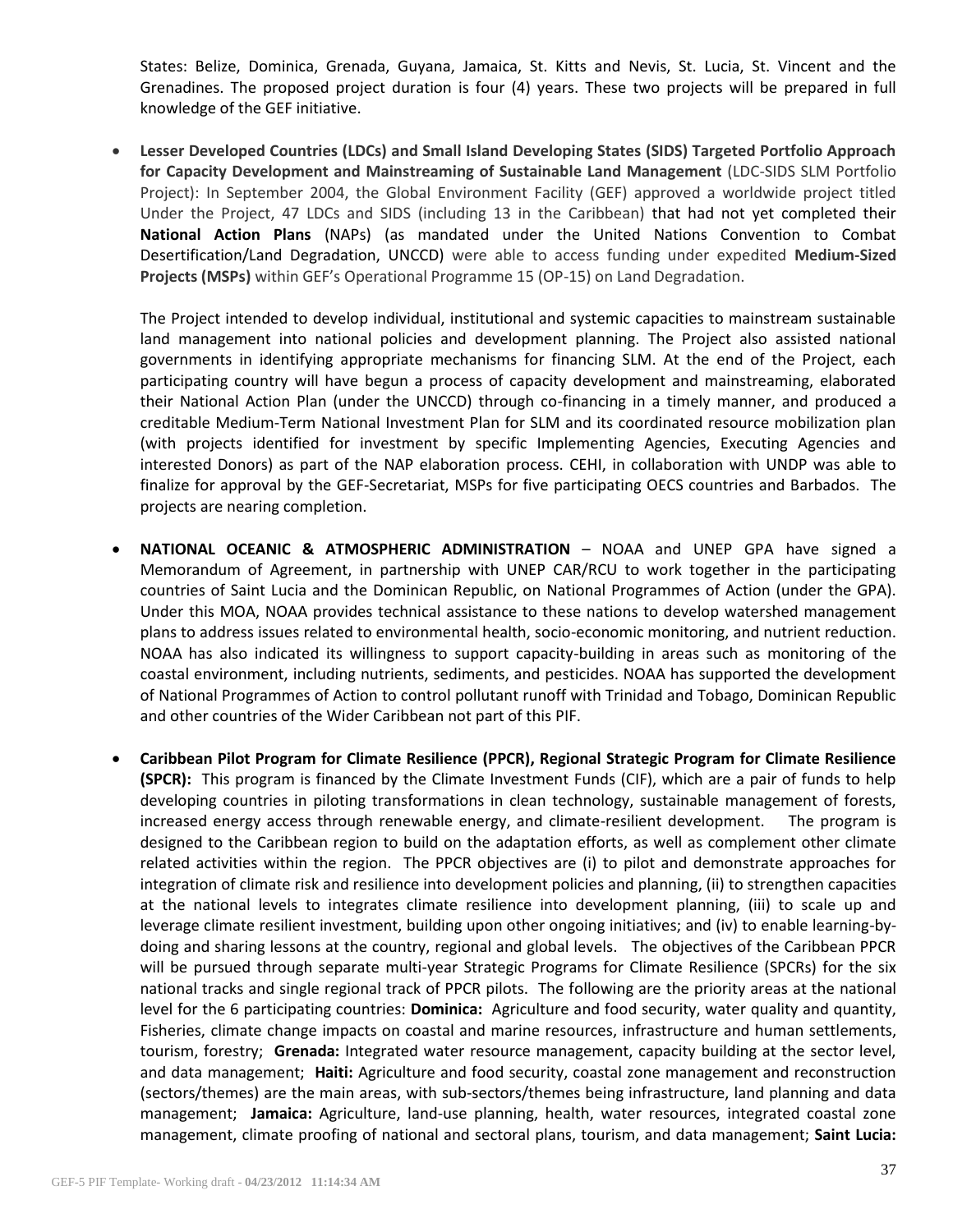Agriculture, coastal and marine resources, financial sector, forestry, biodiversity, health, human settlement, critical infrastructure, tourism, and water resource management. Data needs were also highlighted for Saint Lucia particularly the need for Bathymetric and Hydrometric data; **Saint Vincent and Grenadines**: Monitoring and evaluation of environmental hazards, watershed management, public sensitization and awareness, integrated planning, and data management. The regional strategic program for climate resilience comprises of four main components, each focused on a clearly identifiable stage of climate adaptation. These stages are mainly (1) collection of climate relevant data, (2) data analysis, (3) impact modeling and (4) applied adaptation.

- **University of the West Indies – Centre for Resource Management and Environmental Studies (CERMES)** has been engaged with the research component of integrated water resources management through national level policy analysis supported by field study building capacity at Masters and Doctoral levels. The Centre was recently engaged with the Government of Grenada in partnership with the Food and Agricultural Organization in the development of a national water resources management policy and recommendations for supportive regulatory and institutional reforms. The Centre presently has funded collaboration with the Australian Government through AuzAID, and the United States State Department with the focus on water resources management and climate change.
- **PISLM** the Partnership Initiative on Sustainable Land Management (PISLM) was formulated based on a decision made at the Caribbean Sub-Regional Workshop on Land Degradation held in Trinidad and Tobago in February 2004. The work programme for the PISLM includes south-south cooperation, in specific thematic areas, with other countries in the LAC region, including Cuba and the Dominican Republic. Due to institutional and political changes in the various countries and organizations of the region, the PISLM has not been fully functional. The PISLM consists of a series of commitments and action-oriented coalitions focused on deliverables, intended to translate political commitment into action. The PISLM serves as a mechanism to facilitate exchange of experiences and good land management practices between participating countries. Furthermore, the initiative serves as a mechanism for stimulating the replication of various approaches, tools and methodologies throughout the region. The Caribbean Network for Integrated Rural Development (CNIRD), located in Trinidad and Tobago, is the entity which hosts the support office for the **PISLM**. Efforts will be made to support the Work Programme of the PISLM and coordinate with the CNIRD.
- The Caribbean Natural Resources Institute (CANARI) is implementing the **Critical Ecosystem Partnership Fund (CEPF) in the Caribbean Islands Biodiversity Hotspots** which is a US\$6.9 million grant fund to support civil society's contribution to biodiversity conservation in eleven Caribbean islands for 2010-2015. The CEPF is a joint initiative of l'Agence Française de Développement, Conservation International, the Global Environment Facility, the Government of Japan, the John D. and Catherine T. MacArthur Foundation, and the World Bank. The goal of the CEPF is to support the work of civil society in developing and implementing conservation strategies, as well as in raising public awareness on the implications of loss of biodiversity. Civil society organisations from 11 countries eligible to receive CEPF; these include Antigua and Barbuda, Dominica, the Dominican Republic, Grenada, Haiti, Jamaica, St Kitts and Nevis, Saint Lucia and St. Vincent and the Grenadines, as signatories to the Convention on Biological Diversity and World Bank client countries. In addition, the Bahamas and Barbados will be priorities for CEPF investment because of their eligibility to receive Global Environment Facility (GEF) funds specifically. The Greater Antilles nations of Jamaica, Haiti and the Dominican Republic are of highest priority for CEPF investment as they have the highest priority KBAs.
- The **Caribbean Challenge** is a region-wide effort led by the Nature Conservancy (TNC) that aims to protect the health of the Caribbean's lands and waters and provides an opportunity to create a model of sustainable, multi-country funding that could help solve the problem of unfunded, ineffective national parks in the Caribbean. The Challenge seeks to encourage governments of the Caribbean to establish a network of 20 million acres of marine parks across the territorial waters of at least 10 countries, and ensure that once established, that the protected areas also receive sufficient, permanent funding through sustainable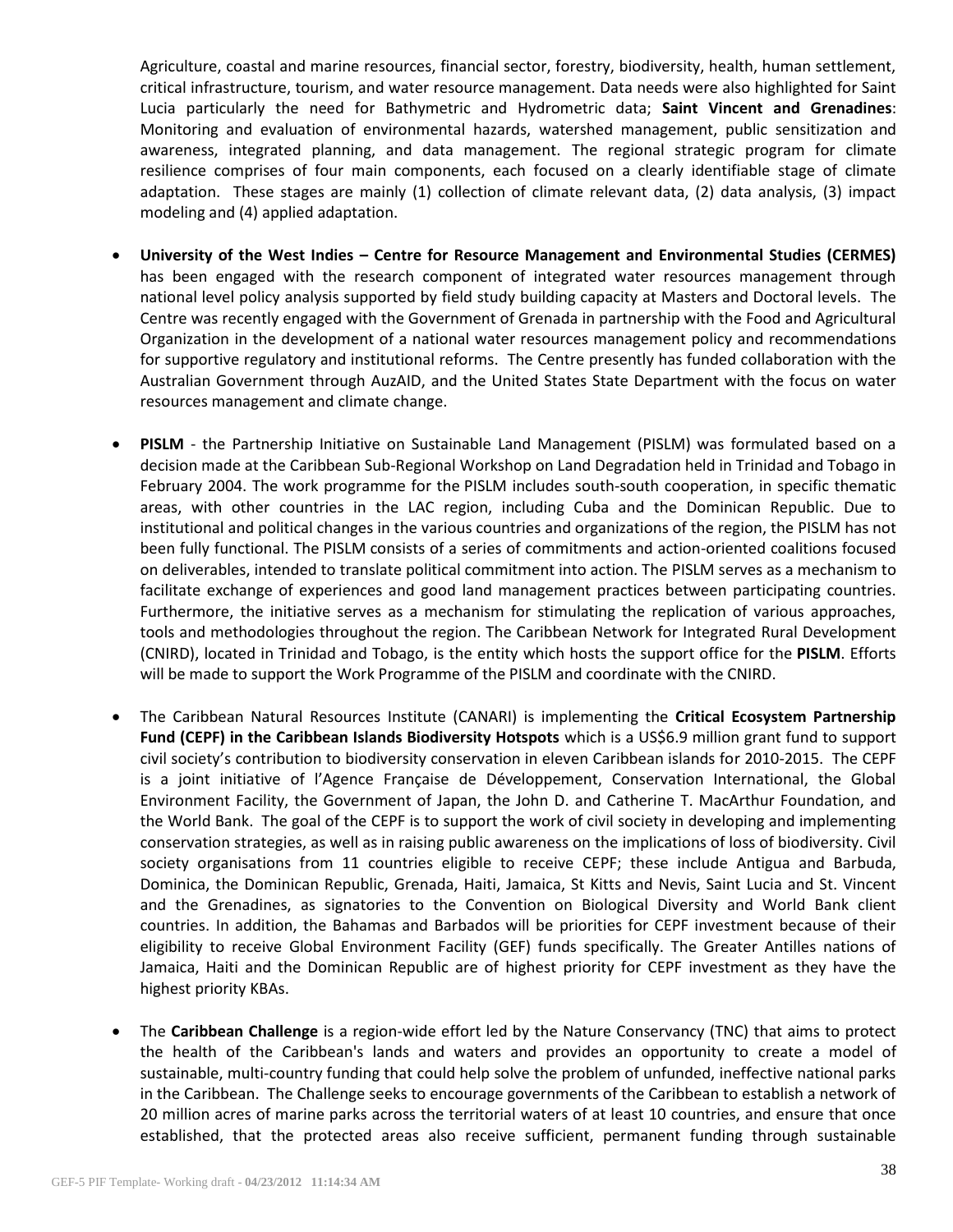financing tools. To date, participating countries in the Caribbean Challenge include: Antigua and Barbuda, The Bahamas, Cayman Islands, the Dominican Republic, Grenada, Jamaica, St. Kitts and Nevis, St. Lucia, and St. Vincent and the Grenadines. A few examples of work under the Caribbean Challenge are cited here. Active support from the TNC is being provided in the Lesser Antilles, where in St. Vincent and the Grenadines and Grenada it is working with local partners to survey all of the Grenadines, identify threats and conservation strategies, and map priority sites in need of protection. Part of the plan includes developing and managing a system of marine protected areas. Efforts are also underway in Dominica with the Department of Forestry, with the hosting of an annual volunteer work trip to Morne Trois Pitons National Park where Conservancy members and staff work alongside Dominican forestry employees to provide much-needed facility and trail maintenance in the park. In Jamaica, the Pedro Bank Management Project aims to reduce coral reef degradation by providing solutions to two main threats not currently addressed on the bank-direct over-fishing of resources and degradation of coral reefs and coral cays due to unsustainable development.

### **C. DESCRIBE THE GEF AGENCY'S COMPARATIVE ADVANTAGE TO IMPLEMENT THIS PROJECT:**

The Project will be jointly implemented by UNEP and UNDP and recognizes the comparative advantages of the two agencies. The project activities are consistent with the delivery of **UNEP**'s work programme at the regional and national levels across three of its sub-programmes – ecosystems management, climate change and resource efficiency. At the technical level, complementary activities include the promotion of an ecosystem management approach through its marine and freshwater programme, **ridge to reef** activities embodied in the **GPA** programme for which it serves as the Secretariat, dedicated programme on SIDS addressing Climate Change adaptation, promoting the IWRM approach with special attention on waste management, and supporting the creation of MPAs and pollution prevention through the Caribbean Regional Seas Programme **(CAR/RCU)**. The framework provided by the UNEP Administered International Environmental Conventions on Climate Change, Biodiversity and Land Degradation and the network of UNEP national and technical focal points along with the country presence of **UNDP** and the linkages between project activities and UNDP's country assistance strategies, will enable the project to take advantage of the opportunities for synergy and complementarity among the two agencies. UNEP will serve as the lead Implementing Agency.

### **UNEP**

The proposed project is in line with **UNEP's role in the GEF** to catalyze the development of scientific and technical analysis and advancing environmental management in GEF-financed activities. In particular, during the GEF CEO's visit to UNEP in January 2011, three primary strengths or comparative advantages within the GEF IW focal area were identified for UNEP, namely: catalyzing regional and multi-country cooperation especially related to environmental governance, scientific assessment, and development and implementation of innovative approaches and tools.

Further, **UNEP's comparative advantage** derives from its mandate to coordinate UN activities with regard to the environment, including its convening power, its ability to engage with different stakeholders to develop **innovative solutions** and its capacity **to transform these into policy- and implementation-relevant tools**. UNEP's comparative advantages in this proposed project are aligned with its mandate, functions and Medium Term Strategy and its biennial Programme of Work (2012- 2013). The proposed project is fully consistent with the ecosystem management, but also with the climate change and resource efficiency thematic priorities outlined in UNEP's Medium-term Strategy. UNEP's programmatic efforts thrive to build capacity of stakeholders for integrating an ecosystem approach into national economic and development frameworks.

UNEP Division for Environmental Policy Implementation (DEPI) offers a strong relationship with its **Regional Seas Programme** and associated international environmental conventions. UNEP is implementing a Freshwater Programme (**IWRM**, International Waters, **Rainwater Harvesting and SIDS**); and the Global Programme of Action for the Protection of the Marine Environment from Land-based Activities (**GPA**), including its commitment to address the linkages between the upstream (freshwater) and downstream (coasts and oceans) links. Global and regional partnerships with NGOs and research institutions will be leveraged using **CAR/RCU** as to provide both the regional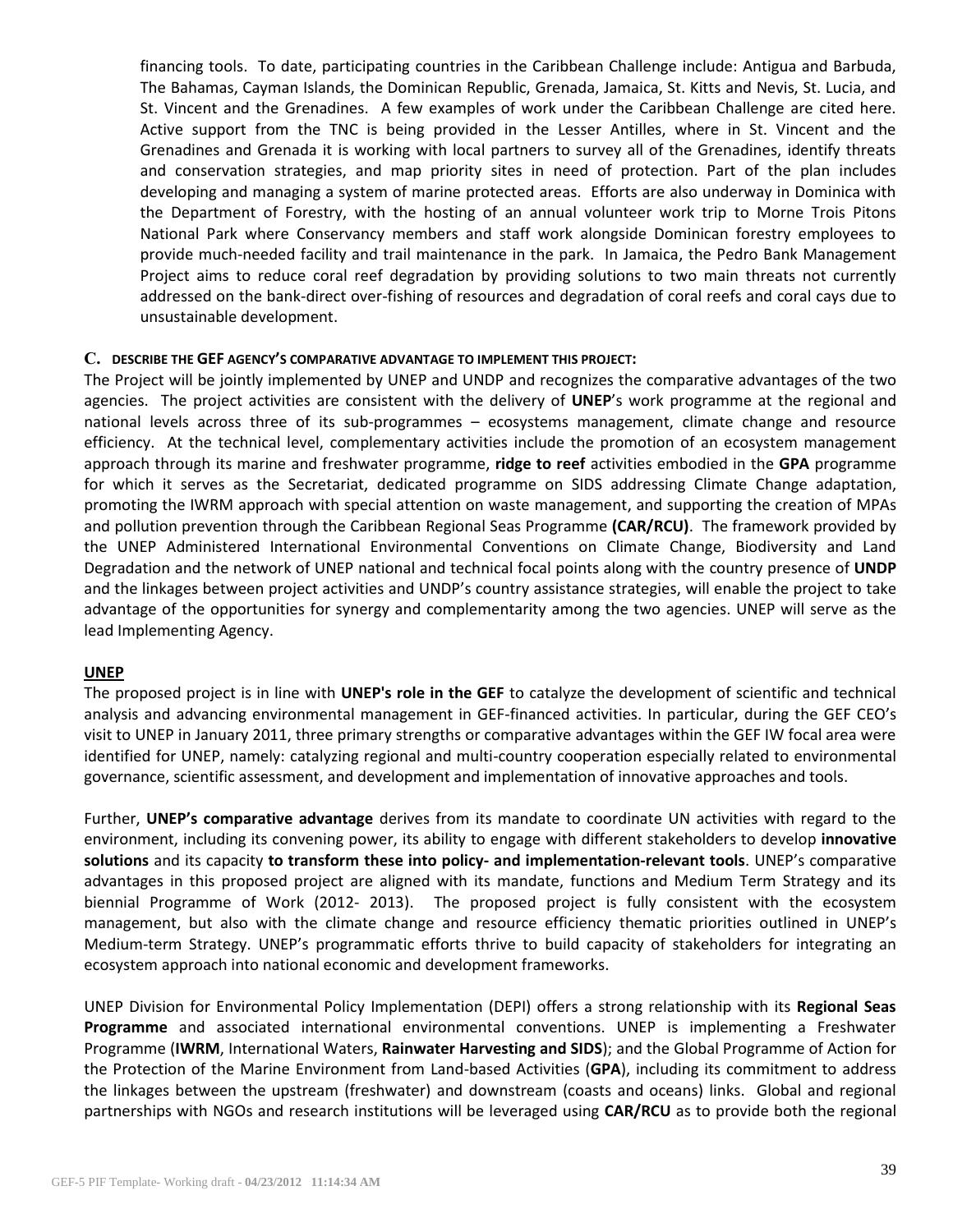and national relevance and coordination mechanisms to ensure buy in, support and a wide range of stakeholders, to assist with delivering and implementing critical activities at the national level.

In particular, UNEP will support the project through the work of its Coordination Office for the **GPA**. The Programme of Work for the implementation of the GPA over the period 2012–2016 was approved by member states in January 2012. It underwent review utilizing the Intergovernmental Mechanism available to the GPA and expresses the current priorities which governments, including those of the Caribbean wish to see addressed. It will help Governments to develop national programmes of action, and move towards ecosystem-based management approaches. The focus is on the promotion, facilitation and implementation of the GPA in an integrated and crosssectoral manner at the national, regional and international levels. Following the approach set out in the policy guidance for the implementation of the GPA, the GPA Coordination Office is establishing and/or supporting relevant global partnerships on nutrients, wastewater and marine litter, thereby enabling the GPA to add value to the work being conducted within the Caribbean region and in the context of this proposed project.

As such, the Office's role and actions in relation to the **Global Partnership on Nutrient Management** and on wastewater includes amongst others; mobilizing actions for sustainable use of nutrients and improve nutrient uptake efficiency; the promotion of a network of experts, institutions and Governments, including from the private sector, along with a supportive online information management system, to facilitate the sharing of lessons learned, good practices and available and acceptable technologies; support to test innovative approaches and technologies; and provision of capacity-building support to facilitate the implementation of nationally and regionally defined priority activities.

Since the **International Environmental Technology Centre** (IETC)'s inception in May 1991 when UNEP's Governing Council took a decision to further strengthen UNEP's role in sustainable urban and freshwater basin management, water has been a key focal area with initiatives on the management of lakes and reservoirs, Integrated Water Resource Management (IWRM) based on the ecosystem approach, and promotion of water-related Environmentally Sound Technologies (**EST**) including the phytotechnology concept and **eco-sanitation technologies**. The current IETC work programme of relevance to this proposed project includes activities in Jamaica to promote environmentally sound water and wastewater provision at the community level, a work programme on EST "Every Drop Counts: Environmentally Sound Technologies for Urban and Domestic Water Use Efficiency," as well as modelling applications to support EST design. IETC's Water and Sanitation projects within the 2012-13 UNEP Programme of Work are anchored in two thematic areas of UNEP Medium Term Strategy, namely Ecosystem Management and Resource Efficiency and Sustainable Consumption and Production.

Just like with the GEF IWCAM project, this proposed project will also benefit from UNEP long standing work in IWRM and its dedicated SIDS programme looking at building climate change resilience through integrated water resources management as well as mainstreaming resources efficiency at all levels of production and service provision. The delivery of its IWRM programme is done through a unique partnership with the UNEP-DHI Center.

The project will also benefit from the recognized expertise of the **Caribbean Environment Programme Regional Coordinating Unit/Secretariat** to the Cartagena Convention in matters related to the marine and coastal environment and in working in a multi-lingual environment, as well as its expertise in implementing the Cartagena Convention and particularly its LBS and SPAW Protocols.

CAR/RCU through the Cartagena Convention and its Protocols has established formal collaborative relationships with global environmental convention secretariats and serves as a regional platform and mechanism through which these and other global commitments such as the GPA, Barbados SIDS POA, MDGs and the WSSD are implemented at the country level. The primary focus for the work of the Cartagena Convention Secretariat is on capacity building and training through innovative partnership arrangements that ensure that programmes and project activities contribute to poverty alleviation, social resilience and economic and environmental sustainability. Partnerships have already been established by the Secretariat with several multilateral and bilateral stakeholders, the private sector, regional research and educational institutions as well as the civil society and major groups working in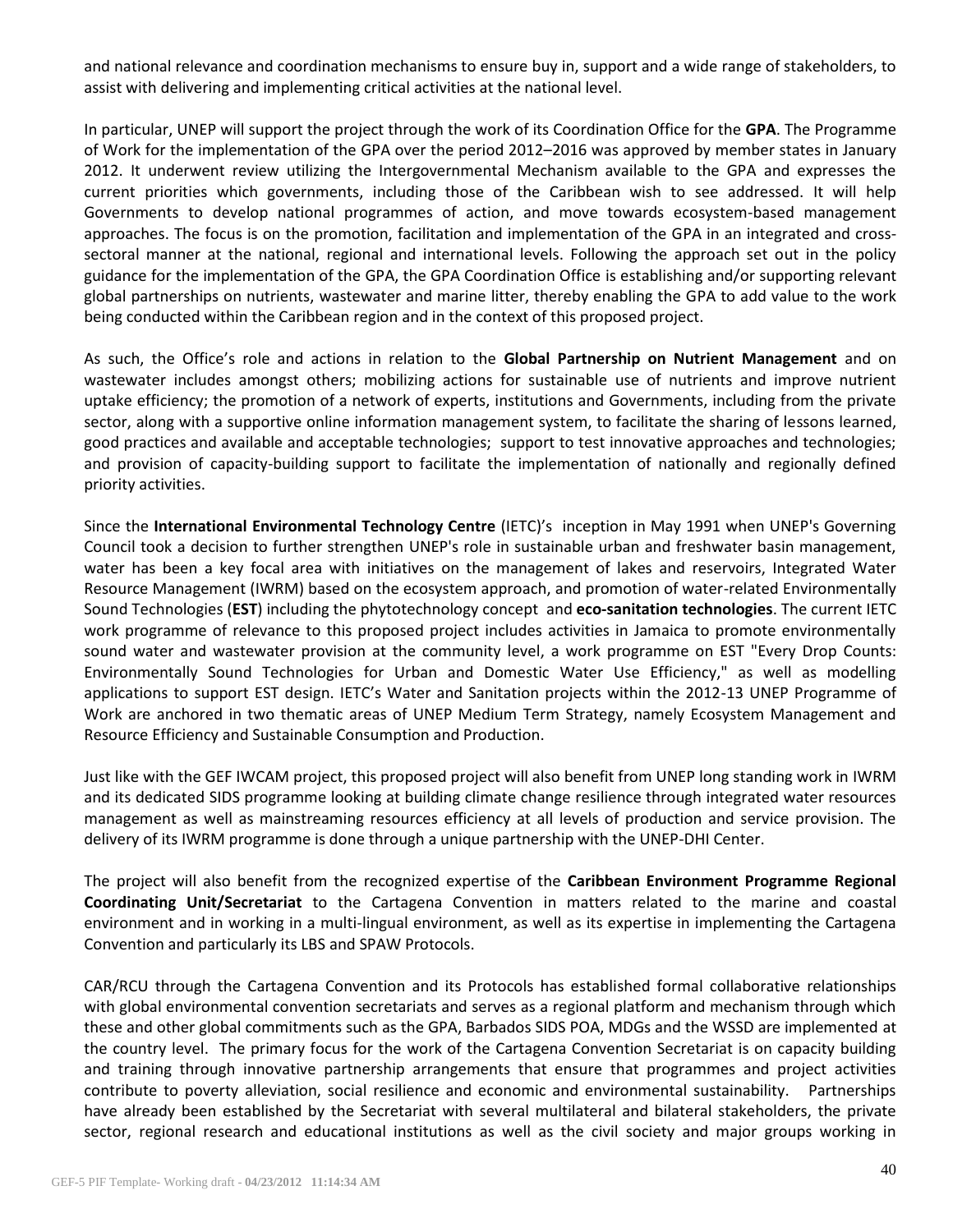Caribbean SIDS. Capacity building projects and activities are therefore being implemented in collaboration with, and in support of the governments of the region who compose the IGM. They are thus ideally positioned to continue to support the delivery of a Ridge to Reef integrated land and water approach to prevent pollution on the marine environment and build on the successes of the GEF IWCAM Project.

Other important regional stakeholders include CAR RCU's specialized **Regional Activity Centres (RACs**) for the Implementation of the Protocols on Land-based Sources of Pollution and Specially Protected Areas and Wildlife. The RACs for pollution prevention are located at the Centre for Coastal and Marine Engineering and Management (CIMAB) in Cuba, and the Institute of Marine Affairs (IMA) in Trinidad and Tobago, while the RAC for biodiversity management is located in Guadeloupe and supported by the Government of France. The project will include these specialized technical RACs in its networking and coordination activities, in any stakeholder and partnership arrangements, and as part of the overall execution by CAR/RCU.

UNEP's comparative advantage thus includes a platform for regional and national coordination provided by the UNEP Regional Seas Programme (s.a. the Cartagena Convention) and affiliated centers with the UNEP Caribbean Regional Coordinating Unit in Jamaica including its RACS in Cuba, Trinidad and Tobago and Guadeloupe, but also counts on the presence of a UNEP country office in Haiti and UNEP's Regional Office for Latin America and the Caribbean (UNEP/ROLAC) in Panama as to ensure close proximity to most of the wider Caribbean nations. Their respective technical cadre of staff will support countries conscious of their specific cultural and linguistic sensitivities. Such regional and national representation will be fully captured and built into the management process to support both national and regional activities as to ensure the effective implementation of the project and its integration into a long-term sustainable process.

Finally, UNEP supervision of the project is to be carried out by UNEP/DEPI-GEF staff posted in UNEP's Regional Office for North America (UNEP/RONA) in Washington DC with direct flights to Caribbean making this a particularly expedient location. UNEP supervision will be further enhanced by technical staff located in UNEP's Regional Office for Latin America and the Caribbean (UNEP/ROLAC) in Panama City, Panama, and UNEP's headquarter staff in Nairobi, Kenya.

## **UNDP**

For UNDP, its comparative advantage includes extensive experience and networks of UNDP promoting improved water governance, including both IWRM (CapNet), and MDG GoAL-WASH (Governance, Advocacy and Leadership for Water, Sanitation and Hygiene), UNDP's new water supply and sanitation governance reform program. UNDP is targeting capacity reinforcement and legislative reforms necessary to achieve MDGs, including MDG 1 and MDG7, including its water and sanitation targets, and to promote inter-sectoral management of natural resources. On a global level, UNDP Water Governance Programme is active in UN-Water and currently chairs the IWRM Task Force. UNDP also supports the Global Water Partnership, the leading NGO promoting IWRM, which responds to the need for participatory institutional mechanisms that are related to water management, and the need for a new global coordination mechanism for IWRM.

UNDP's Strategic Plan for 2008-2013 approved by the UNDP Executive Board includes Managing Energy and the Environment for Sustainable Development (Goal 4). UNDP has taken further internal steps to operationalize the mainstreaming elements of the Strategic Plan at a subsidiary level through its Water Governance Strategy endorsed by the UNDP Management Group in 2007. The Water Governance Strategy includes as one of its three Strategic Priorities Regional and Global Cooperation and the associated Outcome, Enhanced regional and global cooperation, peace, security and socio-economic development through adaptive governance of shared water and marine resources, and the principal Output, Assist countries to develop and implement cooperation on transboundary waters through multi-country agreements on priority concerns, governance reforms, investments, legal frameworks, institutions and strategic action programmes.

Notably, UNDP's work on improving governance of shared water and ocean resources incorporates both freshwater and marine waterbodies and has for some time applied a "ridge-to-reef" approach recognizing the freshwater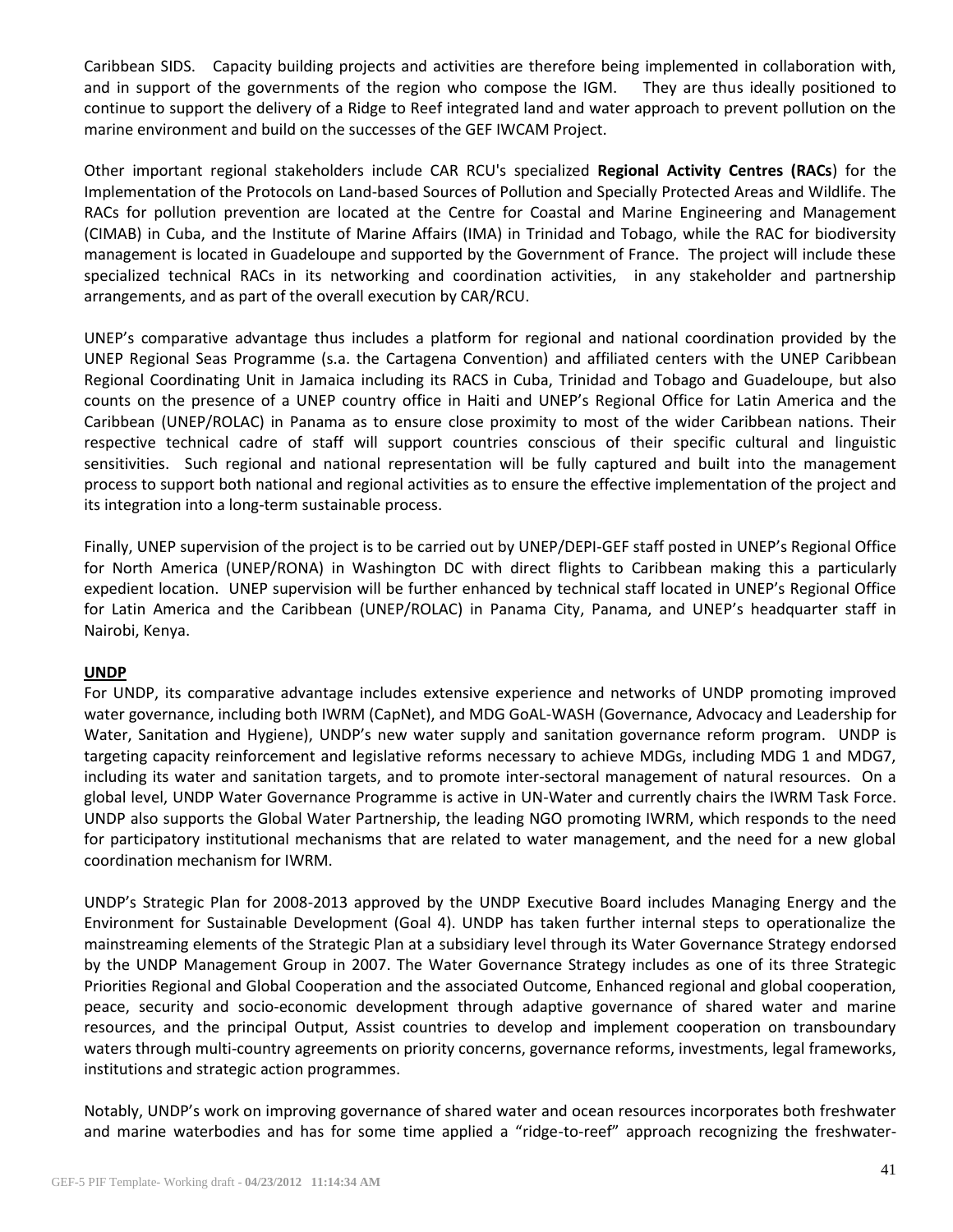marine continuum and important linkages between upstream water and land management and the health and integrity of downstream coastal and marine ecosystems. The Caribbean, with most people living in the coastal areas and major challenges with both land-based pollution and ocean-based ecosystem stressors, represents an ideal setting for piloting and refining approaches to marine ecosystem restoration. Underscoring this approach is UNDP's poverty reduction mandate and commitment to preserving and enhancing food security and livelihoods of the nearly 1 billion people who depend on healthy, functioning marine ecosystems like the Caribbean.

In managing its Water Governance programmes, UNDP draws on a wide range of staff expertise in water and marine/coastal resources management at HQ, in its Regional Centers, and through its network of Country Offices. Senior advisors at HQ and in regional centers all have relevant Ph.D.'s (marine biology, environmental management/policy etc.).

In terms of implementing GEF IW projects, UNDP has consistently delivered results through a broad range of international transboundary water interventions including the high-level adoption of 17 SAPs, eight of which are currently being implemented. UNDP has strengthened or established 20 multi-country marine/coastal, river and lake basin management agencies or commissions.

Lastly, UNDP builds on both its field presence in the region and with its partner organizations in the participating countries. In addition, the project will be directly supported by an experienced UNDP Regional Technical Advisor based in the region and by the UNDP Principal Technical Advisor at UNDP Headquarters with responsibility for global oversight of the UNDP Ocean Governance programme.

### **C.1 INDICATE THE CO-FINANCING AMOUNT THE GEF AGENCY IS BRINGING TO THE PROJECT:**

### **UNEP**

The GPA will focus its efforts within the Caribbean primarily through its involvement in the project. As such, it will dedicate 20% of its personnel time and other financial resources towards the common objectives. This is estimated to be USD1M of in-cash contribution over the life of the project.

CAR/RCU with its regional and national presence will contribute in-kind (USD6M) and cash (USD2M) resources from activities of around USD8M over the life of the project.

## **UNDP**

UNDP with its regional programmes and national presence will contribute in-cash resources from activities of around USD1M over the life of the project.

## **C.2 HOW DOES THE PROJECT FIT INTO THE GEF AGENCY'S PROGRAM (REFLECTED IN DOCUMENTS SUCH AS UNDAF, CAS, ETC.) AND STAFF CAPACITY IN THE COUNTRY TO FOLLOW UP PROJECT IMPLEMENTATION:**

**UNEP** serves as the Secretariat for the Global Programme of Action for the Protection of the Marine Environment from land-based sources of marine pollution. UNEP CAR/RCU is the Secretariat for the Regional Seas Caribbean Environment Programme (CEP) adopted in 1981 and the Convention for the Protection and Development of the Marine Environment of the Wider Caribbean Region (Cartagena Convention) adopted in 1986. Its mission is to promote regional co-operation for the protection and development of the Wider Caribbean Region with the major objective being the sustainable development and use of marine and coastal resources in the Wider Caribbean Region through effective, integrated management that allows for economic growth and sustainable livelihoods. Based on these, the Secretariat helps to coordinate scientific and technical projects conducted by national and regional agencies, scientific, technical and academic institutions; non-governmental organizations and the private sector. It facilitates Capacity Building & Technology Support, Public Awareness & Education, Sharing of Lessons Learnt & Best Practices through collection, review and dissemination of case studies and publications, Research, Monitoring & Assessment and national Legal, Institutional & Policy Reforms. In addition, UNEP CAR/RCU has established a network of **national and technical focal points** at the country level in each of the 28 member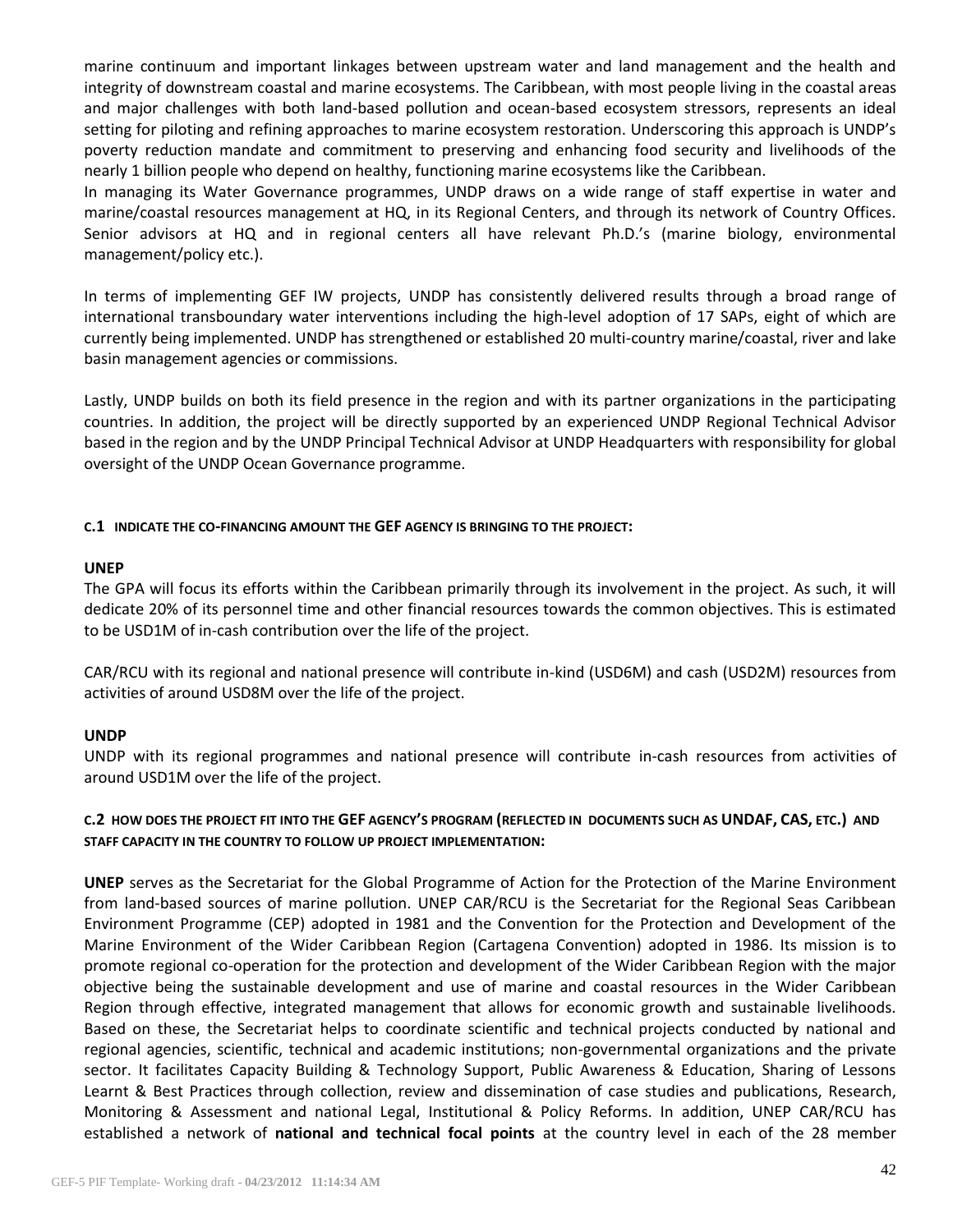Governments of the Caribbean Environment Programme. Additionally UNEP and NOAA entered into a Memorandum of Understanding in March 2004 under which NOAA will provide technical assistance to countries in the wider Caribbean region in the development and implementation of National Programs of Action to address land-based sources of pollution.

Four GEF funded projects under the International Waters Portfolio – on Reducing Contamination of the Caribbean Sea in Central America by Pesticide Run Off (RepCar); Integrating Watershed and Coastal Area Management in Caribbean SIDS (IWCAM); the Caribbean Regional Fund for Wastewater (CReW); and Demonstration of Innovative Approaches to the Rehabilitation of Contaminated Bays in the Wider Caribbean Region – are being implemented and executed and/or co-implemented and co-executed by UNEP with CAR/RCU. Additional support by UNEP CAR/RCU is being provided to Regional GEF Projects on the Caribbean Large Marine Ecosystem, Invasive Species and Ballast Water. Finally UNEP CAR/RCU is coordinating activities under GEF IW:LEARN to test the effectiveness of cross-focalarea networking among a 'regional cluster' of ongoing and pipeline GEF projects in the Wider Caribbean.

**UNDP** has been promoting awareness on the principles of mainstreaming SLM into policy frameworks, building capacities at national and local levels, and providing technical assistance for implementing and monitoring innovative on-the-ground initiatives in sustainable land management, through, inter-alia, the LDC-SIDS SLM Portfolio project previously mentioned.

| <b>CANARI</b>    | Caribbean Natural Resources Institute                                       |
|------------------|-----------------------------------------------------------------------------|
| CARICOM          | Caribbean Community                                                         |
| CAWASA           | Caribbean Water and Sewerage Association                                    |
| <b>CEHI</b>      | Caribbean Environmental Health Institute                                    |
| <b>CEP</b>       | Caribbean Environment Programme                                             |
| <b>CERMES</b>    | Centre for Resource Management and Environmental Studies                    |
| <b>CIF</b>       | <b>Climate Investment Funds</b>                                             |
| <b>CNIRD</b>     | Caribbean Network For Integrated Rural Development                          |
| <b>CReW</b>      | Caribbean Regional Fund for Wastewater Management Project                   |
| <b>CWWA</b>      | Caribbean Water and Wastewater Association                                  |
| <b>GEF-IWCAM</b> | GEF-funded Integrating Watershed and Coastal Areas Management Project       |
| GIZ              | German Agency for International Cooperation                                 |
| GWP-C            | Global Water Partnership - Caribbean                                        |
| <b>ICZM</b>      | <b>Integrated Coastal Zone Management</b>                                   |
| LBS              | Land-Based Sources (of marine pollution)                                    |
| <b>MPA</b>       | marine protected area                                                       |
| <b>NOAA</b>      | National Oceanic and Atmospheric Administration                             |
| <b>OECS</b>      | Organisation Of Eastern Caribbean States                                    |
| RepCar           | Reducing Contamination of the Caribbean Sea in Central America by Pesticide |
|                  | <b>Runoff Project</b>                                                       |
| <b>RWH</b>       | <b>Rainwater Harvesting</b>                                                 |
| <b>TNC</b>       | The Nature Conservancy                                                      |
| <b>UNEP</b>      | <b>UNEP Caribbean Regional Coordinating Unit</b>                            |
| CAR/RCU          |                                                                             |
| <b>USAID</b>     | United States Agency for International Development                          |
| <b>UWI</b>       | University of the West Indies                                               |
| <b>WCR</b>       | wider Caribbean region                                                      |
| <b>WSSD</b>      | World Summit on Sustainable Development                                     |

### **LIST OF ACRONYMS**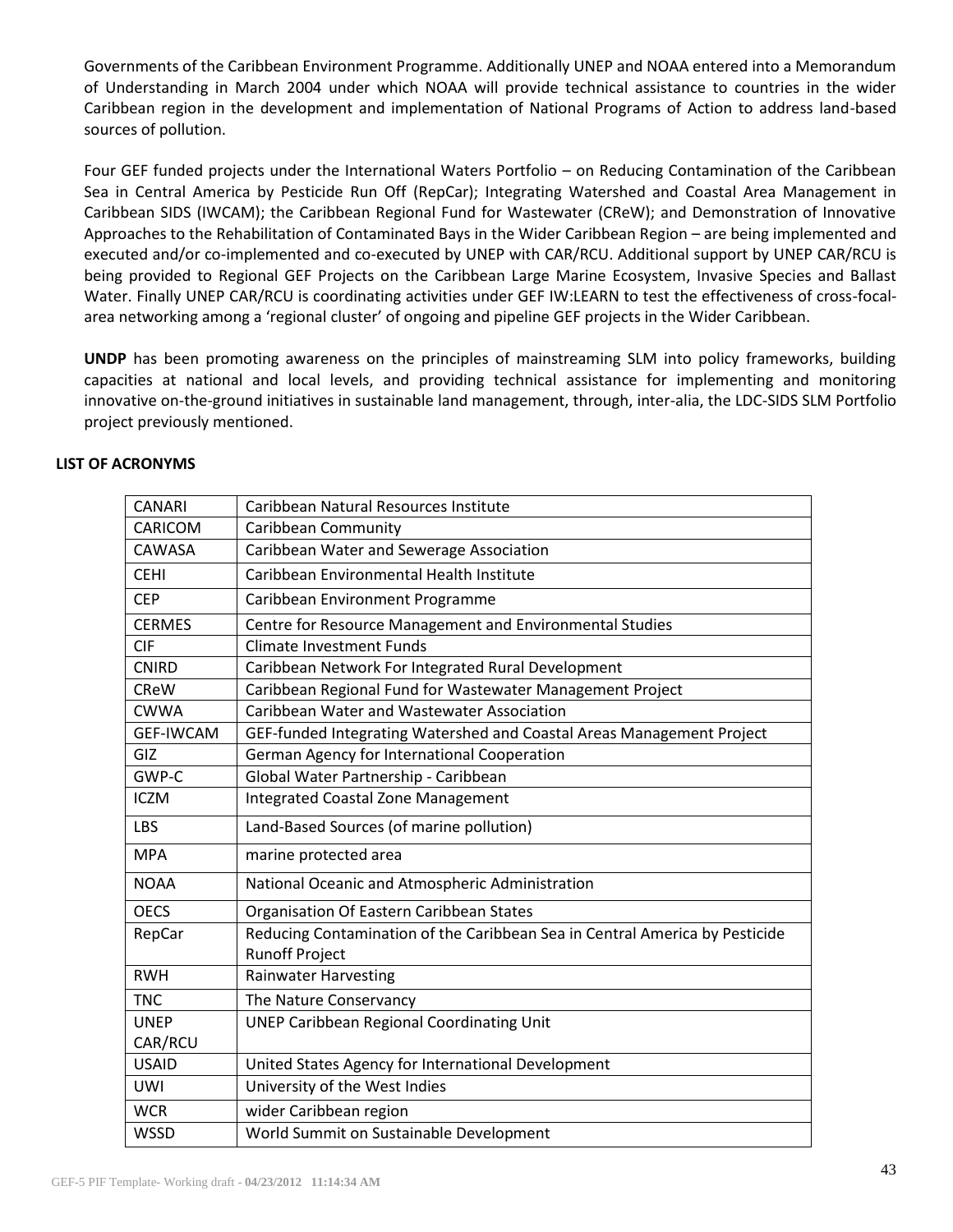### **PART III: APPROVAL/ENDORSEMENT BY GEF OPERATIONAL FOCAL POINT(S) AND GEF AGENCY(IES)**

A. RECORD OF ENDORSEMENT OF GEF OPERATIONAL FOCAL POINT (S) ON BEHALF OF THE GOVERNMENT(S): (Please attach the [Operational Focal Point endorsement letter\(s\)](http://www.thegef.org/gef/guidelines) with this template. For SGP, use this [OFP endorsement letter](http://www.thegef.org/gef/guidelines)).

| <b>NAME</b>               | <b>POSITION</b>                | <b>MINISTRY</b>            | DATE (MM/dd/yyyy) |
|---------------------------|--------------------------------|----------------------------|-------------------|
| Leonie Barnaby            | <b>Operational Focal Point</b> | Ministry of Water,         | 20 February 2012  |
|                           |                                | Land, Environment          |                   |
|                           |                                | and Climate Change -       |                   |
|                           |                                | <b>Jamaica</b>             |                   |
| Patricia Abreu            | <b>Operational Focal Point</b> | Ministry of                | 22 February 2011  |
| Fernandez                 |                                | Environment and            |                   |
|                           |                                | Natural Resources-         |                   |
|                           |                                | <b>Dominican Republic</b>  |                   |
| <b>Enrique Moret</b>      | Political and                  | Ministry of Science        | 16 February 2012  |
| Hernandez                 | <b>Operational Focal Point</b> | Technology and             |                   |
|                           |                                | Environment - Cuba         |                   |
| Diann Black-Layne         | <b>Operational Focal Point</b> | Environment Division,      | 19 April 2012     |
|                           |                                | Ministry of                |                   |
|                           |                                | Agriculture, Lands,        |                   |
|                           |                                | Housing and                |                   |
|                           |                                | Environment-               |                   |
|                           |                                | <b>Antigua and Barbuda</b> |                   |
| <b>Edmund Jackson and</b> | Director,                      | Ministry of Health,        | 29 February 2012  |
| Shirla Francis            | Environmental                  | Wellness and the           |                   |
|                           | Management                     | Environment -              |                   |
|                           | Department                     | <b>St Vincent and the</b>  |                   |
|                           |                                | <b>Grenadines</b>          |                   |
|                           | <b>Permanent Secretary</b>     |                            |                   |
| Lavern Queely             | <b>Director Economic</b>       | Ministry of                | 15 February 2012  |
|                           | Affairs & PSPI                 | Sustainable                |                   |
|                           |                                | Development - St           |                   |
|                           |                                | <b>Kitts and Nevis</b>     |                   |
| Caroline Eugene           | <b>GEF Focal Point</b>         | Ministry of                | 01 March 2012     |
|                           |                                | Sustainable                |                   |
|                           |                                | Development, Energy,       |                   |
|                           |                                | Science and                |                   |
|                           |                                | Technology - St Lucia      |                   |
| Thimothy N.J. Antoine     | <b>GEF Operational Focal</b>   | Ministry of Finance,       | 08 March 2012     |
|                           | <b>Point and Permanent</b>     | Planning, Economy,         |                   |
|                           | Secretary                      | Energy and Co-             |                   |
|                           |                                | operative Financial        |                   |
|                           |                                | Complex - Grenada          |                   |
| Gayle Francis Vaughan     | <b>GEF Operational Focal</b>   | Ministry of                | 27 March 2012     |
|                           | <b>Point and Permanent</b>     | Environment and            |                   |
|                           | Secretary                      | Drainage - Barbados        |                   |